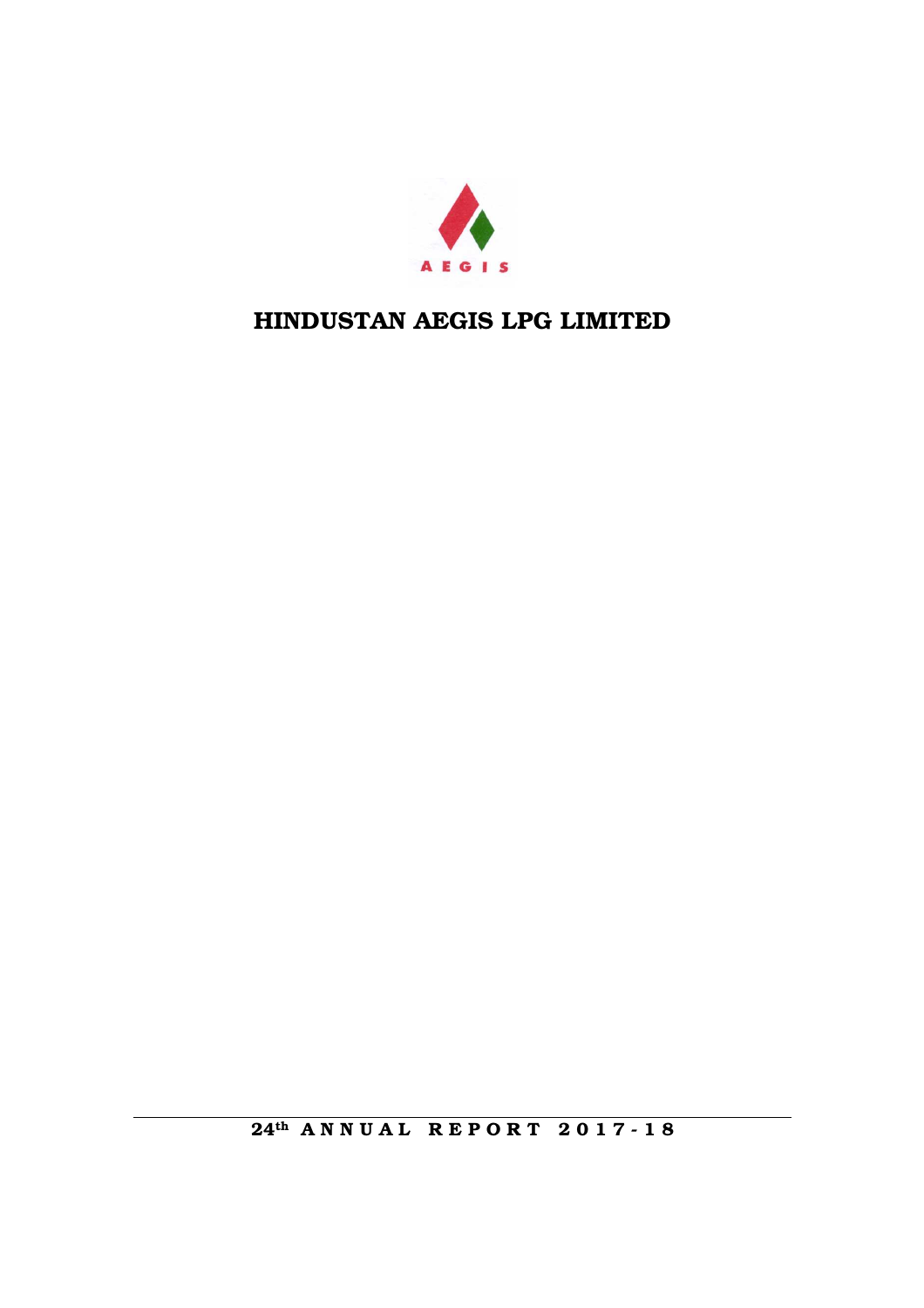

## Board of Directors

## Managing Director

Raj K. Chandaria

## **Directors**

Anish K. Chandaria Kanwaljit S. Nagpal Jaideep D. Khimasia Tomoyuki Hiromatsu Masato Yoshida (Alternate Director to Tomoyuki Hiromatsu)

## Chief Financial Officer

Samya Bandopadhyay

## Company Secretary

Rajesh A Solanki

## Auditors

Deloitte Haskins & Sells LLP Chartered Accountants, Mumbai

## Bankers

HDFC Bank Ltd. AXIS Bank

## Registered Office

502, Skylon, G.I.D.C., Char Rasta, Vapi - 396 195, Dist. Valsad, Gujarat

## Corporate Office

1202, 12th Floor, Tower B, Peninsula Business Park, Ganpatrao Kadam Marg, Lower Parel (West), Mumbai - 400 013.

Tel: 022-6666 3666 Fax: 022-6666 3777

## Gas Terminal

Haldia Dock Complex, Mouza-Jagatchak, P.S. Sutahata, Sub Registry Sutahata, Dist. & Registration Dist. Midnapore (Purba Medinipur), West Bengal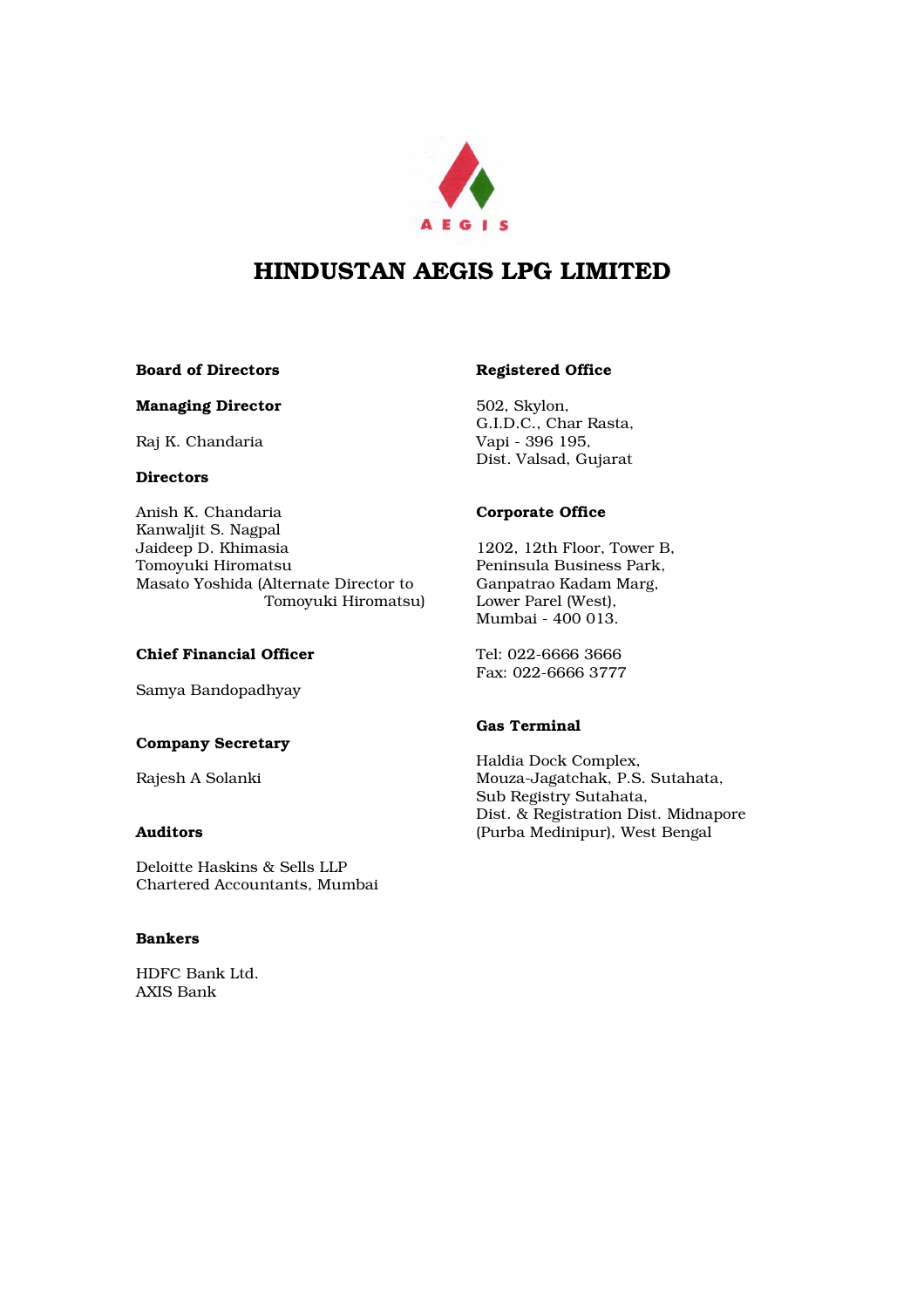Regd. Off. : 502 Skylon, G.I.D.C., Char Rasta, Vapi – 396 195, Dist. Valsad, Gujarat

## DIRECTORS REPORT

The Directors present their 24th Annual Report and Audited Statement of Accounts of the Company for the year ended 31st March, 2018.

## FINANCIAL RESULTS

|                                                     |             | (Rs. in Lacs) |
|-----------------------------------------------------|-------------|---------------|
|                                                     | 2017-18     | 2016-17       |
| Revenue from Operation                              | 2,828.26    | 4,282.71      |
| Profit before Finance cost and Depreciation and Tax | 2,061.24    | (40.56)       |
| Finance Cost [including Interest]                   | 346.85      | 253.52        |
| Depreciation                                        | 549.66      |               |
| Profit before tax                                   | 1,164.73    | (294.08)      |
| Provision for taxation – Current Tax                | 288.65      |               |
| - For earlier years                                 |             | (18.37)       |
| - Deferred                                          | (288.65)    |               |
| Profit/(Loss) for the year                          | 1,164.73    | (275.71)      |
| <b>Retained Earnings:</b>                           |             |               |
| At the beginning of the year                        | (6, 141.40) | (5,865.69)    |
| Addition/(Reduction) during the year                | 1,164.73    | (275.71)      |
| At the end of the year                              | (4,976.67)  | (6, 141.40)   |

## OPERATING PERFORMANCE

During the year under review, the operating revenue was Rs. 2,828.26 Lakhs (Previous Year Rs. 4,282.71 Lakhs). Profit for the year ended 31st March, 2018 was Rs. 1,164.73 Lakhs as compared to loss of Rs. 275.71 Lakhs in previous year.

During the year, Itochu Petroleum Co. (Singapore) Pte. Ltd., a Singapore based company, subscribed to 19.7% stake in the equity capital of the subsidiary company through Preferential Issue. The Company has during the year commenced terminalling of LPG and bottling plant at Haldia. The LPG terminal was successfully commissioned in Q3 FY 2018 and is operating well.

## OUTLOOK FOR THE COMPANY

The throughput volumes are expected to grow significantly during the next year.

## DIVIDEND

The Directors do not recommend Dividend for the year.

## FIXED DEPOSITS

Your Company has not accepted any fixed deposits and, as such, no amount of principal or interest was outstanding as of the Balance Sheet date.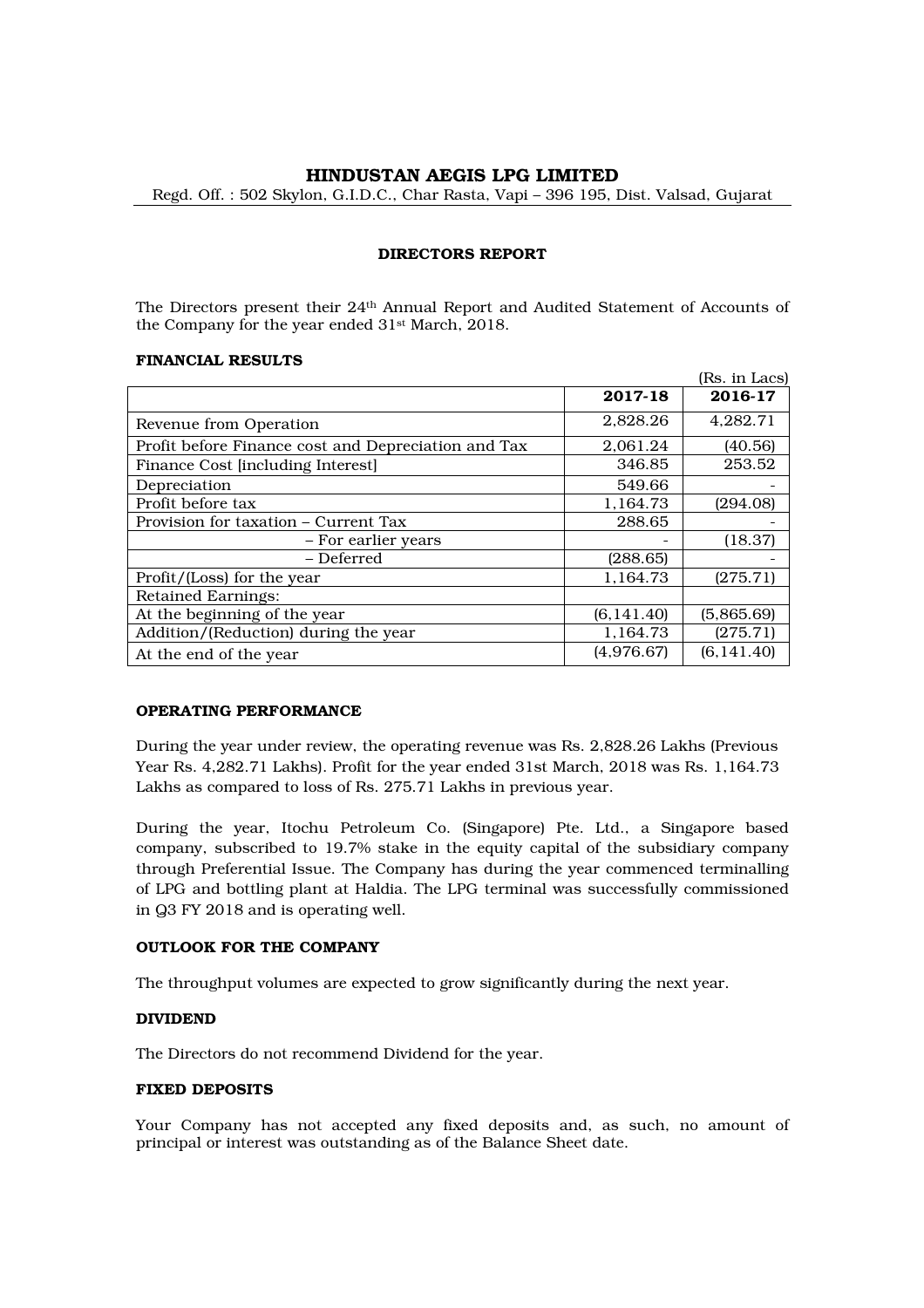## CREDIT RATING

The Company continues to enjoy Rating "One" under LPG (Regulations & Supply and Distribution) Order 1993 for Parallel Marketing by CARE."

## EQUITY SHARES

During the year, the Company has amended its Articles of Association pursuant to share subscription agreement and shareholders' agreement entered by and between the Ultimate Holding Company i.e. Aegis Logistics Ltd., Itochu Petroleum Co., (Singapore) Pte. Ltd., the holding company of the Company i.e. Aegis Gas (LPG) Private Limited.

The Company has issued 2,39,933 Equity shares of Rs.10/- each to Itochu Petroleum Co., (Singapore) pte. Ltd. on preferential basis.

The Company have redeemed its 39,00,000 8% Non-Cumulative Redeemable Preference Shares of Rs. 100 each.

## DIRECTORS & KEY MANAGEMENT PERSONNEL

Pursuant to section 152 of the Companies Act, 2013, Mr. Anish K. Chandaria (DIN - 00296538), Director of the Company retires by rotation and being eligible, offers himself for re-appointment.

During the year, Ms. Poonam Kumar left for heavenly abode on 23rd November, 2017. The Board placed on record their sincere appreciation for her association as a Director with the Company.

The Board of Directors at their meeting held on 5<sup>th</sup> January, 2018 appointed Mr. Tomoyuki Hiromatsu (DIN: 07878031) as an Additional Director who holds the office till the conclusion of the ensuing Annual General Meeting and resolution regarding regularization of appointment of Mr. Tomoyuki Hiromatsu (DIN: 07878031) forms part of the notice of 24th Annual General Meeting. Mr. Masato Yoshida (DIN: 07969523) is appointed as an Observer and Alternate Director to Mr. Tomoyuki Hiromatsu in the same Board Meeting.

As per the revised Rules issued by the Ministry of Corporate Affairs vide its notification dated  $5<sup>th</sup>$  July, 2017, it is not mandatory to appoint an independent director in the Company. Hence, the Board of Directors of the Company at its meeting held on 30th May, 2018 recommended to re-designate Mr. Kanwaljit S. Nagpal (DIN: 00012201) and Mr. Jaideep D. Khimasia (DIN: 07744224) as Non-Executive Directors, liable to retire by rotation with effect from 10<sup>th</sup> August, 2018.

## DISCLOSURE FROM INDEPENDENT DIRECTORS

All the Independent Directors have given declarations that they meet the criteria of independence as laid down under section 149(6) of the Companies Act, 2013.

## AUDITORS

As per the provisions of sections 139, 141 of the Companies Act, 2013 and rules made thereunder, the Company had, in its Annual General Meeting held on 28th July, 2014, approved the appointment of  $M/s$ . Deloitte Haskins  $\&$  Sells LLP, Chartered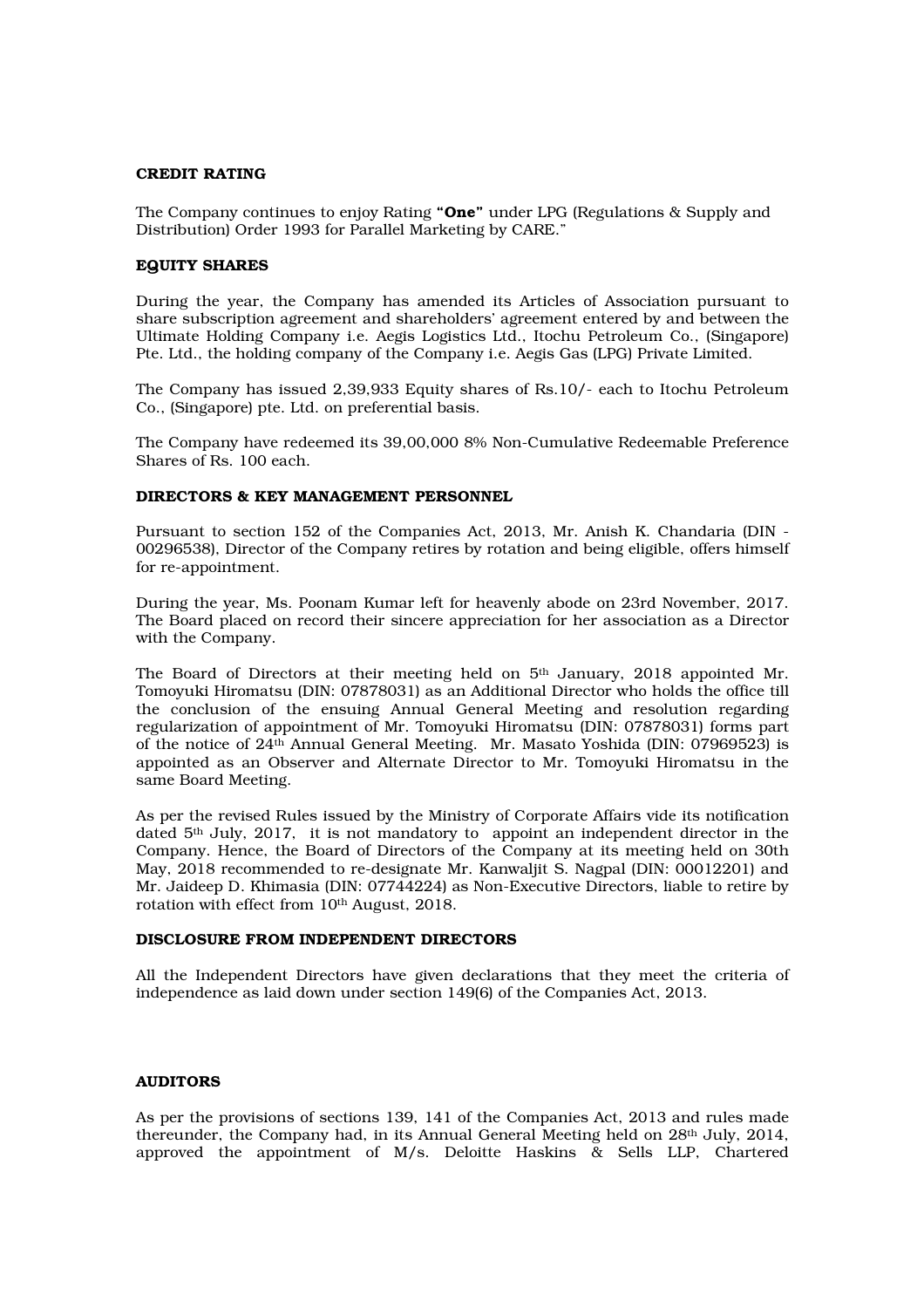Accountants, Mumbai, (ICAI Firm Registration No. 117366W/ W-100018) to hold office till the conclusion of the fifth consecutive Annual General Meeting.

In accordance with the Companies (Amendment) Act, 2017, Ministry of Corporate as per the notification dated 7th May, 2018 have done away with the provision relating to ratification of statutory auditors by members at every annual general meeting.

## CONSERVATION OF ENERGY, TECHNOLOGY ABSORPTION, EXPORTS & FOREIGN EXCHANGE EARNINGS AND OUTGO

Details of energy conservation and research and development activities undertaken by the Company along with the information in accordance with the provisions of Section 134 of Companies Act, 2013 read with Rule 8 of Companies (Accounts) Rules, 2014, the extent as are applicable to the Company, are given in Annexure - 'A' to the Directors' Report.

## PARTICULARS OF EMPLOYEES

The particulars of Employees as required under the provisions of section 197(12) of the Companies Act, 2013 read with the Companies (Appointment and Remuneration) Rules, 2014 as amended is not given as no employee is in receipt of remuneration as required by section 197(12) of the Companies Act, 2013.

## DIRECTORS' RESPONSIBILITIES STATEMENT

The Directors would like to inform the Members that the Audited Accounts for the financial year ended 31st March, 2018 are in full conformity with the requirement of the Companies Act, 2013.

The Directors further confirm that:

- a. In the preparation of the annual accounts, the applicable accounting standards had been followed along with proper explanation relating to material departures;
- b. The Directors had selected such accounting policies and applied them consistently and made judgments and estimates that are reasonable and prudent so as to give a true and fair view of the state of affairs of the company at the end of the financial year and of the loss of the company for that period;
- c. The Directors had taken proper and sufficient care for the maintenance of adequate accounting records in accordance with the provisions of this Act for safeguarding the assets of the company and for preventing and detecting fraud and other irregularities;
- d. The Directors had prepared the annual accounts on a going concern basis;
- e. The Directors, had laid down adequate internal financial controls to be followed by the company and that such internal financial controls including with reference to Financial Statements are adequate and were operating effectively; and
- f. The Directors had devised proper systems to ensure compliance with the provisions of all applicable laws and that such systems were adequate and operating effectively.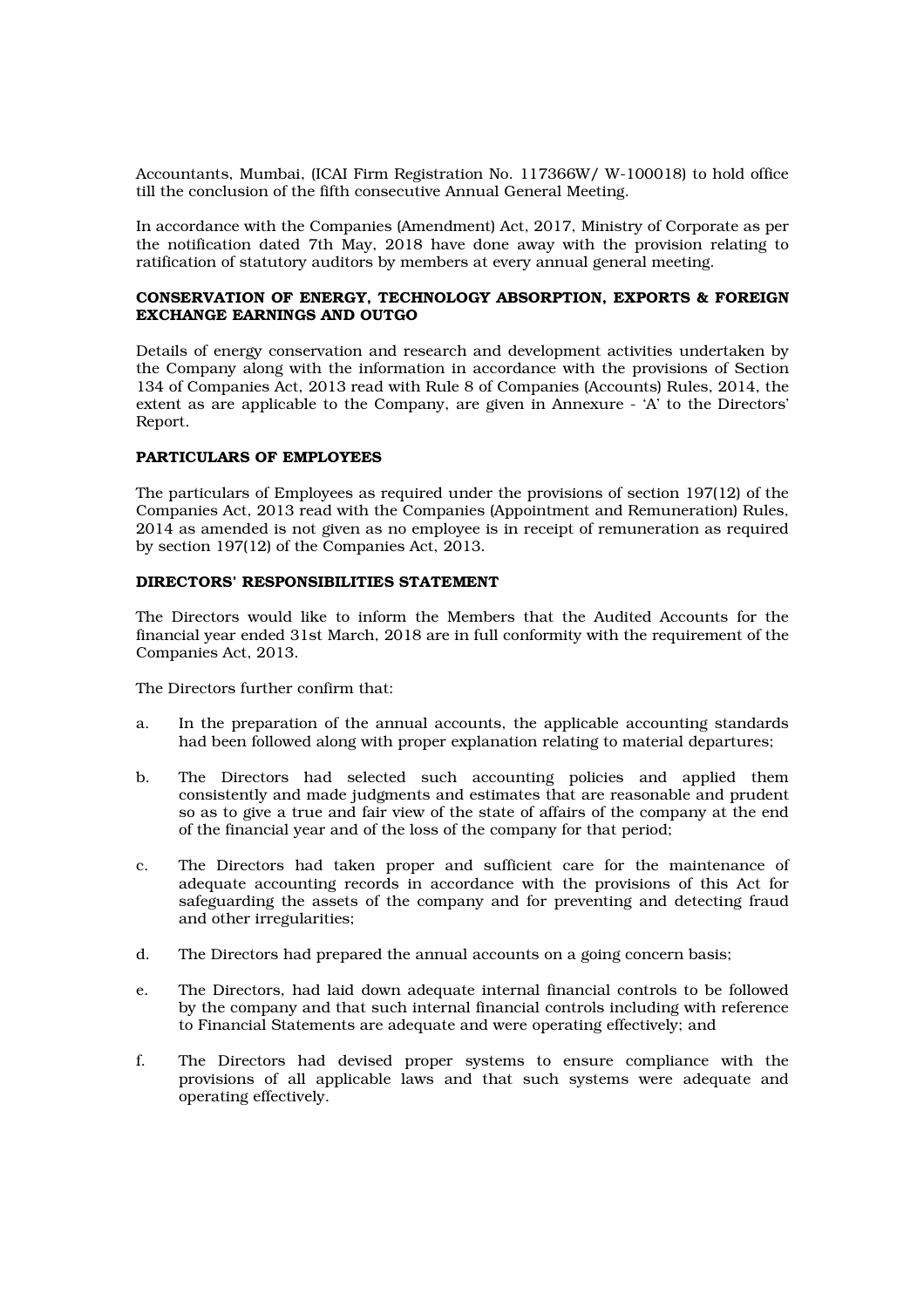## DEVELOPMENT AND IMPLEMENTATION OF RISK MANAGEMENT POLICY

The Company adopted a risk management policy including identification therein of elements of risk, and action taken by the Company to mitigate those risks.

The specific objectives of the Risk Management Policy are to ensure that all the current and future material risk exposures of the company are identified, assessed, quantified, appropriately mitigated and managed, to establish a framework for the company's risk management process and to ensure companywide implementation, to ensure systematic and uniform assessment of risks related with Oil, Gas & Chemicals Logistics business, to enable compliance with appropriate regulations, wherever applicable, through the adoption of best practices and to assure business growth with financial stability.

## INTERNAL CONTROL SYSTEMS AND THEIR ADEQUACY

The Company has an effective internal control and risk-mitigation system, which are constantly assessed and strengthened. The Company's internal control system is commensurate with its size, scale and complexities of its operations. The internal and operational audit is entrusted to Messrs Natvarlal Vepari and Company, a reputed firm of Chartered Accountants. The main thrust of internal audit is to test and review controls, appraisal of risks and business processes, besides benchmarking controls with best practices in the industry.

The Board of Directors actively reviews the adequacy and effectiveness of the internal control systems and suggests improvements to strengthen the same. The Company has a robust Management Information System, which is an integral part of the control mechanism.

Statutory Auditors and the Business Heads are periodically apprised of the internal audit findings and corrective actions taken.

## SIGNIFICANT AND MATERIAL ORDERS

There are no significant and material orders passed by the regulators / courts / tribunals impacting the going concern status and the Company's operations in future.

## COMPOSITION OF AUDIT COMMITTEE

The Company had an Audit Committee for the part of the year, which was comprising of the following four Non-Executive Directors, out of which two are Independent Directors:

- 1. Mr. Anish K. Chandaria (Chairman)
- 2. Mr. Raj K. Chandaria
- 3. Mr. Kanwaljit S. Nagpal
- 4. Mr. Jaideep D. Khimasia

During the year the Board of Directors of the Company had always accepted the recommendations of the Audit Committee.

As per the notification dated  $5<sup>th</sup>$  July, 2017 issued by the Ministry of Corporate Affairs, the Company is exempted to have the Audit committee.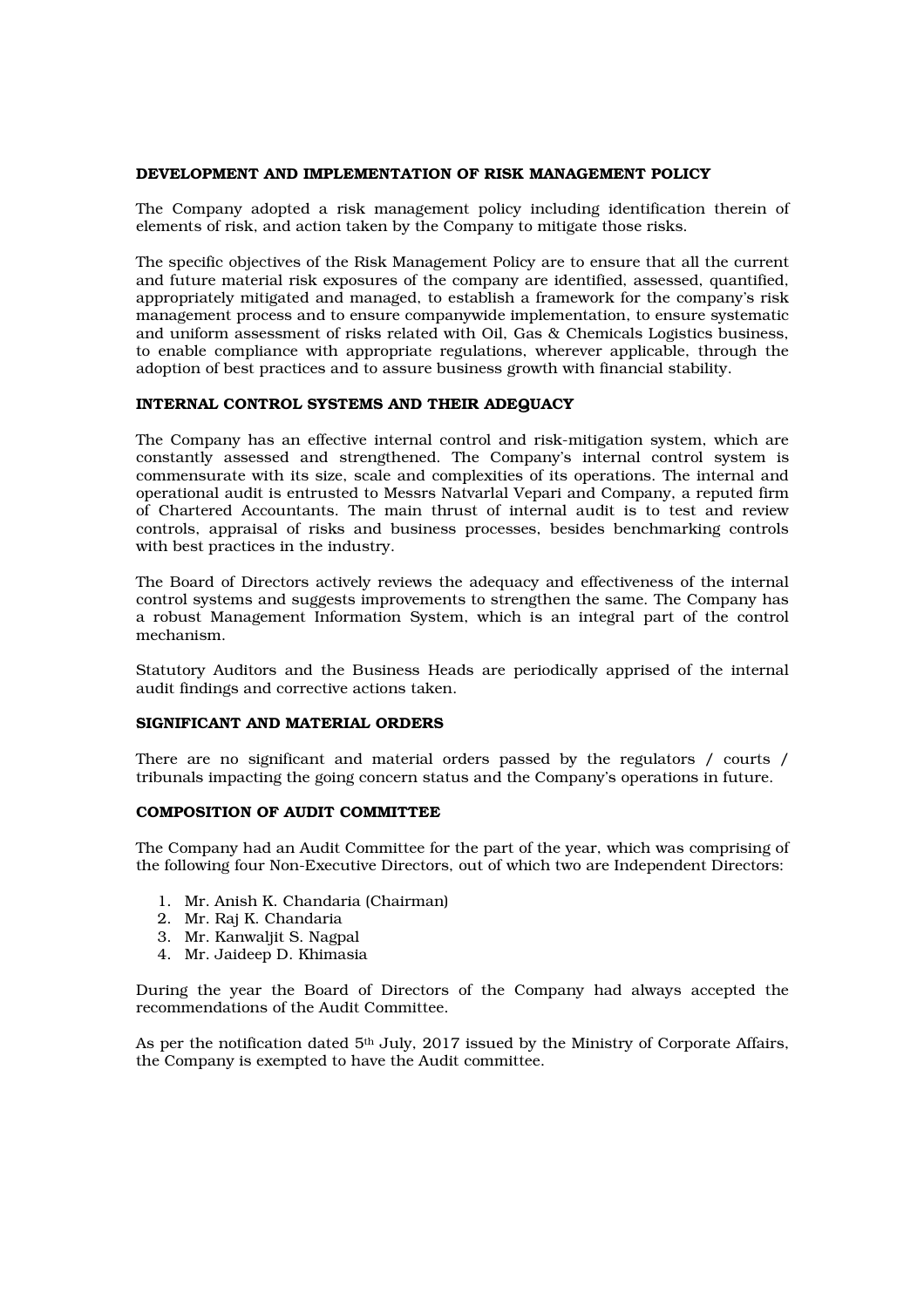## EXTRACT OF THE ANNUAL RETURN AS PROVIDED UNDER SUB-SECTION (3) OF SECTION 92

Extract of the annual return as provided under section 92(3) as prescribed in Form MGT-9 is given in Annexure 'B' to the Directors' Report.

## POLICY RELATING TO APPOINTMENT AND REMUNERATION OF DIRECTORS, KEY MANAGERIAL PERSONNEL AND OTHER EMPLOYEES

As per the notification dated  $5<sup>th</sup>$  July, 2017 issued by the Ministry of Corporate Affairs, the Company is not required to constitute/ continue the Nomination and Remuneration Committee.

## PARTICULARS OF LOANS, GUARANTEES OR INVESTMENTS

The Company has not given any Loans, Guarantees and Investments and hence the details required under section 186 of the Companies Act, 2013 is not provided.

## DISCLOSURE OF PARTICULARS OF CONTRACTS/ARRANGEMENTS WITH RELATED PARTIES

All transactions entered into with the related parties are on arm's length basis and in compliance with the provisions of the Companies Act, 2013.

There are no significant related party transactions made by the Company with Promoters, Directors, Key Managerial Personnel or other designated persons which may have a potential conflict with the interest of the Company at large.

All Related Party Transactions are placed before the Board of Directors for approval. Prior omnibus approval of the Audit Committee was obtained for the financial year 2017-18. The transactions entered into pursuant to the omnibus approval so granted were audited and a statement giving details of all related party transactions were placed before the Audit Committee for the part of the year and after that before Board of Directors.

## MATERIAL CHANGES AND COMMITMENTS, IF ANY, AFFECTING THE FINANCIAL POSITION OF THE COMPANY

There were no material changes and commitments, which affected the financial position of the company between the end of the financial year of the company to which the financial statements relate and the date of the report.

## NUMBER OF MEETINGS OF THE BOARD OF DIRECTORS

During the year ended 31st March, 2018, 7 Board Meetings were held on the following dates:

- 1. 30th May, 2017
- 2.  $6<sup>th</sup>$  June, 2017<br>3.  $5<sup>th</sup>$  September.
- 3. 5th September, 2017
- 4. 30th November, 2017
- 5. 8th December, 2017
- 6. 5th January, 2018
- 7. 2nd February, 2018

The intervening gap between any two meetings was within the period prescribed under Companies Act, 2013.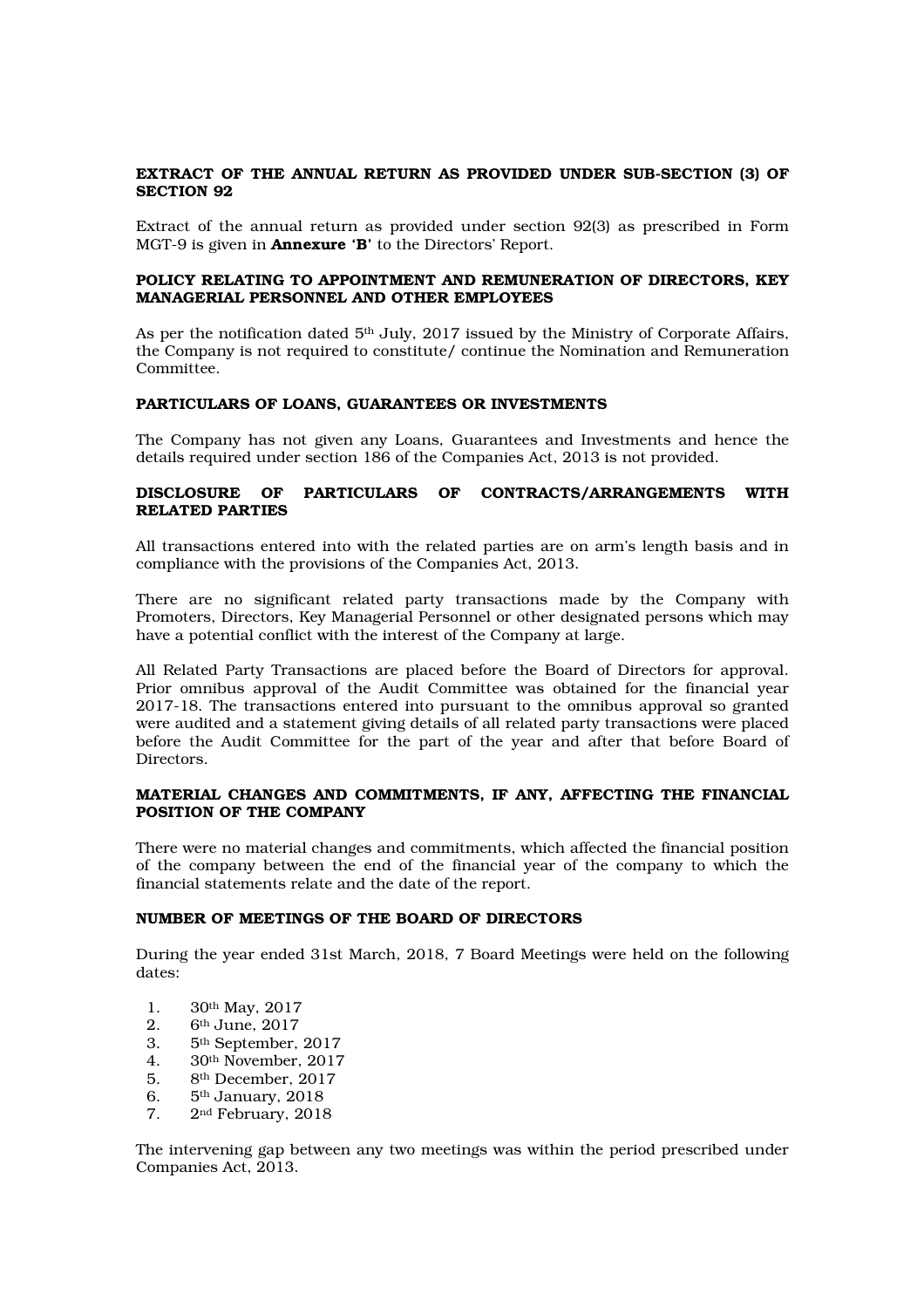## DISCLOSURE OF COMPOSITION OF THE CORPORATE SOCIAL RESPONSIBILITY **COMMITTEE**

Disclosure of composition of the Corporate Social Responsibility Committee, contents of the CSR Policy and the format as provided under section 135 of Companies Act, 2013 read along with Companies (Corporate Social Responsibility Policy) Rules, 2014 is provided in Annexure - 'C' to the Directors' Report.

## APPRECIATION

Your Directors place on the record their appreciation of the contribution made by the employees at all levels who, through their competence, diligence, solidarity, cooperation and support, have enabled the Company to achieve the desired results during the year.

The Board of Directors gratefully acknowledge the assistance and co-operation received from the authorities of Port Trust, Bankers, Central and State Government Departments, Shareholders, Suppliers and Customers.

## For and on behalf of the Board of Directors

Managing Director

Raj K. Chandaria **Anish K. Chandaria**<br>Managing Director **Director** 

DIN: 00037518 DIN: 00296538

Place: Mumbai Dated: 30th May, 2018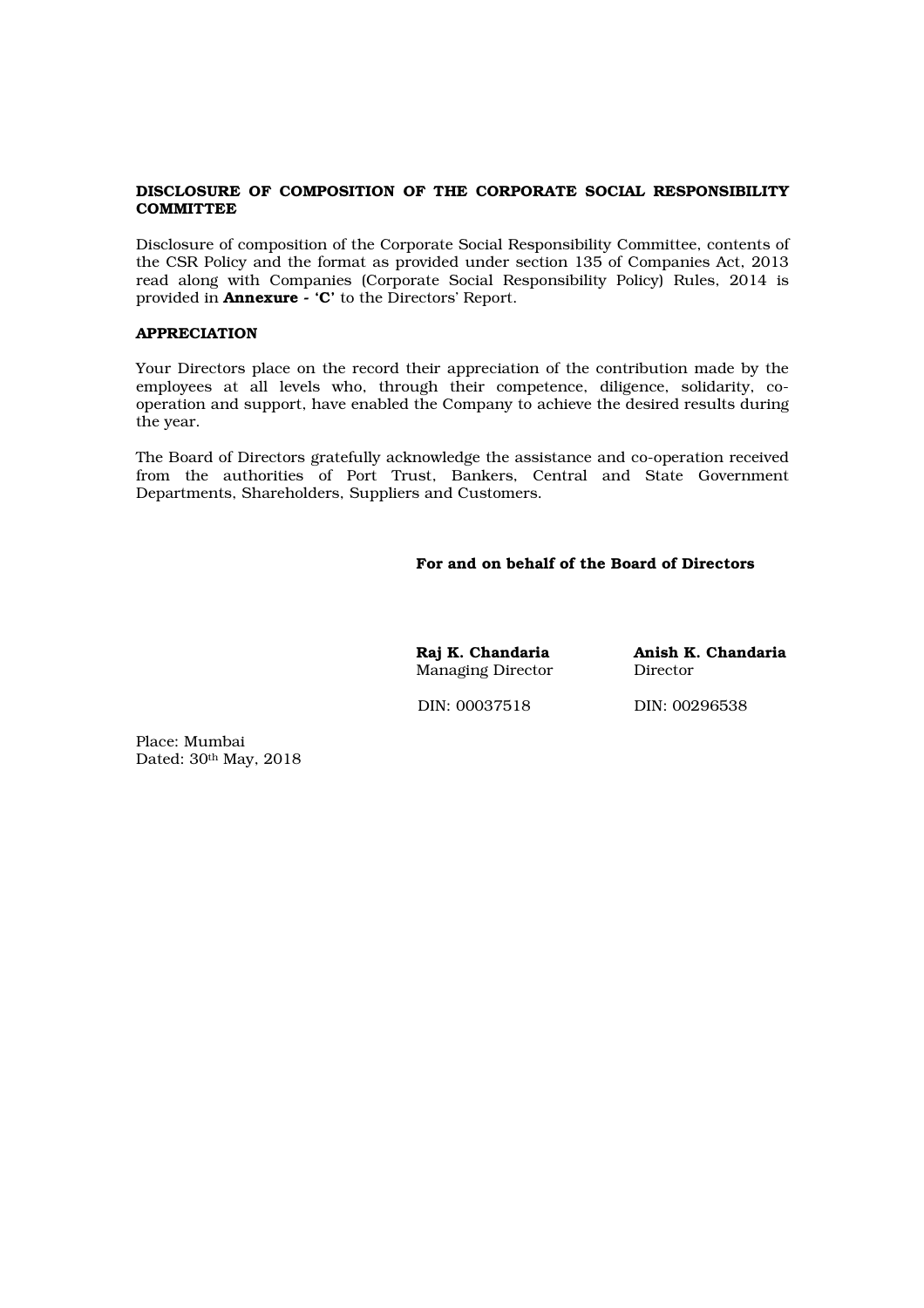## "Annexure- A" to the Directors Report

(Information under section 134 of Companies Act, 2013 read with Rule 8 of Companies (Accounts) Rules, 2014 and forming part of the Directors' Report for the year ended 31st March, 2018)

## (A) Conservation of Energy

(i) The steps taken or impact on conservation of energy;

The company has taken the following measures for energy conservation at the factories;

- 1.) In-tank Pump installed with VFD system resulting in saving of Power consumption.
- 2.) Series arrangement of cooling water system from Heater to Condenser saving running of cooling water pump which leads to reduction in power consumption.
- 3.) Ship unloading booster pump to reduce the heat load of tank while receipt of product from Jetty resulting in saving of compressor running which leads to reduction in power consumption.
- 4.) Condensate pump to reduce the compressor discharge pressure resulting in low energy consumption by the Gas compressor which leads to reduction in power consumption.
- 5.) VFD installed for Condensate pumps and Mounded vessel pumps resulting in saving of Power consumption.
- (ii) The steps taken by the company for utilising alternate sources of energy:

The company is preparing to undertake study on the use of Alternate Green Fuel Energy wherever possible like Solar or Wind power.

- (iii) The capital investment on energy conservation equipment:
- 1.) The Cost of Ship Unloading Booster Pumps Rupees 20 Lakhs for two pumps.
- 2.) The Cost of Condensate Pump Rupees 10 Lakhs for three pumps
- 3.) The cost of VFD system is about 50 Lakhs.

## (B) Technology Absorption

*(i)* The efforts made towards technology absorption;

The Company is taking various measures towards technology upgradation and innovation from time to time like Installation of Automatic Power Factor Correction Panel, Mass Flow meters, DCS and SCADA system for enhancement of safety of surrounding environment of exterior pipelines, VFD system etc.

*(ii)* the benefits derived like product improvement, cost reduction, product development or import substitution;

The Company has installed Static Mixer for LPG mix to generate desired mixing ratio and calorific value.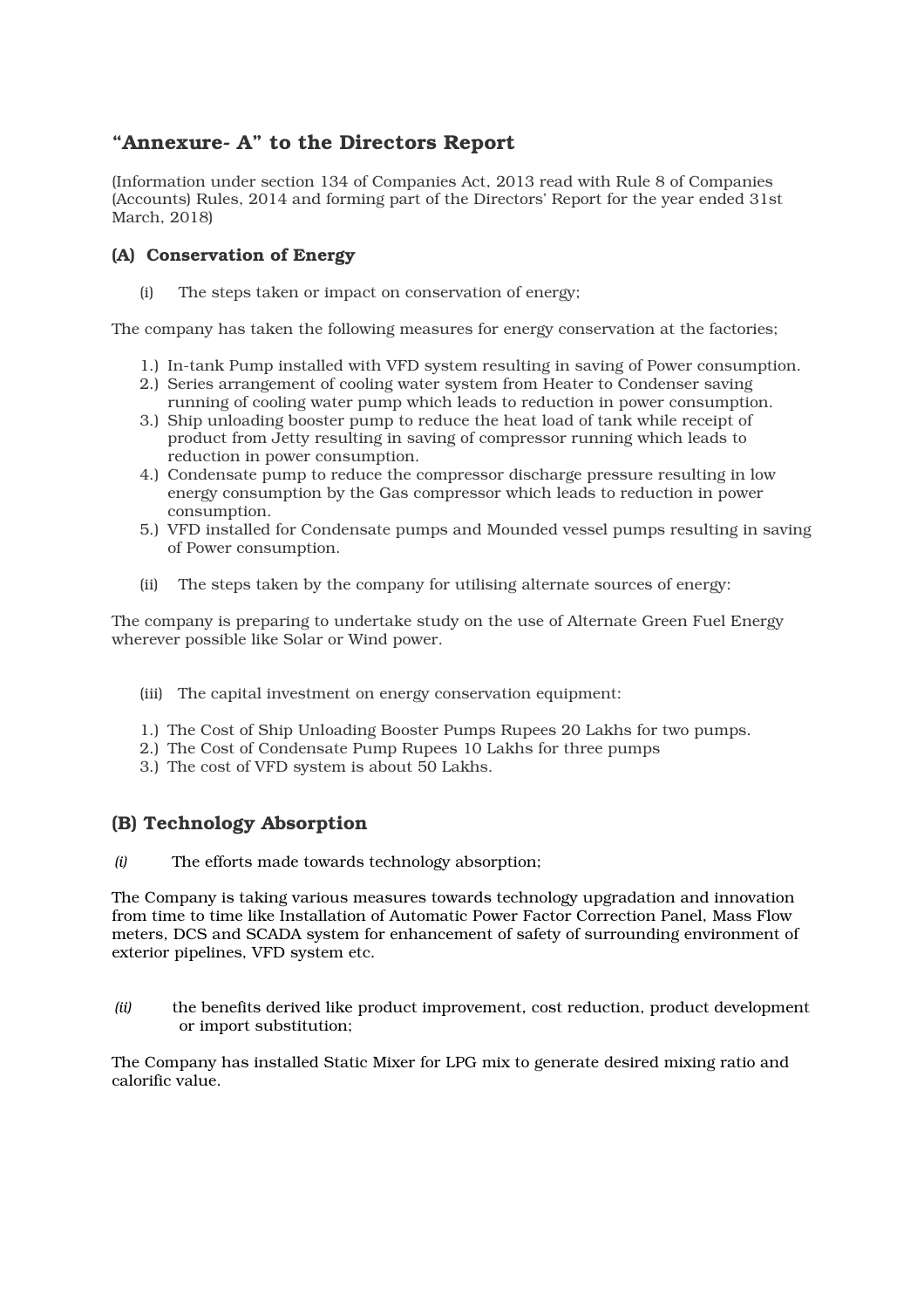- *(iii)* in case of imported technology (imported during the last three years reckoned from the beginning of the financial year)-
	- (*a*) the details of technology imported Kanon make Twin loading Arm at both the jetties for simultaneous discharge of two products
	- (*b*) the year of import September, 2017
	- (*c*) whether the technology been fully absorbed Yes
	- (*d*) if not fully absorbed, areas where absorption has not taken place, and the reasons thereof; and
- *(iv)* the expenditure incurred on Research and Development.

The Company is not engaged in manufacturing activities and such there is no specific R&D and projects undertaken.

## (C) Foreign Exchange Earnings and Outgo

The Foreign Exchange earned in terms of actual inflows during the year and the Foreign Exchange outgo during the year in terms of actual outflows:

Foreign Exchange earnings and outgo are provided in the notes forming parts of the Accounts.

For and on behalf of the Board

Managing Director Director Director Director Director Director Director Director  $DIN: 00037518$ 

Raj K. Chandaria **Anish K. Chandaria** DIN: 00296538

Place : Mumbai Dated : 30th May, 2018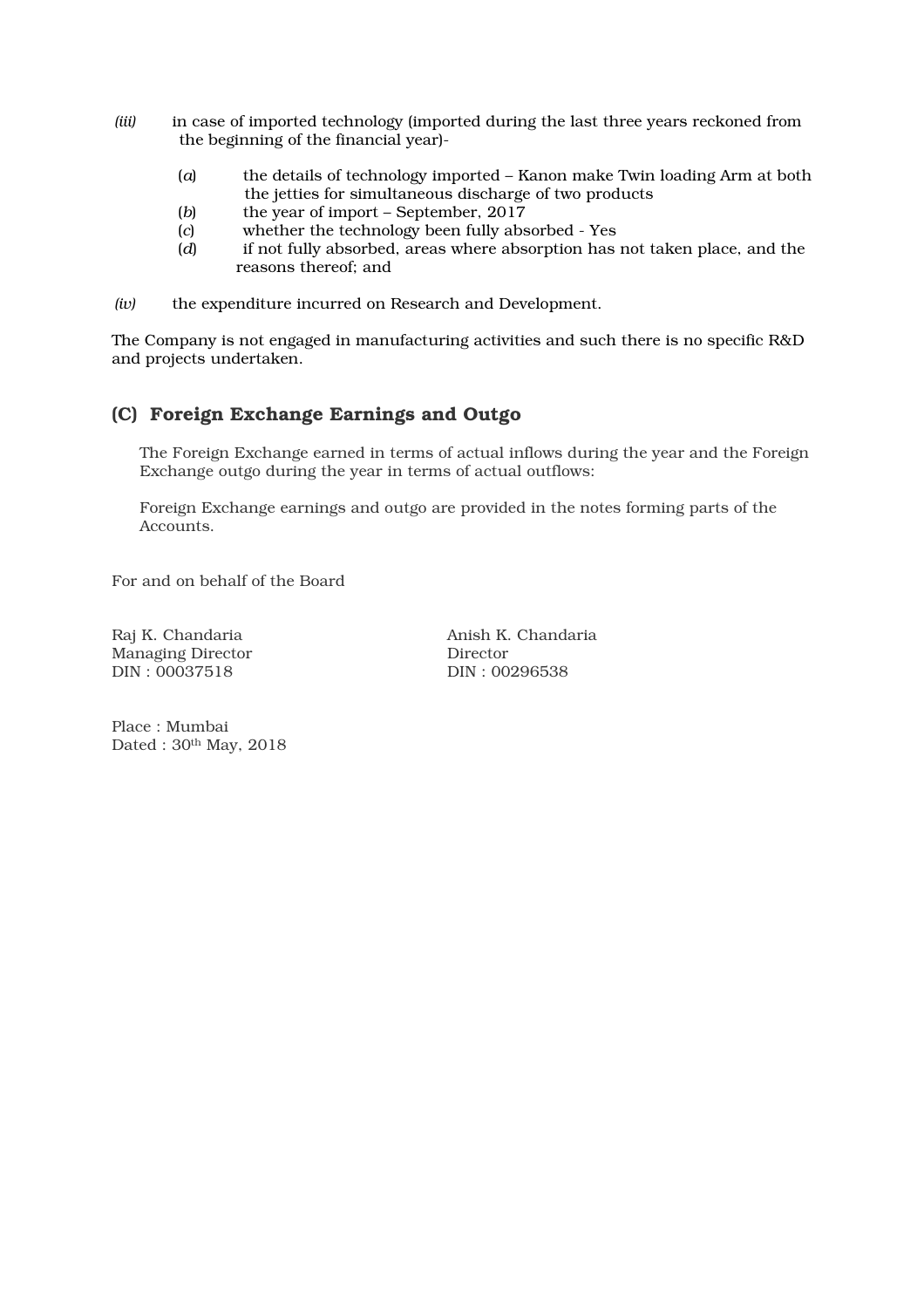## Form No. MGT-9 EXTRACT OF ANNUAL RETURN as on the financial year ended on 31/03/2018

|   | I. REGISTRATION AND OTHER DETAILS                                            |                                                                                                                                                                                                        |
|---|------------------------------------------------------------------------------|--------------------------------------------------------------------------------------------------------------------------------------------------------------------------------------------------------|
| ı | <b>CIN</b>                                                                   | U23203GJ1994PLC021375                                                                                                                                                                                  |
| 2 | Name of the company                                                          | HINDUSTAN AEGIS LPG LIMITED                                                                                                                                                                            |
| 3 | <b>Registration Date</b>                                                     | 23/02/1994                                                                                                                                                                                             |
| 4 | Category / Sub-Category of the Company                                       | Company limited by shares                                                                                                                                                                              |
| 5 | Address of the Registered office                                             | 502, 5th floor, Skylon,<br>GIDC. Char Rasta.<br>Vapi - 396195, Dist. Valsad,<br>Gujarat State, India                                                                                                   |
| 6 | Corporate & Administrative Office                                            | 1202, 12th Floor, Tower B,<br>Peninsula Business Park.<br>Ganpatrao Kadam Marg,<br>Lower Parel (West), Mumbai-400 013<br>Tel: 022-6666 3666<br>Fax: 022-6666 3777<br>Email: secretarial@aegisindia.com |
| 7 | Whether listed company                                                       | Yes / No                                                                                                                                                                                               |
| 8 | Name, Address and Contact details of Registrar<br>and Transfer Agent, if any | (Electronic Conectivity)<br>Link Intime India Pvt. Ltd.<br>C 101, 247 Park,<br>L.B.S.Marg, Vikhroli (West),<br>Mumbai - 400083.<br>Tel : 022 - 4918 6270<br>Fax: $022 - 49186060$                      |
|   |                                                                              | (Physical Shares)<br>The Company has an in-house share<br>transfer system.                                                                                                                             |

## II. PRINCIPAL BUSINESS ACTIVITIES OF THE COMPANY

All the business activities contributing 10% or more of the total turnover of the company shall be stated :

| <b>S1.</b><br>No. | Name and Description of main products /<br>services                                                                                                                                                                                | NIC Code of the Product/service | % to total<br>turnover of the<br>company |
|-------------------|------------------------------------------------------------------------------------------------------------------------------------------------------------------------------------------------------------------------------------|---------------------------------|------------------------------------------|
| 1                 | Sales - Traded good - Liquified Petroleum Gas<br>Wholesale of solid, liquid and gaseous fuels and<br>related products                                                                                                              | 46610                           |                                          |
| 2                 | Storage and warehousing n.e.c.<br>Includes general merchandise<br>warehouses and warehousing of<br>furniture, automobiles, gas and oil,<br>chemicals, textiles etc. Also included<br>is storage of goods in foreign trade<br>zones | 52109                           | 100.00%                                  |

## III. PARTICULARS OF HOLDING, SUBSIDIARY AND ASSOCIATE COMPANIES

| S1. | Name and Address of the Company   | <b>CIN/GLN</b>         | Holding/         | $%$ of | Applicable     |
|-----|-----------------------------------|------------------------|------------------|--------|----------------|
| No. |                                   |                        | Subsidiary/      | shares | <b>Section</b> |
|     |                                   |                        | <b>Associate</b> | held   |                |
| 1.  | Aegis Gas (LPG) Private Limited   | IU23209MH2001PTC134329 | Holding          | 80.30% | 2(87)          |
|     | Unit No. 1202, 12th Floor,        |                        | Company          |        |                |
|     | Tower B, Peninsula Business Park, |                        |                  |        |                |
|     | Ganpatrao Kadam Marg,             |                        |                  |        |                |
|     | Lower Parel (W),                  |                        |                  |        |                |
|     | Mumbai - 400 013                  |                        |                  |        |                |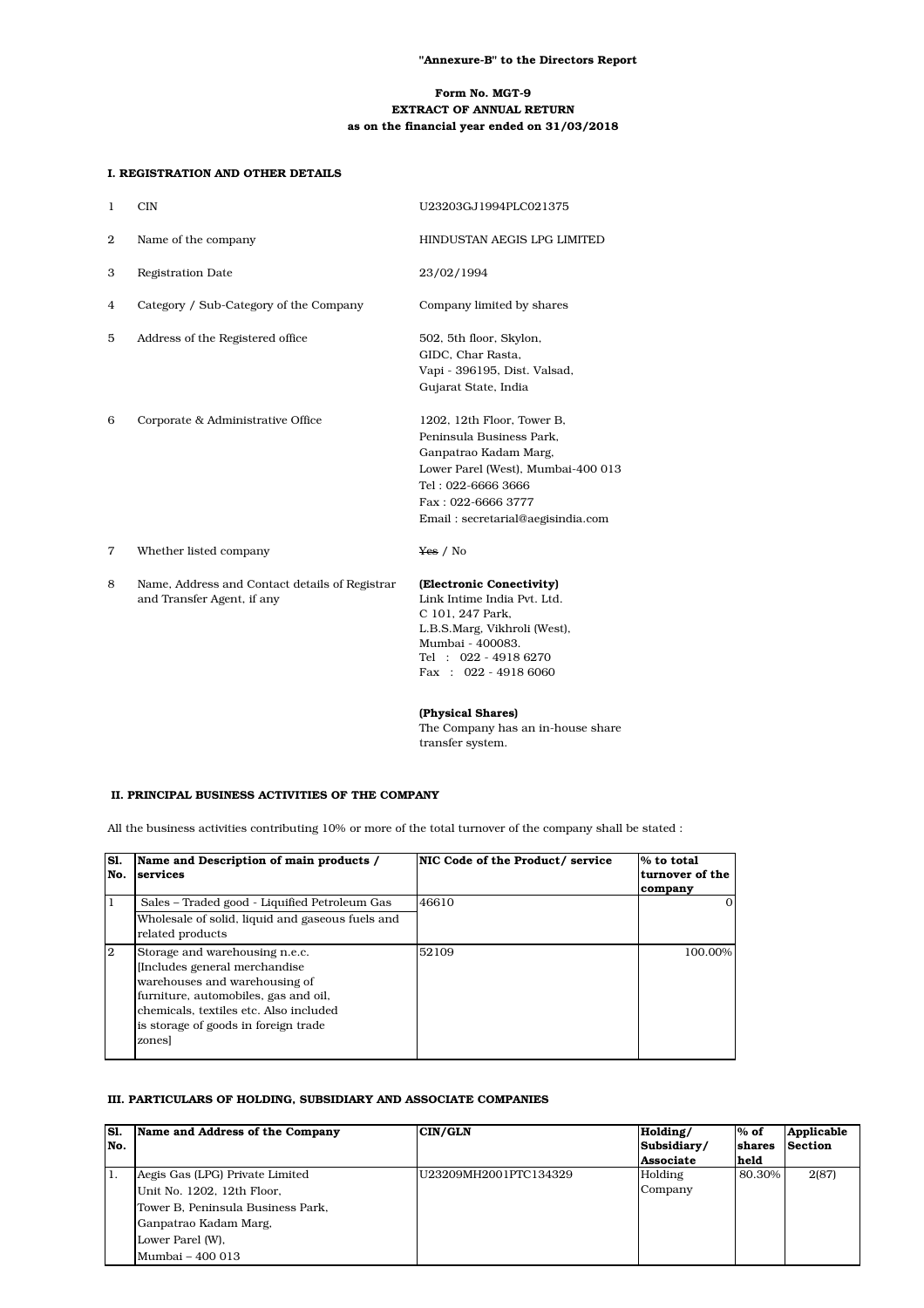## IV. SHARE HOLDING PATTERN (Equity Share Capital Breakup as percentage of Total Equity)

i) Category-wise Share Holding

| Sr.<br>No.       | <b>Category of Shareholders</b>                                                      | No. of Shares held at the beginning of the year<br>No. of Shares held at the end of the year |                            |                              |                      |                            |                             |                             |                      | % Change<br>during the |
|------------------|--------------------------------------------------------------------------------------|----------------------------------------------------------------------------------------------|----------------------------|------------------------------|----------------------|----------------------------|-----------------------------|-----------------------------|----------------------|------------------------|
|                  |                                                                                      | Demat                                                                                        | Physical                   | Total                        | % of Total<br>shares | Demat                      | Physical                    | Total                       | % of Total<br>shares | year                   |
| A.               | Promoter                                                                             |                                                                                              |                            |                              |                      |                            |                             |                             |                      |                        |
| 1                | Indian                                                                               |                                                                                              |                            |                              |                      |                            |                             |                             |                      |                        |
|                  | Individual/HUF                                                                       | $\mathbf 0$                                                                                  | $\mathbf 0$                | $\mathbf{O}$                 | 0.00                 | $\mathbf 0$                | $\mathbf{O}$                | $\mathbf 0$                 | 0.00                 | 0.00                   |
|                  | Central Govt<br>State Govt                                                           | $\mathbf 0$<br>$\mathbf 0$                                                                   | $\mathbf 0$<br>$\mathbf 0$ | $\mathbf{o}$<br>$\mathbf{O}$ | 0.00<br>0.00         | $\mathbf 0$<br>$\mathbf 0$ | $\mathbf 0$<br>$\mathbf 0$  | $\mathbf 0$<br>$\mathbf 0$  | 0.00<br>0.00         | 0.00<br>0.00           |
|                  | Bodies Corp.                                                                         | 977940                                                                                       | 60                         | 978000                       | 100.00               | 977940                     | 60                          | 978000                      | 80.30                | $-19.70$               |
|                  | Banks/FI                                                                             | $\mathbf 0$                                                                                  | $\mathbf{0}$               | $\mathbf 0$                  | 0.00                 | $\mathbf{O}$               | $\mathbf{O}$                | $\mathbf 0$                 | 0.00                 | 0.00                   |
|                  | Any Other                                                                            | $\mathbf 0$                                                                                  | $\mathbf 0$                | $\mathbf{O}$                 | 0.00                 | $\mathbf 0$                | $\mathbf 0$                 | $\mathbf 0$                 | 0.00                 | 0.00                   |
|                  | Sub-total A(1)                                                                       | 977940                                                                                       | 60                         | 978000                       | 100.00               | 977940                     | 60                          | 978000                      | 80.30                | $-19.70$               |
|                  |                                                                                      |                                                                                              |                            |                              |                      |                            |                             |                             |                      |                        |
| $\boldsymbol{2}$ | Foreign<br>NRIs-Individuals                                                          | $\mathbf 0$                                                                                  | $\mathbf{0}$               | $\mathbf{O}$                 | 0.00                 | $\mathbf 0$                | $\mathbf 0$                 | $\mathbf 0$                 | 0.00                 | 0.00                   |
|                  | Other Individuals                                                                    | $\mathbf 0$                                                                                  | $\mathbf 0$                | $\mathbf{o}$                 | 0.00                 | $\mathbf{o}$               | $\mathbf{O}$                | $\mathbf 0$                 | 0.00                 | 0.00                   |
|                  | Bodies Corp.                                                                         | $\bf{0}$                                                                                     | $\mathbf 0$                | $\mathbf{o}$                 | 0.00                 | $\mathbf 0$                | $\mathbf 0$                 | $\boldsymbol{0}$            | 0.00                 | 0.00                   |
|                  | Banks/FI                                                                             | $\mathbf 0$                                                                                  | $\mathbf 0$                | $\mathbf{O}$                 | 0.00                 | $\mathbf{O}$               | $\mathbf 0$                 | $\boldsymbol{0}$            | 0.00                 | 0.00                   |
|                  | Any other                                                                            | $\mathbf 0$                                                                                  | $\mathbf 0$                | $\mathbf{O}$                 | 0.00                 | $\mathbf 0$                | $\mathbf{O}$                | $\mathbf 0$                 | 0.00                 | 0.00                   |
|                  |                                                                                      |                                                                                              |                            |                              |                      |                            |                             |                             |                      |                        |
|                  | Sub-total A(2)                                                                       | $\mathbf 0$                                                                                  | $\mathbf 0$                | $\mathbf{O}$                 | 0.00                 | $\mathbf{O}$               | $\mathbf{O}$                | $\mathbf{0}$                | 0.00                 | 0.00                   |
|                  | <b>Total shareholding of</b><br>Promoter= (A)=(A)(1)+(A)(2)                          | 977940                                                                                       | 60                         | 978000                       | 100.00               | 977940                     | 60                          | 978000                      | 80.30                | $-19.70$               |
| B.               | <b>Public Shareholding</b>                                                           |                                                                                              |                            |                              |                      |                            |                             |                             |                      |                        |
| 1                | <b>Institutions</b>                                                                  |                                                                                              |                            |                              |                      |                            |                             |                             |                      |                        |
| $\rm{a}$         | Mutual Funds                                                                         | $\mathbf 0$                                                                                  | $\mathbf 0$                | $\mathbf{O}$                 | 0.00                 | $\mathbf 0$                | $\mathbf 0$                 | $\mathbf 0$                 | 0.00                 | 0.00                   |
| b                | Banks / Financial Institutions                                                       | $\mathbf 0$                                                                                  | $\mathbf 0$                | $\mathbf{O}$                 | 0.00                 | $\mathbf 0$                | $\mathbf 0$                 | $\mathbf 0$                 | 0.00                 | 0.00                   |
| $\mathbf c$      | Central / State Government                                                           | $\mathbf 0$                                                                                  | $\mathbf 0$                | $\mathbf{O}$                 | 0.00                 | $\mathbf 0$                | $\mathbf 0$                 | $\mathbf 0$                 | 0.00                 | 0.00                   |
| d                | Venture Capital Funds                                                                | $\mathbf 0$                                                                                  | $\mathbf 0$                | $\mathbf{o}$                 | 0.00                 | $\mathbf 0$                | $\mathbf 0$                 | $\mathbf 0$                 | 0.00                 | 0.00                   |
| e                | <b>Insurance Companies</b>                                                           | $\mathbf 0$                                                                                  | $\mathbf 0$                | $\mathbf{o}$                 | 0.00                 | $\mathbf 0$                | $\mathbf 0$                 | $\mathbf 0$                 | 0.00                 | 0.00                   |
| f                | Foreig Institutional Investors                                                       | $\overline{0}$                                                                               | $\mathbf 0$                | $\mathbf{O}$                 | 0.00                 | $\overline{0}$             | $\overline{0}$              | $\mathbf 0$                 | 0.00                 | 0.00                   |
| g                | Foreign Venture Capital Funds                                                        | $\mathbf 0$                                                                                  | $\mathbf 0$                | $\mathbf{O}$                 | 0.00                 | $\mathbf{O}$               | $\mathbf{O}$                | $\mathbf{O}$                | 0.00                 | 0.00                   |
| h                | Foreign Portfolio Corp.                                                              | $\mathbf 0$                                                                                  | $\mathbf 0$                | $\mathbf{O}$                 | 0.00                 | $\mathbf 0$                | $\mathbf 0$                 | $\mathbf 0$                 | 0.00                 | 0.00                   |
| i                | Qualified Foreign Investor<br>Others (specify)                                       | $\mathbf 0$<br>$\mathbf{0}$                                                                  | $\mathbf 0$<br>$\mathbf 0$ | $\mathbf{O}$<br>$\mathbf{O}$ | 0.00<br>0.00         | $\mathbf 0$<br>$\mathbf 0$ | $\mathbf{o}$<br>$\mathbf 0$ | $\mathbf 0$<br>$\mathbf{O}$ | 0.00<br>0.00         | 0.00<br>0.00           |
|                  |                                                                                      |                                                                                              |                            |                              |                      |                            |                             |                             |                      |                        |
|                  | Sub-total (B)(1)                                                                     | $\mathbf 0$                                                                                  | $\mathbf 0$                | $\mathbf{O}$                 | 0.00                 | $\mathbf{O}$               | $\mathbf{O}$                | $\mathbf{O}$                | 0.00                 | 0.00                   |
|                  |                                                                                      |                                                                                              |                            |                              |                      |                            |                             |                             |                      |                        |
| $\mathbf{2}$     | <b>Non-Institutions</b>                                                              |                                                                                              |                            |                              |                      |                            |                             |                             |                      |                        |
| $\rm{a}$         | a) Bodies Corp.                                                                      | $\mathbf 0$                                                                                  | $\mathbf{0}$               | $\mathbf{O}$                 | 0.00                 | $\mathbf 0$                | $\mathbf 0$                 | $\mathbf{0}$                | 0.00                 | 0.00                   |
| i<br>ii          | Indian<br>Overseas                                                                   | $\mathbf 0$                                                                                  | $\mathbf 0$                | $\mathbf{o}$                 | 0.00                 | 239933                     | $\mathbf 0$                 | 239933                      | 19.70                | 19.70                  |
| b                | Individuals                                                                          | $\bf{0}$                                                                                     | $\boldsymbol{0}$           | $\mathbf{o}$                 | 0.00                 | 0                          | $\mathbf 0$                 | $\mathbf 0$                 | 0.00                 | 0.00                   |
| i                | Individual shareholders holding                                                      | $\mathbf{0}$                                                                                 | $\mathbf{0}$               | $\mathbf{O}$                 | 0.00                 | $\mathbf{O}$               | $\mathbf 0$                 | $\mathbf{O}$                | 0.00                 | 0.00                   |
|                  | nominal share capital upto Rs.<br>1 lakhs                                            |                                                                                              |                            |                              |                      |                            |                             |                             |                      |                        |
| ii               | Individual shareholders holding<br>nominal share capital in excess<br>of Rs. 1 lakhs | $\mathbf{0}$                                                                                 | $\mathbf{O}$               | $\mathbf{O}$                 | 0.00                 | $\mathbf{O}$               | $\mathbf{O}$                | $\mathbf{O}$                | 0.00                 | 0.00                   |
| $\mathbf c$      | Others                                                                               |                                                                                              |                            |                              |                      |                            |                             |                             |                      |                        |
|                  | OCB/Non Domestic Company                                                             | $\boldsymbol{0}$                                                                             | $\mathbf 0$                | $\mathbf{O}$                 | 0.00                 | $\mathbf 0$                | $\mathbf 0$                 | $\mathbf 0$                 | 0.00                 | 0.00                   |
|                  | Non-Resident Individuals                                                             | $\mathbf 0$                                                                                  | $\mathbf 0$                | $\mathbf{O}$                 | 0.00                 | $\mathbf 0$                | $\mathbf 0$                 | $\mathbf 0$                 | 0.00                 | 0.00                   |
|                  | Any Other - Trust                                                                    | $\mathbf 0$                                                                                  | $\mathbf 0$                | $\mathbf{O}$                 | 0.00                 | $\mathbf 0$                | $\mathbf 0$                 | $\,0\,$                     | 0.00                 | 0.00                   |
|                  | Foreign Company                                                                      | $\mathbf 0$                                                                                  | $\mathbf 0$                | $\mathbf{o}$                 | 0.00                 | $\mathbf 0$                | $\mathbf 0$                 | $\mathbf 0$                 | 0.00                 | 0.00                   |
|                  | Foreign National                                                                     | $\mathbf 0$                                                                                  | $\mathbf{O}$               | $\mathbf{O}$                 | 0.00                 | $\mathbf 0$                | $\mathbf 0$                 | $\mathbf 0$                 | 0.00                 | 0.00                   |
|                  |                                                                                      |                                                                                              |                            |                              |                      |                            |                             |                             |                      | 0.00                   |
|                  | Sub-total (B)(2)                                                                     | $\mathbf 0$                                                                                  | $\mathbf 0$                | $\mathbf{O}$                 | 0.00                 | 239933                     | $\mathbf 0$                 | 239933                      | 19.70                | 19.70<br>0.00          |
|                  | <b>Total Public Shareholding</b><br>$(B)=(B)(1)+(B)(2)$                              | $\mathbf{0}$                                                                                 | $\mathbf 0$                | $\mathbf{O}$                 | 0.00                 | 239933                     | $\mathbf 0$                 | 239933                      | 19.70                | 19.70                  |
| c.               | Shares held by Custodian for<br><b>GDRs &amp; ADRs</b>                               | $\mathbf 0$                                                                                  | $\mathbf 0$                | $\mathbf{O}$                 | 0.00                 | $\mathbf{O}$               | $\mathbf{O}$                | $\mathbf 0$                 | 0.00                 | 0.00                   |
|                  | Grand Total (A+B+C)                                                                  | 977940                                                                                       | 60                         | 978000                       | 100.00               | 1217873                    | 60                          | 1217933                     | 100.00               | 0.00<br>0.00           |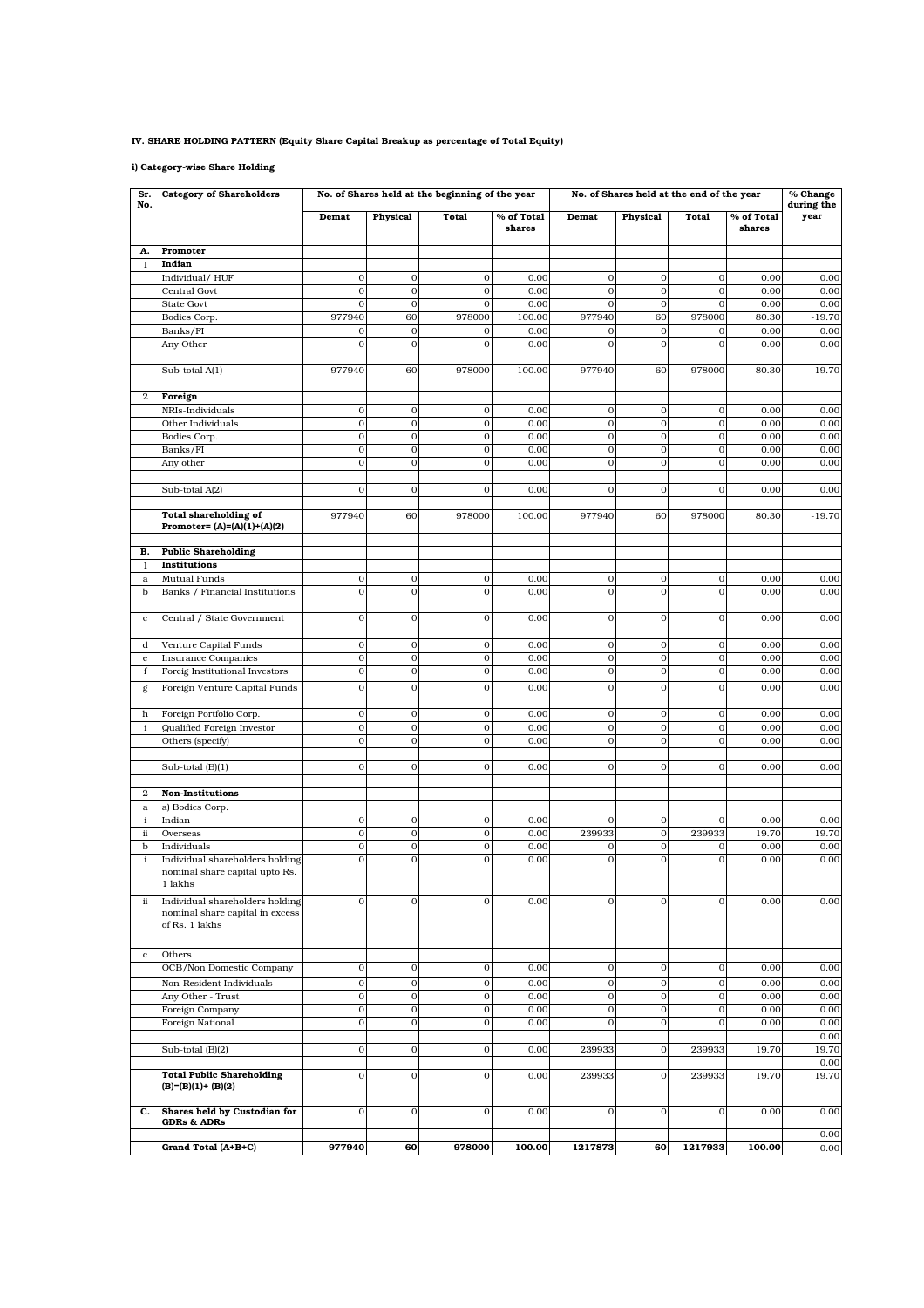### (ii) Shareholding of Promoters

| S1.<br>No. | Shareholder's Name              | Shareholding at the beginning of the<br>vear |                                           |                                                          | Shareholding at the end of the year |                                                      |                                                                              |                              |
|------------|---------------------------------|----------------------------------------------|-------------------------------------------|----------------------------------------------------------|-------------------------------------|------------------------------------------------------|------------------------------------------------------------------------------|------------------------------|
|            |                                 | No. of<br><b>Shares</b>                      | % of total<br>Shares of<br>the<br>company | %of Shares<br>Pledged /<br>encumbered<br>to total shares | No. of<br><b>Shares</b>             | % of total<br><b>Shares of the Shares</b><br>company | $%$ of<br>Pledged/<br>encumber ng during<br>ed to total the year #<br>shares | % change<br>in<br>shareholdi |
|            | Aegis Gas (LPG) Private Limited | 978000                                       | 100.00                                    | 0.00                                                     | 978000                              | 80.30                                                | 0.00                                                                         | $-19.70$                     |
|            | Total                           | 978000                                       | 100.00                                    | 0.00                                                     | 978000                              | 80.30                                                | 0.00                                                                         | $-19.70$                     |

# there is no purchse or sale of the shares by the promoter of the Company. The change in share holding is due to allotment of fresh shares to Itochu Petroleum Co., (Singapore) Pte. Ltd.

### (iii) Change in Promoters' Shareholding *(please specify, if there is no change)*

| Sl.<br>No. |                                                                                                                                                                                                     | Date       | Shareholding at the<br>beginning of the year<br>Aegis Gas LPG Private |                                                                                                                                                                               |                                                                                       | Cumulative shareholding<br>during the year<br>Aegis Gas LPG Private                   |
|------------|-----------------------------------------------------------------------------------------------------------------------------------------------------------------------------------------------------|------------|-----------------------------------------------------------------------|-------------------------------------------------------------------------------------------------------------------------------------------------------------------------------|---------------------------------------------------------------------------------------|---------------------------------------------------------------------------------------|
|            |                                                                                                                                                                                                     |            |                                                                       | Limited                                                                                                                                                                       |                                                                                       | Limited                                                                               |
|            |                                                                                                                                                                                                     |            | No. of<br><b>Shares</b>                                               | % of total<br>Shares of the<br>company                                                                                                                                        | No. of<br><b>Shares</b>                                                               | % of total<br>Shares of the<br>company                                                |
|            | At the beginning of the year                                                                                                                                                                        | 01/04/2017 | 978000                                                                | 100.00                                                                                                                                                                        | 978000                                                                                | 100.00                                                                                |
|            | Date wise Increase / Decrease<br>in Promoters Shareholding<br>during the year specifying the<br>reasons (*) for increase /<br>decrease (e.g. allotment /<br>transfer / bonus/ sweat equity<br>etc.) |            | of the shares by the<br>The change in share<br>Pte. Ltd.              | There is no purchse or sale There is no purchse or sale<br>promoter of the Company.<br>holding is due to allotment<br>of fresh shares to Itochu<br>Petroleum Co., (Singapore) | of the shares by the<br>The change in share<br>of fresh shares to Itochu<br>Pte. Ltd. | promoter of the Company.<br>holding is due to allotment<br>Petroleum Co., (Singapore) |
|            | At the end of the year                                                                                                                                                                              | 31/03/2018 | 978000                                                                | 80.30                                                                                                                                                                         | 978000                                                                                | 80.30                                                                                 |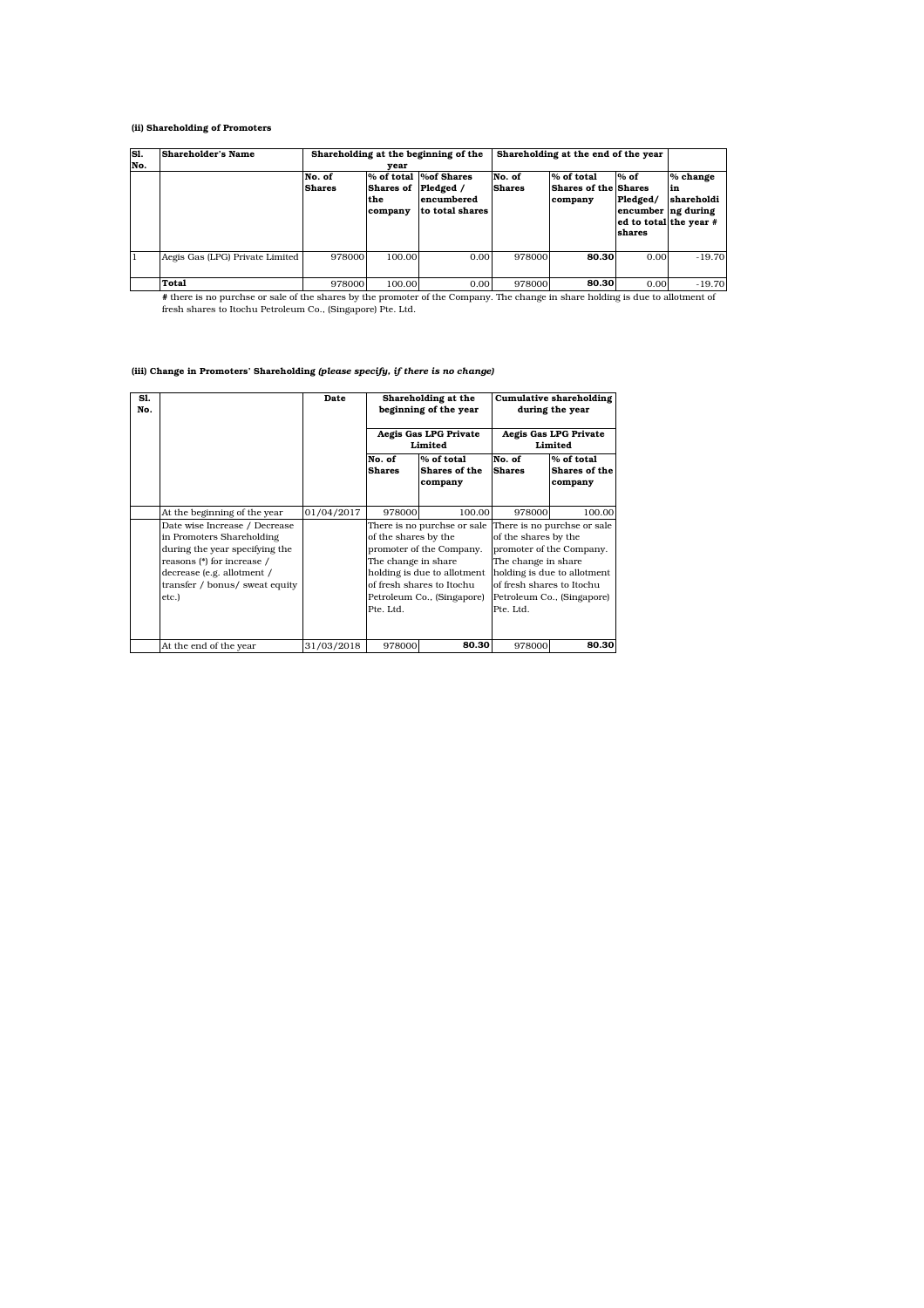| Sl. No. For Each of the Top 10<br><b>Shareholders</b>                                                                                                                                                   | Date        |                         | Shareholding at the<br>beginning of the year |                         | <b>Cumulative shareholding</b><br>during the year |
|---------------------------------------------------------------------------------------------------------------------------------------------------------------------------------------------------------|-------------|-------------------------|----------------------------------------------|-------------------------|---------------------------------------------------|
|                                                                                                                                                                                                         |             |                         | Itochu Petroleum Co<br>(Singapore) Pte. Ltd. |                         |                                                   |
|                                                                                                                                                                                                         |             | No. of<br><b>Shares</b> | % of total<br>Shares of the<br>company       | No. of<br><b>Shares</b> | $%$ of total<br>Shares of the<br>company          |
| At the beginning of the<br>vear                                                                                                                                                                         | 01/04/2017  | 0.00                    | 0.00                                         | 0.00                    | 0.00                                              |
| Date wise Increase /<br>Decrease in Top ten<br>shareholders during the<br>year specifying the<br>reasons (*) for increase<br>/ decrease (e.g.<br>allotment / transfer /<br>bonus/ sweat equity<br>etc.) | 05/01/2018# | 239933                  | 19.70                                        | 239933                  | 19.70                                             |
| At the end of the year<br>or on<br>the date of<br>separation, if<br>separated during the<br>year                                                                                                        | 31/03/2018  | 239933                  | 19.70                                        | 239933                  | 19.70                                             |

#### (iv) Shareholding Pattern of top ten Shareholders (other than Directors, Promoters and Holders of GDRs and ADRs) as on 31/03/2018 :

# shares alloted on preferential basis

## (v) Shareholding of Directors and Key Managerial Personnel:

| <b>S1. No.</b> | For Each of the<br>Directors and KMP                                                                                                                                                               | Date       |                         | Shareholding at the<br>beginning of the year |                         | Cumulative shareholding<br>during the year |
|----------------|----------------------------------------------------------------------------------------------------------------------------------------------------------------------------------------------------|------------|-------------------------|----------------------------------------------|-------------------------|--------------------------------------------|
|                |                                                                                                                                                                                                    |            | No. of<br><b>Shares</b> | % of total<br>Shares of the<br>company       | No. of<br><b>Shares</b> | % of total<br>Shares of the<br>company     |
|                | At the beginning of the<br>vear                                                                                                                                                                    | 01/04/2017 | $\Omega$                | $\Omega$                                     | $\Omega$                | $\Omega$                                   |
|                | Date wise Increase /<br>Decrease in Promoters<br>shareholding during the<br>year specifying the<br>reasons for increase /<br>decrease (e.g. allotment<br>/ transfer / bonus/<br>sweat equity etc.) |            | $\Omega$                | $\Omega$                                     | $\Omega$                | 0                                          |
|                | At the end of the year                                                                                                                                                                             | 31/03/2018 | $\Omega$                | 0                                            | $\Omega$                | 0                                          |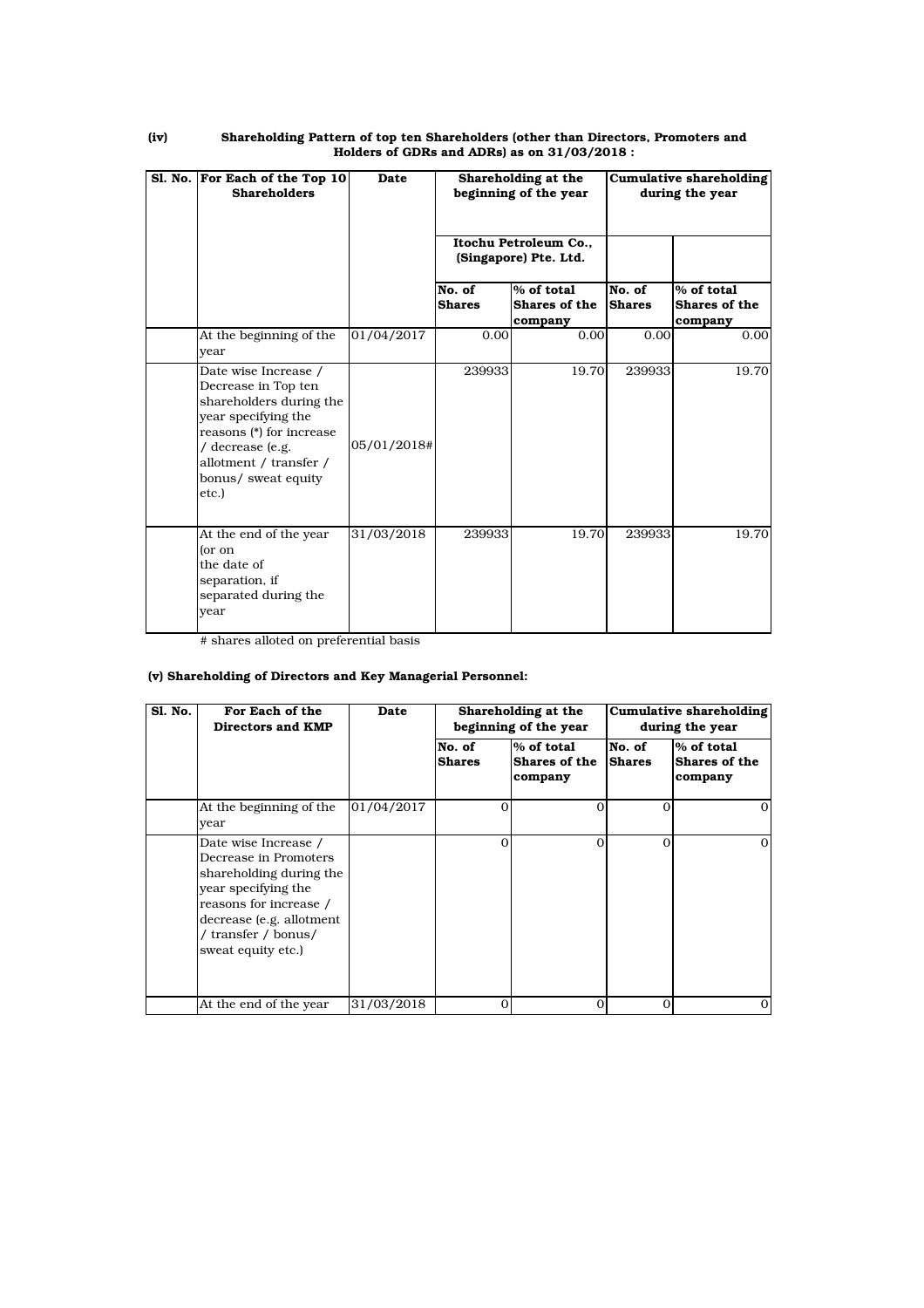### V. INDEBTEDNESS

Indebtedness of the Company including interest outstanding/accrued but not due for payment

|              |                                                        |                      |            |                 | (Rs. in Lacs)       |
|--------------|--------------------------------------------------------|----------------------|------------|-----------------|---------------------|
| Sr. No.      |                                                        | <b>Secured Loans</b> | Unsecured  | <b>Deposits</b> | Total               |
|              |                                                        | excluding            | Loans      |                 | <b>Indebtedness</b> |
|              |                                                        | deposits             |            |                 |                     |
|              | Indebtedness at the beginning of<br>the financial year |                      |            |                 |                     |
| $\mathbf{i}$ | Principal Amount                                       | $\Omega$             | 2575.83    | $\Omega$        | 2575.83             |
| ii           | Interest due but not paid                              | $\Omega$             | $\Omega$   | $\Omega$        | $\Omega$            |
| iii          | Interest accrued but not due                           | 0                    | 670.27     | $\Omega$        | 670.27              |
|              | Total (i+ii+iii)                                       | 0                    | 3246.10    | 0               | 3246.10             |
|              |                                                        |                      |            |                 |                     |
|              | Change in Indebtedness during                          |                      |            |                 |                     |
|              | the financial year                                     |                      |            |                 |                     |
|              | Addition                                               | $\Omega$             | 153.14     | $\Omega$        | 153.14              |
|              | Reduction                                              | $\Omega$             | 1366.00    | $\Omega$        | 1366.00             |
|              | <b>Net Change</b>                                      | 0                    | $-1212.86$ | $\Omega$        | $-1212.86$          |
|              |                                                        |                      |            |                 |                     |
|              | Indebtedness at the end of the                         |                      |            |                 |                     |
|              | financial year                                         |                      |            |                 |                     |
| $\mathbf i$  | Principal Amount                                       | $\Omega$             | 2033.24    | $\mathbf{0}$    | 2033.24             |
| ii           | Interest due but not paid                              | $\Omega$             | $\Omega$   | $\Omega$        | 0.00                |
| iii          | Interest accrued but not due                           | 0                    | $\Omega$   | $\mathbf{0}$    | 0.00                |
|              | Total (i+ii+iii)                                       | 0                    | 2033.24    | 0               | 2033.24             |

VI. REMUNERATION OF DIRECTORS AND KEY MANAGERIAL PERSONNEL:

A. Remuneration to Managing Director, Whole-time Directors and/or Manager:

| Sr. No.                 | <b>Particulars of Remuneration</b>                                                                                                                             | Name of MD/<br>WTD/Manager | Total<br>Amount |
|-------------------------|----------------------------------------------------------------------------------------------------------------------------------------------------------------|----------------------------|-----------------|
|                         |                                                                                                                                                                | Raj K. Chandaria           |                 |
| $\mathbf 1$             | Gross salary                                                                                                                                                   | $\Omega$                   | $\Omega$        |
| (a)                     | Salary as per provisions contained<br>in section 17(1) of the Income-tax<br>Act. 1961                                                                          | $\Omega$                   | $\Omega$        |
| (b)                     | Value of perquisites u/s 17(2)<br>Income-tax Act, 1961                                                                                                         | $\Omega$                   | $\Omega$        |
| (c)                     | Profits in lieu of salary under<br>section 17(3) Income-tax Act, 1961                                                                                          | $\Omega$                   | $\mathbf{O}$    |
| $\bf 2$                 | <b>Stock Option</b>                                                                                                                                            | $\Omega$                   | $\Omega$        |
| $\overline{\mathbf{3}}$ | Sweat Equity                                                                                                                                                   | $\Omega$                   | $\Omega$        |
| $\overline{4}$          | Commission                                                                                                                                                     | $\Omega$                   | $\Omega$        |
|                         | - as % of profit                                                                                                                                               | $\Omega$                   | $\Omega$        |
| 5                       | Others, please specify                                                                                                                                         | $\Omega$                   | $\Omega$        |
|                         | Total (A)                                                                                                                                                      | $\Omega$                   | $\Omega$        |
|                         | Ceiling as per the Act (Being 5% of<br>net profits of the Company<br>calculated as per section 198 of the<br>Companies Act, 2013 for each<br>Managing Director | $\Omega$                   | $\mathbf{O}$    |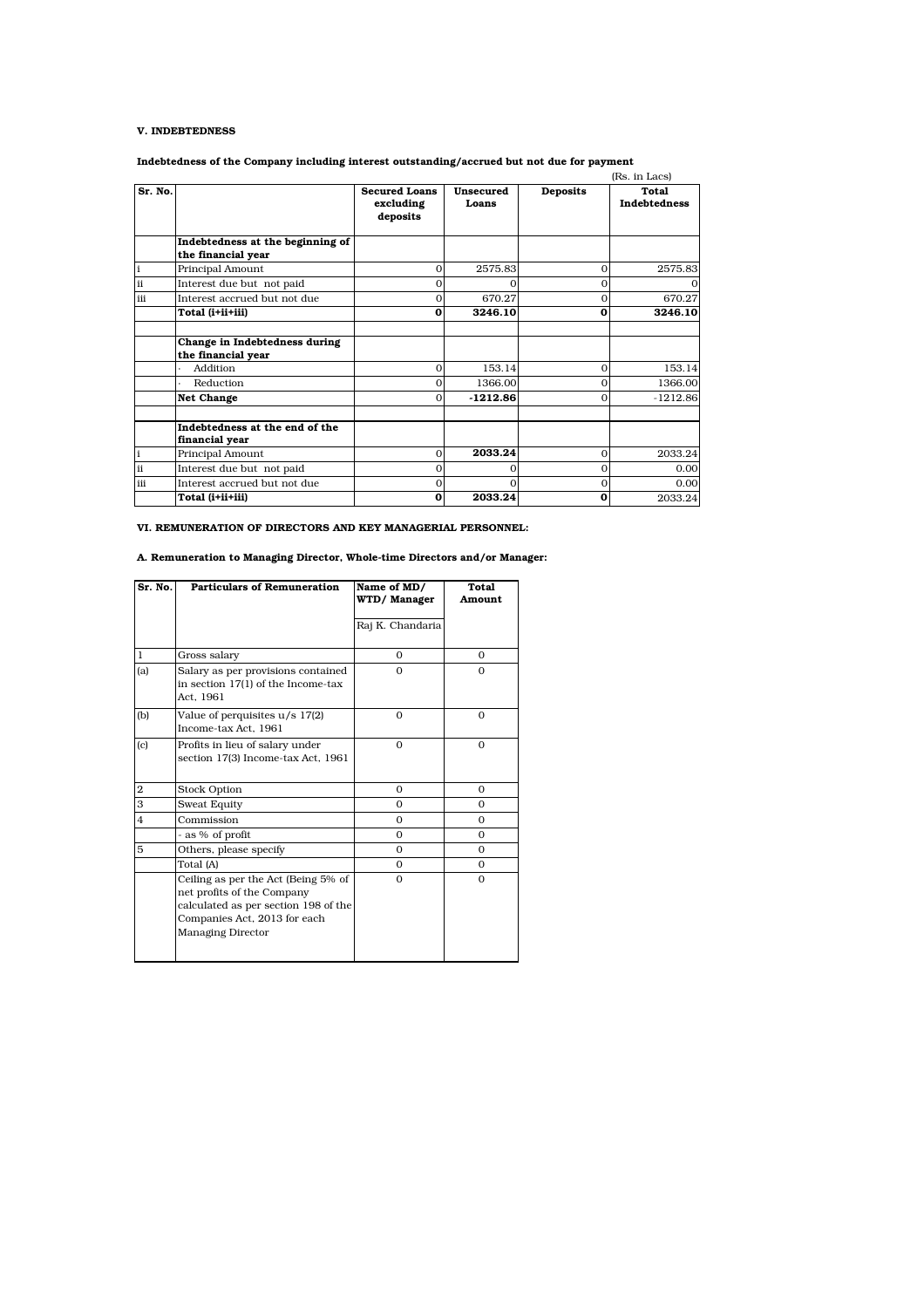## B. Remuneration to other directors:

| Sl. No.        | <b>Particulars of Remuneration</b>                         | <b>Name of Directors</b> |              |                                                           |          |  |  |
|----------------|------------------------------------------------------------|--------------------------|--------------|-----------------------------------------------------------|----------|--|--|
|                |                                                            | Anish K.                 | Jaideep D.   | Kanwaljit S.                                              | Total    |  |  |
|                |                                                            | Chandaria                | Khimasia     | Nagpal                                                    |          |  |  |
|                |                                                            | NED-NI                   | NED-I        | NED-I                                                     |          |  |  |
| 1              | <b>Independent Directors</b>                               |                          |              |                                                           |          |  |  |
|                | Fee for attending board /                                  | $\Omega$                 | $\Omega$     | $\Omega$                                                  |          |  |  |
|                | committee meetings                                         |                          |              |                                                           |          |  |  |
|                | Commission                                                 | $\Omega$                 | $\Omega$     | $\Omega$                                                  |          |  |  |
|                | Others, please specify                                     | $\Omega$                 | $\mathbf{0}$ | $\Omega$                                                  |          |  |  |
|                | Total (1)                                                  | $\overline{0}$           | $\Omega$     | $\Omega$                                                  |          |  |  |
|                |                                                            |                          |              |                                                           |          |  |  |
| $\overline{2}$ | Other Non-Executive Directors                              |                          |              |                                                           | $\Omega$ |  |  |
|                | Fee for attending board /                                  | $\Omega$                 | $\Omega$     | $\Omega$                                                  |          |  |  |
|                | committee meetings                                         |                          |              |                                                           |          |  |  |
|                | Commission                                                 | $\mathbf{O}$             | $\mathbf{O}$ | $\Omega$                                                  |          |  |  |
|                | Others, please specify                                     | $\mathbf{0}$             | $\mathbf{0}$ | $\mathbf 0$                                               |          |  |  |
|                | Total (2)                                                  | $\Omega$                 | $\Omega$     | $\Omega$                                                  |          |  |  |
|                | Total Managerial Remuneration -<br>Total (B) = $(1) + (2)$ | $\Omega$                 | $\Omega$     | $\Omega$                                                  | $\Omega$ |  |  |
|                | Overall Ceiling as per the Act                             |                          |              | Sitting fees upto Rs.1,00,000 per meeting as per the Act. |          |  |  |

*NED-NI: Non-Executive Director - Non Independent NED–I: Non-Executive Director - Independent*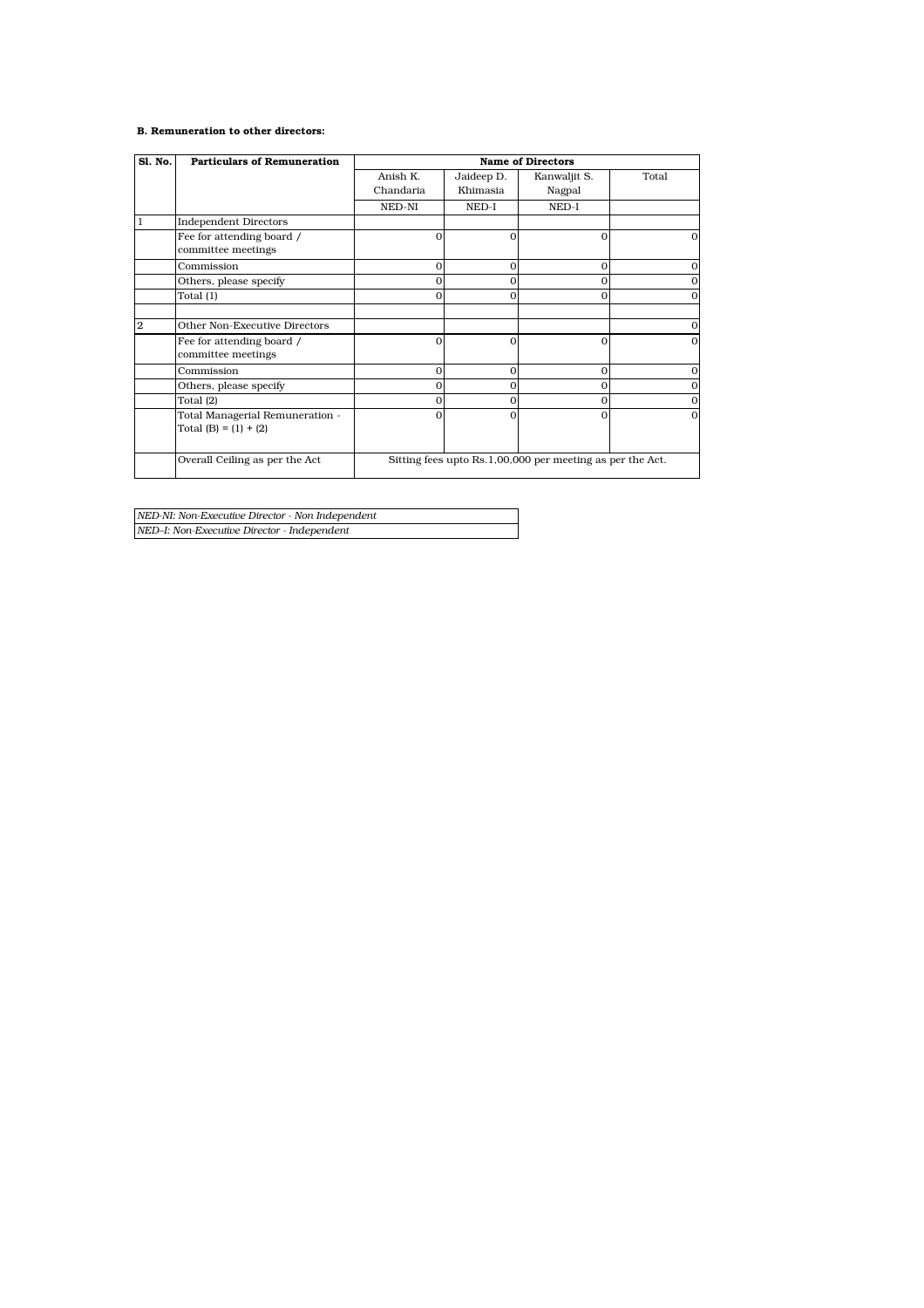## C. REMUNERATION TO KEY MANAGERIAL PERSONNEL OTHER THAN MD/MANAGER/WTD:

|                |                                                                                         |                      |                                     | (Amt. in Rs.) |  |  |  |
|----------------|-----------------------------------------------------------------------------------------|----------------------|-------------------------------------|---------------|--|--|--|
| Sr. No.        | <b>Particulars of Remuneration</b><br><b>Key Managerial Personnel</b>                   |                      |                                     |               |  |  |  |
|                |                                                                                         | Company<br>Secretary | <b>CFO</b>                          | <b>Total</b>  |  |  |  |
|                |                                                                                         | Rajesh A Solanki     | <b>SAMYA</b><br><b>BANDOPADHYAY</b> |               |  |  |  |
| 1              | Gross salary                                                                            |                      |                                     |               |  |  |  |
| (a)            | Salary as per provisions contained<br>in section $17(1)$ of the Income-tax<br>Act, 1961 | $\Omega$             | 9,00,000                            | 9,00,000      |  |  |  |
| (b)            | Value of perquisites u/s 17(2)<br>Income-tax Act, 1961                                  | $\mathbf{0}$         | 0                                   | $\mathbf{0}$  |  |  |  |
| (c)            | Profits in lieu of salary under<br>section 17(3) Income-tax Act, 1961                   | $\Omega$             | O                                   | $\mathbf 0$   |  |  |  |
| $\overline{2}$ | <b>Stock Option</b>                                                                     | $\mathbf{O}$         | $\Omega$                            | $\mathbf{0}$  |  |  |  |
| 3              | <b>Sweat Equity</b>                                                                     | $\mathbf{O}$         | O                                   | $\Omega$      |  |  |  |
| $\overline{4}$ | Commission                                                                              | $\mathbf{O}$         | 0                                   | $\mathbf{0}$  |  |  |  |
|                | - as % of profit                                                                        | $\Omega$             | $\Omega$                            | $\Omega$      |  |  |  |
| 5              | Others, please specify                                                                  | $\mathbf{O}$         | O                                   | $\Omega$      |  |  |  |
|                | Total (A)                                                                               | $\mathbf{0}$         | 9,00,000                            | 9,00,000      |  |  |  |

#### VII. PENALTIES / PUNISHMENT/ COMPOUNDING OF OFFENCES:

| Sr. No. Type |                           | Section of the<br><b>Companies Act</b> | <b>Brief</b><br><b>Description</b> | Details of<br>Penalty /<br>Punishment/<br>Compounding<br>fees imposed           | Authority [RD /<br>NCLT / COURT] if any (give | Appeal made,<br>Details) |  |  |  |  |
|--------------|---------------------------|----------------------------------------|------------------------------------|---------------------------------------------------------------------------------|-----------------------------------------------|--------------------------|--|--|--|--|
| А.           | <b>COMPANY</b>            |                                        |                                    |                                                                                 |                                               |                          |  |  |  |  |
|              | Penalty                   |                                        |                                    |                                                                                 |                                               |                          |  |  |  |  |
|              | Punishment                |                                        |                                    |                                                                                 |                                               |                          |  |  |  |  |
|              | Compounding               |                                        |                                    |                                                                                 |                                               |                          |  |  |  |  |
|              |                           |                                        |                                    |                                                                                 |                                               |                          |  |  |  |  |
| в.           | <b>DIRECTORS</b>          |                                        |                                    |                                                                                 |                                               |                          |  |  |  |  |
|              | Penalty                   |                                        |                                    | There have been no penalties levied on the Company. The Company is generally in |                                               |                          |  |  |  |  |
|              | Punishment                |                                        |                                    | compliance of provisions of all applicable laws.                                |                                               |                          |  |  |  |  |
|              | Compounding               |                                        |                                    |                                                                                 |                                               |                          |  |  |  |  |
|              |                           |                                        |                                    |                                                                                 |                                               |                          |  |  |  |  |
| C.           | OTHER OFFICERS IN DEFAULT |                                        |                                    |                                                                                 |                                               |                          |  |  |  |  |
|              | Penalty                   |                                        |                                    |                                                                                 |                                               |                          |  |  |  |  |
|              | Punishment                |                                        |                                    |                                                                                 |                                               |                          |  |  |  |  |
|              | Compounding               |                                        |                                    |                                                                                 |                                               |                          |  |  |  |  |

## For and on behalf of the Board of Directors

Managing Director Director DIN: 00037518 DIN: 00296538

Raj K. Chandaria Anish K. Chandaria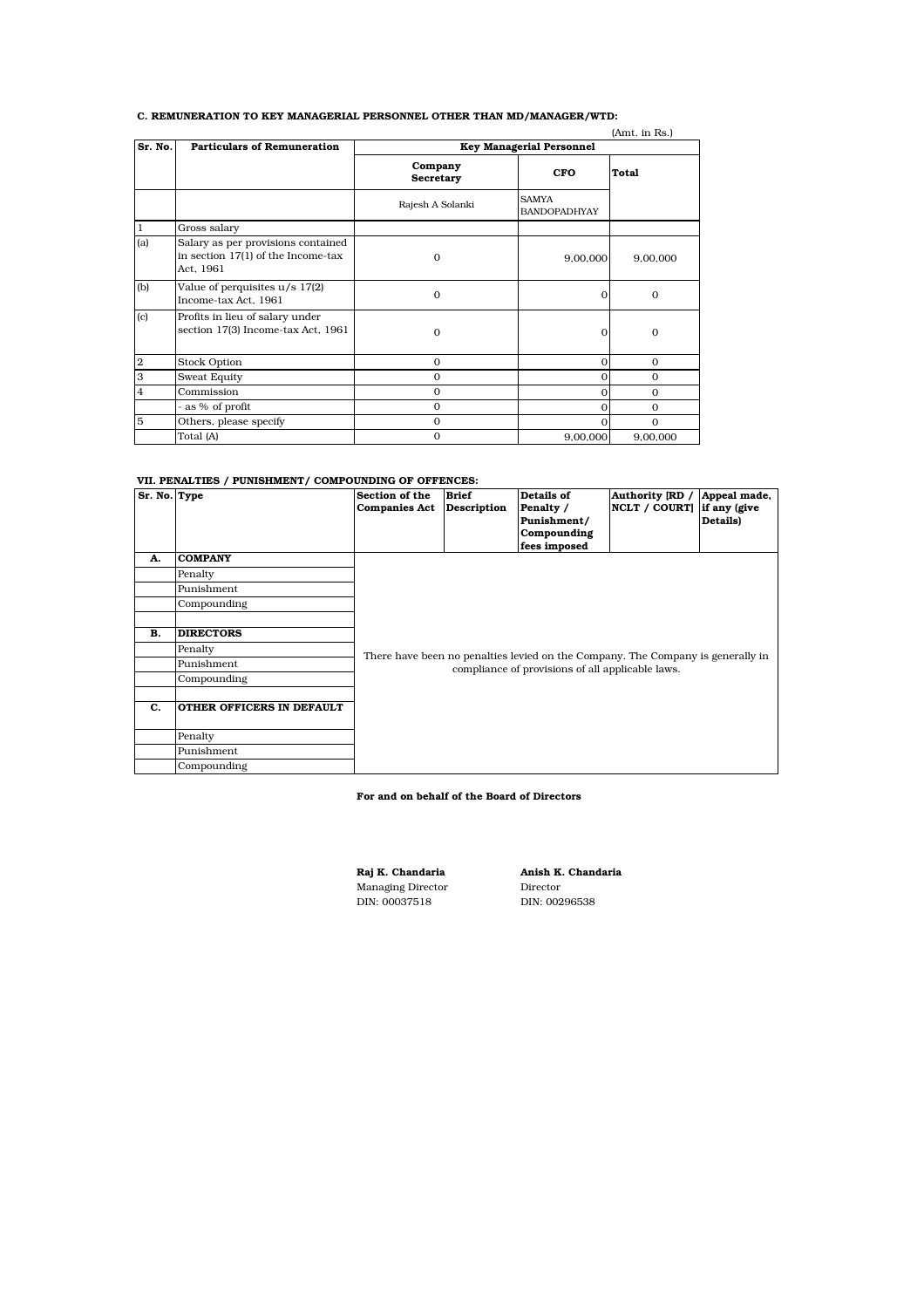## 'Annexure - C' to the Directors Report

## Disclosure of composition of the Corporate Social Responsibility Committee and contents of the CSR Policy in the form of an annual report on CSR as per annexure attached to the Companies (Corporate Social Responsibility Policy) Rules, 2014

The Company's CSR activities pre-date the coinage of the phrase "Corporate Social Responsibility". The Company is committed to make a sustainable positive impact on the communities it operates by actively contributing to their social and economic development. In so doing build a better, sustainable way of life for the weaker sections of society and raise the country's Human Development Index.

The Company's aim is to be one of the most respected Companies in India, delivering superior and sustainable value to all its customers, business partners, shareholders, employees. The Company's CSR initiatives focus on holistic development of communities and create social, environmental and economic value to the society.

The CSR Committee's Vision is "changing lives in pursuit of collective development and environmental sustainability". This vision should encompass all CSR activities of the Company.

The Company's holding company AEGIS LOGISTICS LIMITED (Aegis) is a proud sponsor of ANARDE Foundation, which was established in 1979 and currently works in Gujarat and Maharashtra.

It has evolved over the years, implementing sustainable projects in the following areas

| 1) Low-Cost Infrastructure -<br>Sanitation/Housing/Cattle Shed | 2) Clean Drinking Water          |
|----------------------------------------------------------------|----------------------------------|
| 3) Financial Inclusion                                         | 4) Water Resource<br>Management. |

5) Skill Development – Women, Youth & Farmer

In the FY 2017-18, they've impacted over 54000 lives across Gujarat and Maharashtra.

Their focus is not just to ensure the sanitation unit reaches out to the marginalized communities but also in conducting Behaviour Change Communication by IEC activity (Information Education & Counselling). We intend to continue our support to Anarde Foundation's endeavour towards rural development.

- 2. The CSR Committee of the company comprises of the following Members:
	- 1. Mr. Raj K Chandaria (Chairman)<br>2. Mr. Kanwaliit S. Nagpal
	- 2. Mr. Kanwaljit S. Nagpal
	- 3. Mr. Jaideep D. Khimasia
- 3. The Average net profit of the Company for last three financial years: Rs. 596Lakhs
- 4. Prescribed CSR Expenditure (two per cent of the amount as in item 3 above):

Prescribed CSR expenditure for FY 2017-18: Rs. 11.92 Lakhs

- 5. Details of CSR spent during the financial year :
	- (a) Total amount spent for the financial year  $2017-18$ : **Rs. 11.92 Lakhs**
	- (b) Amount unspent, if any Not Applicable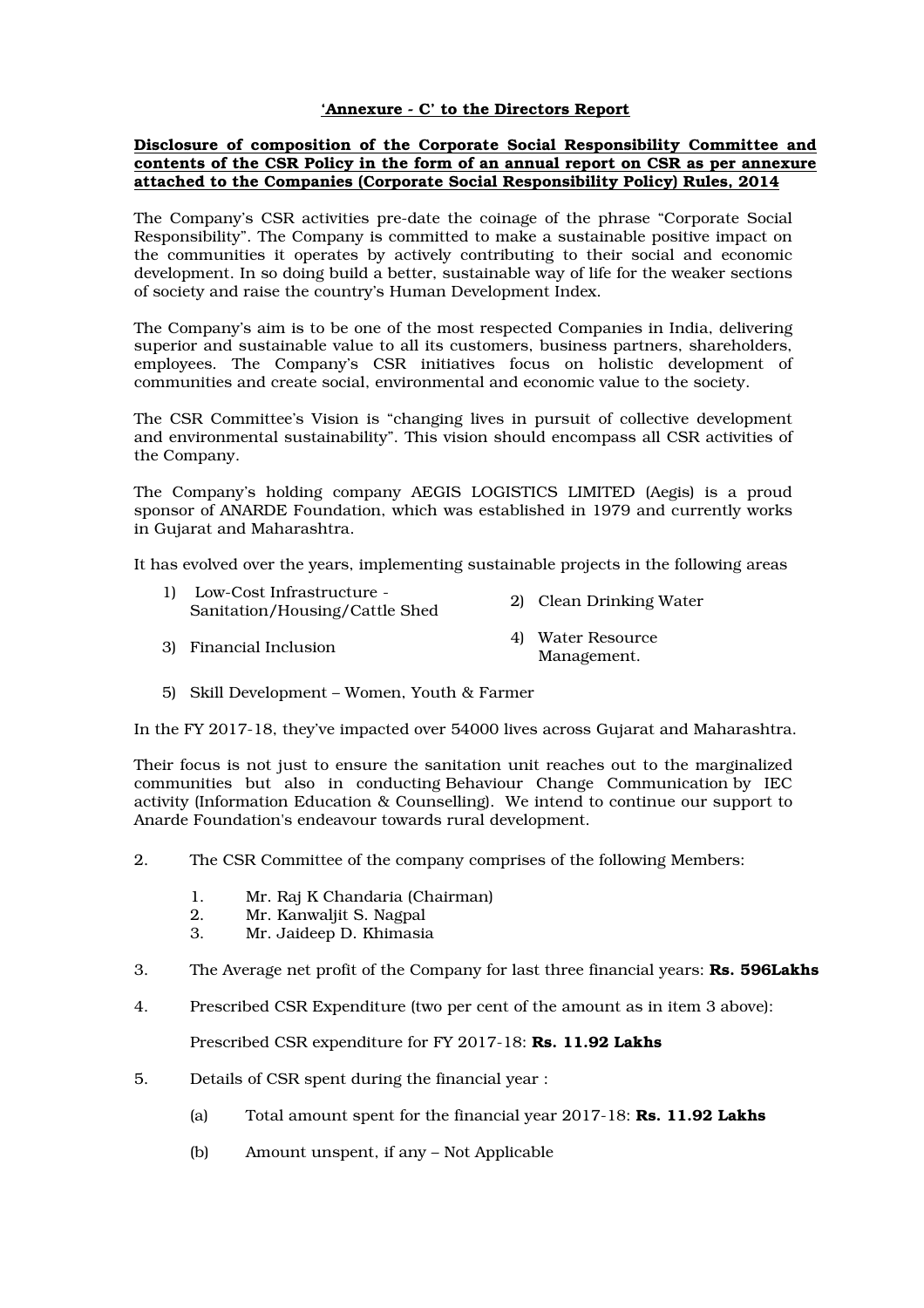| (c) | Manner in which the amount spent during the financial year is detailed |
|-----|------------------------------------------------------------------------|
|     | below:                                                                 |

| (Rs. in Lakhs)        |                                                          |                                                       |                                                                                                                                                        |                                                                   |                                                                                                                                               |                                                                     |                                                                  |
|-----------------------|----------------------------------------------------------|-------------------------------------------------------|--------------------------------------------------------------------------------------------------------------------------------------------------------|-------------------------------------------------------------------|-----------------------------------------------------------------------------------------------------------------------------------------------|---------------------------------------------------------------------|------------------------------------------------------------------|
| (1)                   | (2)                                                      | (3)                                                   | (4)                                                                                                                                                    | (5)                                                               | (6)                                                                                                                                           | (7)                                                                 | (8)                                                              |
| Sr.<br>N <sub>o</sub> | <b>CSR</b><br>project or<br>activity<br>identified       | Sector<br>in which<br>the<br>Project<br>is<br>covered | Projects or<br>programs<br>(1) Local area<br>or other<br>$(2)$ Specify<br>the State and<br>district where<br>projects or<br>programs was<br>undertaken | Amount<br>outlay<br>(budget)<br>project<br>or<br>programs<br>wise | Amount<br>spent on the<br>projects or<br>programs<br>Sub-heads:<br>$(1)$ Direct<br>expenditure<br>on projects<br>or programs<br>(2) Overheads | Cumulative<br>expenditure<br>upto<br>to the<br>reporting<br>period. | Amount spent:<br>Direct or<br>through<br>Implementing<br>agency* |
| $\mathbf{1}$          | Water<br>Management<br>Development Prog.                 | <b>Environment</b>                                    |                                                                                                                                                        | 3.30                                                              | 3.22                                                                                                                                          | 5.66                                                                | Amount                                                           |
| 2                     | Housing<br>$\&$<br>Rural<br>Sanitation Prog.             | Rural<br>Infrastructure                               | Villages of<br>Gujarat&<br>Maharashtra                                                                                                                 | 3.45                                                              | 3.42                                                                                                                                          | 11.92                                                               | spent<br>through<br>Anarde                                       |
| 3                     | of<br>Rural<br>Training<br>Youth /<br>Women /<br>farmers | Skill<br>development<br>&Livelihood                   |                                                                                                                                                        | 3.60                                                              | 3.66                                                                                                                                          | 5.16                                                                | Foundation                                                       |
| $\overline{4}$        | <b>Financial Education</b><br>Support                    | Eradication of<br>Poverty                             |                                                                                                                                                        | 1.10                                                              | 1.06                                                                                                                                          | 1.87                                                                |                                                                  |
| $5\overline{5}$       | Salary                                                   | Project<br>Management                                 |                                                                                                                                                        | 0.55                                                              | 0.56                                                                                                                                          | 3.56                                                                |                                                                  |
|                       |                                                          |                                                       | <b>Total</b>                                                                                                                                           | 12.00                                                             | 11.92                                                                                                                                         | 28.17                                                               |                                                                  |

- 6. In case the company has failed to spend the two per cent of the average net profit of the last three financial years or any part thereof, the company shall provide the reasons for not spending the amount in its Board report – Not Applicable
- 7. CSR Committee, in it's Responsibility Statement has mentioned that the implementation and monitoring of CSR Policy, is in compliance with CSR objectives and Policy of the Company.

Raj K. Chandaria (Chairman of the Corporate Social Responsibility Committee) DIN: 00037518

Kanwaljit S. Nagpal Director DIN:00012201

Place: Mumbai Date: 30th May, 2018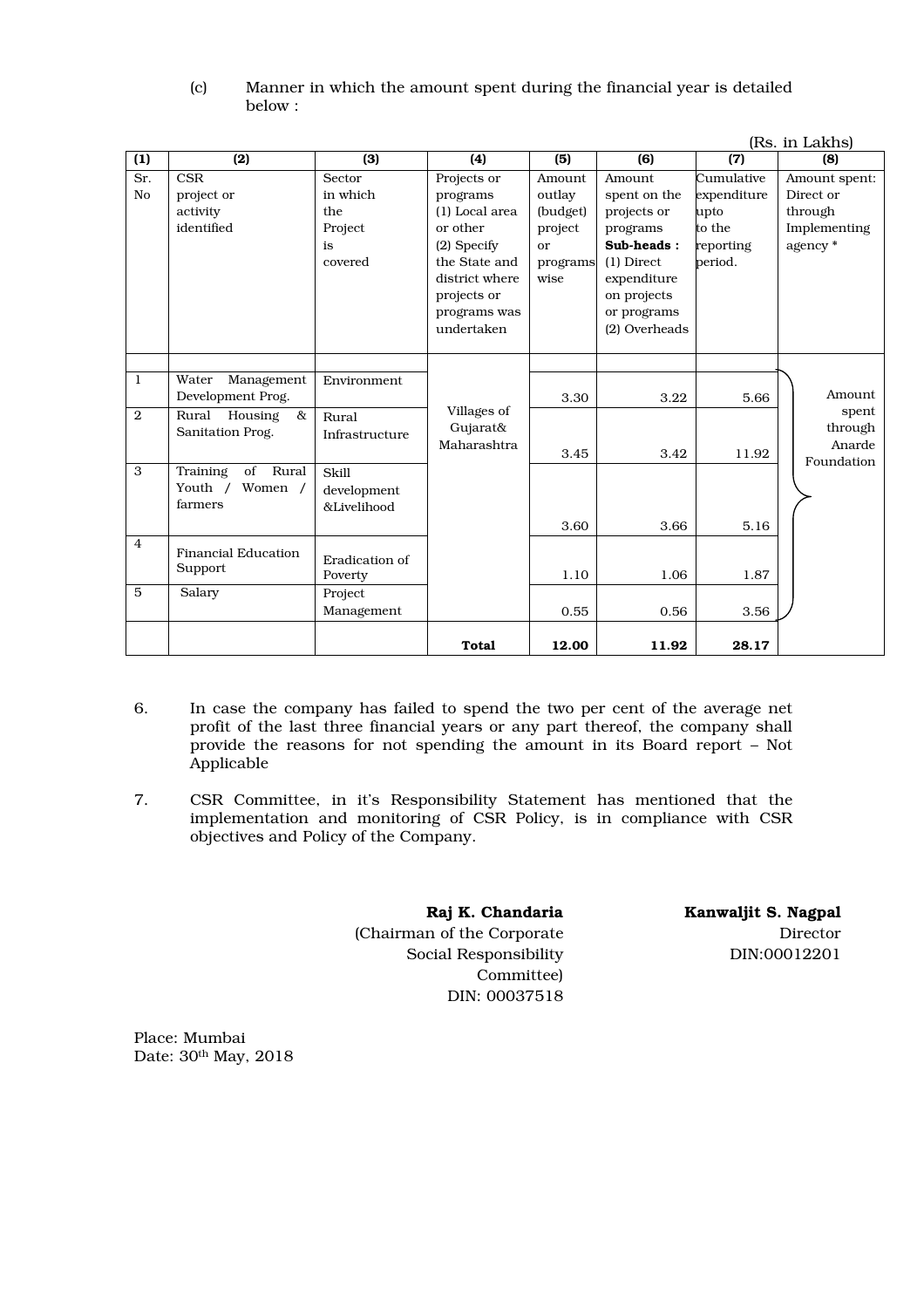## **INDEPENDENT AUDITORS' REPORT To The Members of Hindustan Aegis LPG Limited Report on the Ind AS Financial Statements**

We have audited the accompanying Ind AS financial statements of Hindustan Aegis LPG Limited ("the Company"), which comprise the Balance Sheet as at 31st March, 2018, and the Statement of Profit and Loss (including Other Comprehensive Income), the Cash Flow Statement and the Statement of Changes in Equity for the year then ended, and a summary of the significant accounting policies and other explanatory information.

## **Management's Responsibility for the Ind AS Financial Statements**

The Company's Board of Directors is responsible for the matters stated in Section 134(5) of the Companies Act, 2013 ("the Act") with respect to the preparation of these Ind AS financial statements that give a true and fair view of the financial position, financial performance including other comprehensive income, cash flows and changes in equity of the Company in accordance with the Indian Accounting Standards (Ind AS) prescribed under section 133 of the Act read with the Companies (Indian Accounting Standards) Rules, 2015, as amended, and other accounting principles generally accepted in India.

This responsibility also includes maintenance of adequate accounting records in accordance with the provisions of the Act for safeguarding the assets of the Company and for preventing and detecting frauds and other irregularities; selection and application of appropriate accounting policies; making judgments and estimates that are reasonable and prudent; and design, implementation and maintenance of adequate internal financial controls, that were operating effectively for ensuring the accuracy and completeness of the accounting records, relevant to the preparation and presentation of the Ind AS financial statements that give a true and fair view and are free from material misstatement, whether due to fraud or error.

## **Auditors' Responsibility**

Our responsibility is to express an opinion on these Ind AS financial statements based on our audit.

In conducting our audit, we have taken into account the provisions of the Act, the accounting and auditing standards and matters which are required to be included in the audit report under the provisions of the Act and the Rules made thereunder and the Order issued under section 143(11) of the Act.

We conducted our audit of the Ind AS financial statements in accordance with the Standards on Auditing specified under Section 143(10) of the Act. Those Standards require that we comply with ethical requirements and plan and perform the audit to obtain reasonable assurance about whether the Ind AS financial statements are free from material misstatement.

An audit involves performing procedures to obtain audit evidence about the amounts and the disclosures in the Ind AS financial statements. The procedures selected depend on the auditors' judgment, including the assessment of the risks of material misstatement of the Ind AS financial statements, whether due to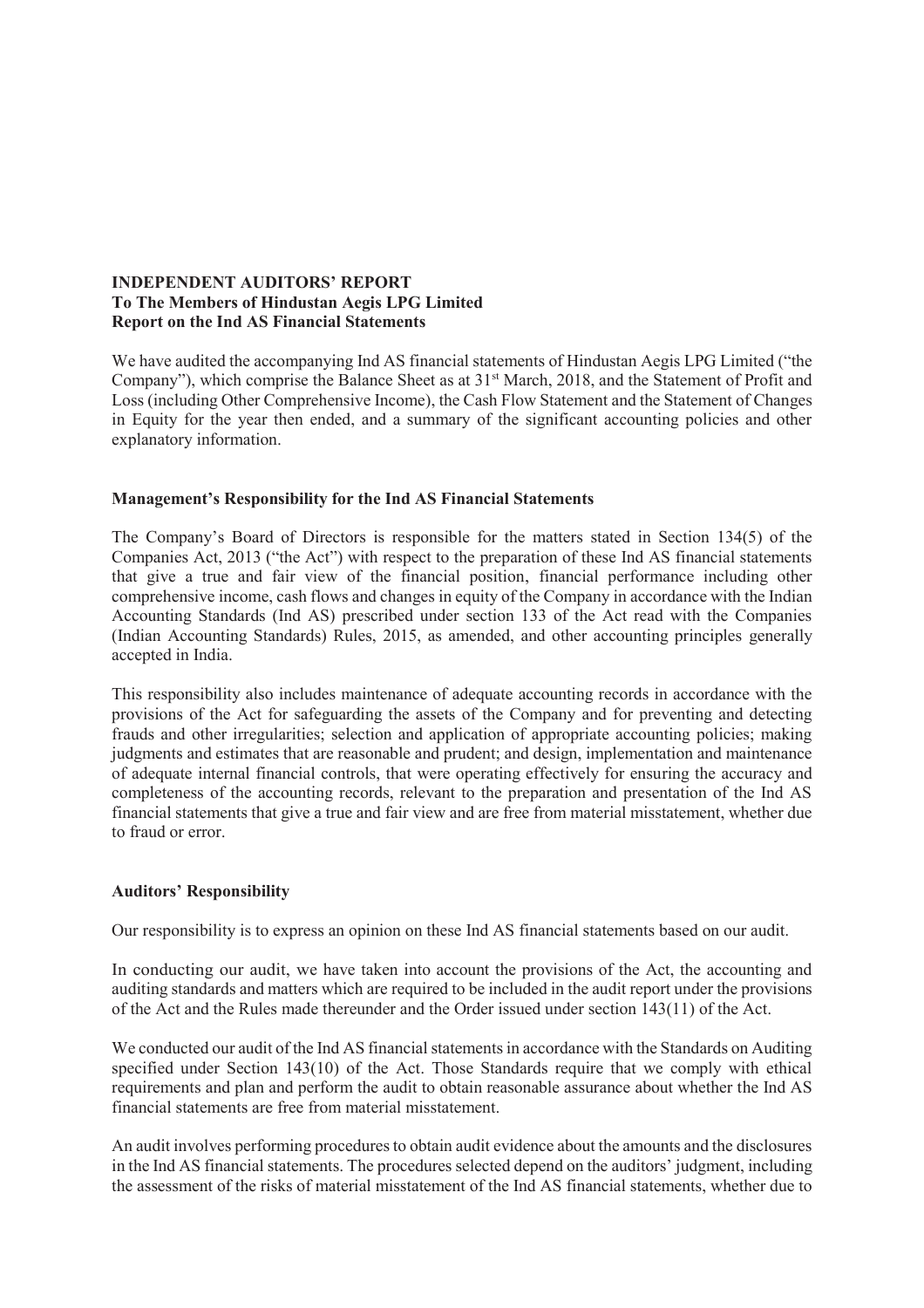fraud or error. In making those risk assessments, the auditor considers internal financial control relevant to the Company's preparation of the Ind AS financial statements that give a true and fair view in order to design audit procedures that are appropriate in the circumstances. An audit also includes evaluating the appropriateness of the accounting policies used and the reasonableness of the accounting estimates made by the Company's Directors, as well as evaluating the overall presentation of the Ind AS financial statements.

We believe that the audit evidence obtained by us is sufficient and appropriate to provide a basis for our audit opinion on the Ind AS financial statements.

## **Opinion**

In our opinion and to the best of our information and according to the explanations given to us, the aforesaid Ind AS financial statements give the information required by the Act in the manner so required and give a true and fair view in conformity with the Ind AS and other accounting principles generally accepted in India, of the state of affairs of the Company as at 31<sup>st</sup> March, 2018, and its profit, total comprehensive income, its cash flows and the changes in equity for the year ended on that date.

## **Report on Other Legal and Regulatory Requirements**

- 1. As required by Section 143(3) of the Act, based on our audit we report, to the extent applicable that:
	- a) We have sought and obtained all the information and explanations which to the best of our knowledge and belief were necessary for the purposes of our audit.
	- b) In our opinion, proper books of account as required by law have been kept by the Company so far as it appears from our examination of those books.
	- c) The Balance Sheet, the Statement of Profit and Loss including Other Comprehensive Income, the Cash Flow Statement and Statement of Changes in Equity dealt with by this Report are in agreement with the relevant books of account.
	- d) In our opinion, the aforesaid Ind AS financial statements comply with the Indian Accounting Standards prescribed under Section 133 of the Act.
	- e) On the basis of the written representations received from the directors of the Company and taken on record by the Board of Directors, none of the directors is disqualified as on 31<sup>st</sup> March, 2018 from being appointed as a director in terms of Section 164(2) of the Act.
	- f) With respect to the adequacy of the internal financial controls over financial reporting of the Company and the operating effectiveness of such controls, refer to our separate Report in "Annexure A". Our report expresses an unmodified opinion on the adequacy and operating effectiveness of the Company's internal financial controls over financial reporting.
	- g) With respect to the other matters to be included in the Auditors' Report in accordance with Rule 11 of the Companies (Audit and Auditors) Rules, 2014, as amended, in our opinion and to the best of our information and according to the explanations given to us:
		- i. The Company does not have any pending litigations as on  $31<sup>st</sup> March, 2018$  which would impact its financial position.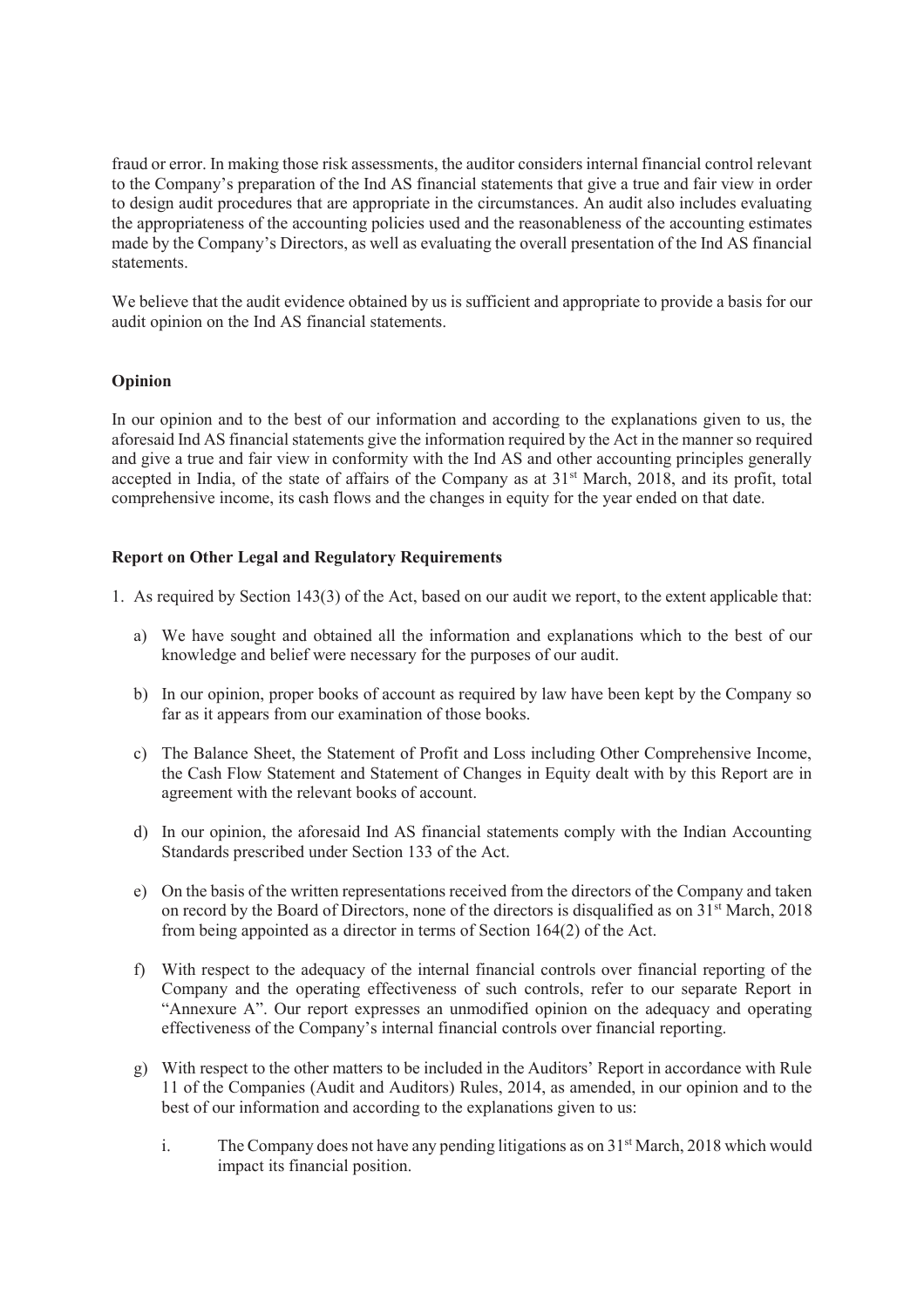- ii. The Company did not have any long-term contracts including derivative contracts as on 31<sup>st</sup> March, 2018 for which there were any material foreseeable losses.
- iii. There were no amounts which were required to be transferred to the Investor Education and Protection Fund by the Company.
- 2. As required by the Companies (Auditor's Report) Order, 2016 ("the Order") issued by the Central Government in terms of Section 143(11) of the Act, we give in "Annexure B" a statement on the matters specified in paragraphs 3 and 4 of the Order.

**For Deloitte Haskins & Sells LLP**  Chartered Accountants (Firm's Registration No. 117366W/ W-100018)

> **A. Siddharth**  (Partner) (Membership No. 31467)

Place: Mumbai Date: 30th May, 2018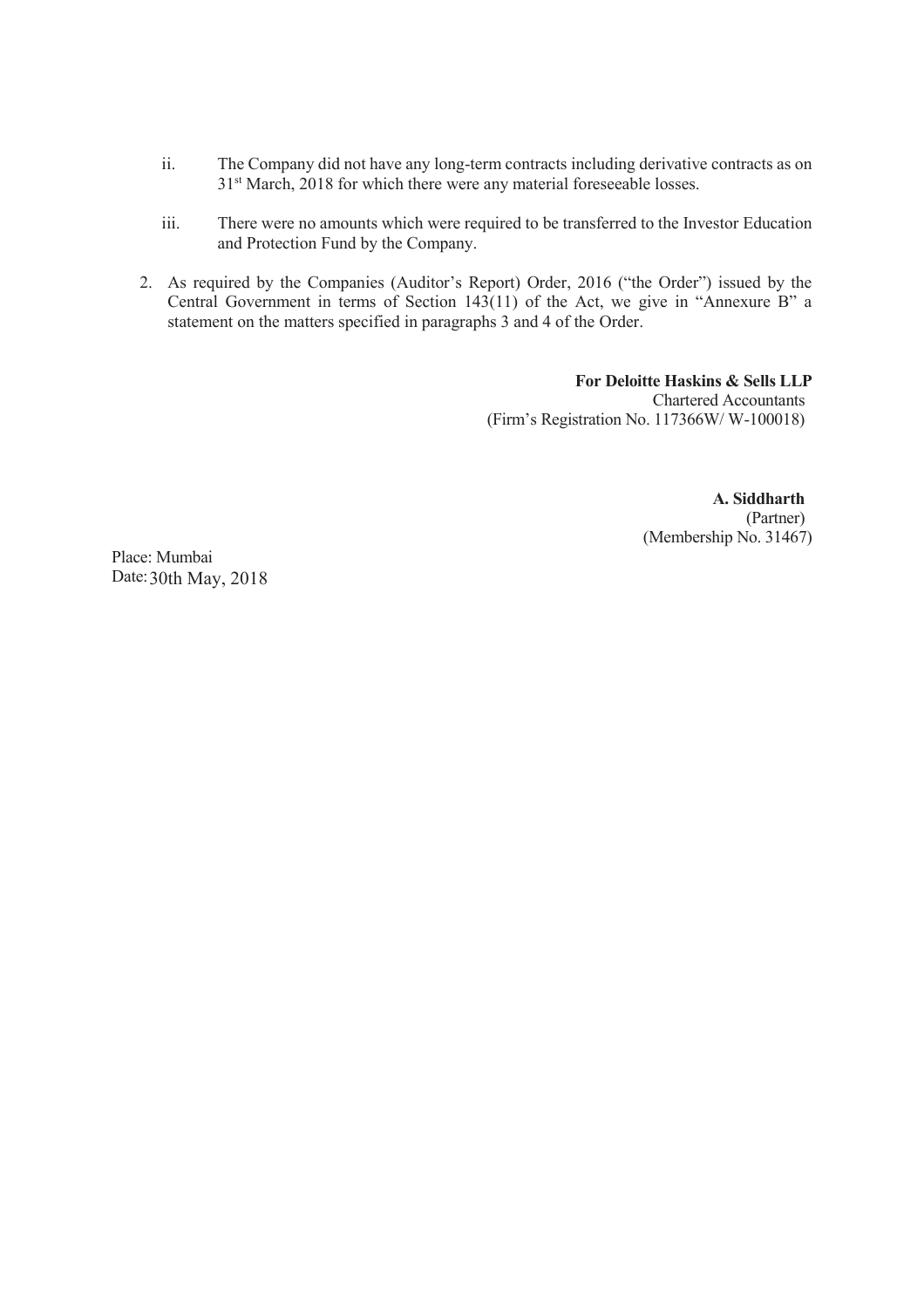## **ANNEXURE "A" TO THE INDEPENDENT AUDITOR'S REPORT (Referred to in paragraph 1 (f) under 'Report on Other Legal and Regulatory Requirements' of our report of even date)**

## **Report on the Internal Financial Controls Over Financial Reporting under Clause (i) of Subsection 3 of Section 143 of the Companies Act, 2013 ("the Act")**

We have audited the internal financial controls over financial reporting of Hindustan Aegis LPG Limited ("the Company") as of  $31<sup>st</sup>$  March, 2018 in conjunction with our audit of the Ind AS financial statements of the Company for the year ended on that date.

## **Management's Responsibility for Internal Financial Controls**

The Company's management is responsible for establishing and maintaining internal financial controls based on the internal control over financial reporting criteria established by the Company considering the essential components of internal control stated in the Guidance Note on Audit of Internal Financial Controls Over Financial Reporting issued by the Institute of Chartered Accountants of India. These responsibilities include the design, implementation and maintenance of adequate internal financial controls that were operating effectively for ensuring the orderly and efficient conduct of its business, including adherence to company's policies, the safeguarding of its assets, the prevention and detection of frauds and errors, the accuracy and completeness of the accounting records, and the timely preparation of reliable financial information, as required under the Companies Act, 2013.

## **Auditor's Responsibility**

Our responsibility is to express an opinion on the Company's internal financial controls over financial reporting based on our audit. We conducted our audit in accordance with the Guidance Note on Audit of Internal Financial Controls Over Financial Reporting (the "Guidance Note") issued by the Institute of Chartered Accountants of India and the Standards on Auditing prescribed under Section 143(10) of the Companies Act, 2013, to the extent applicable to an audit of internal financial controls. Those Standards and the Guidance Note require that we comply with ethical requirements and plan and perform the audit to obtain reasonable assurance about whether adequate internal financial controls over financial reporting was established and maintained and if such controls operated effectively in all material respects.

Our audit involves performing procedures to obtain audit evidence about the adequacy of the internal financial controls system over financial reporting and their operating effectiveness. Our audit of internal financial controls over financial reporting included obtaining an understanding of internal financial controls over financial reporting, assessing the risk that a material weakness exists, and testing and evaluating the design and operating effectiveness of internal control based on the assessed risk. The procedures selected depend on the auditor's judgement, including the assessment of the risks of material misstatement of the financial statements, whether due to fraud or error.

We believe that the audit evidence we have obtained is sufficient and appropriate to provide a basis for our audit opinion on the Company's internal financial controls system over financial reporting.

## **Meaning of Internal Financial Controls Over Financial Reporting**

A company's internal financial control over financial reporting is a process designed to provide reasonable assurance regarding the reliability of financial reporting and the preparation of financial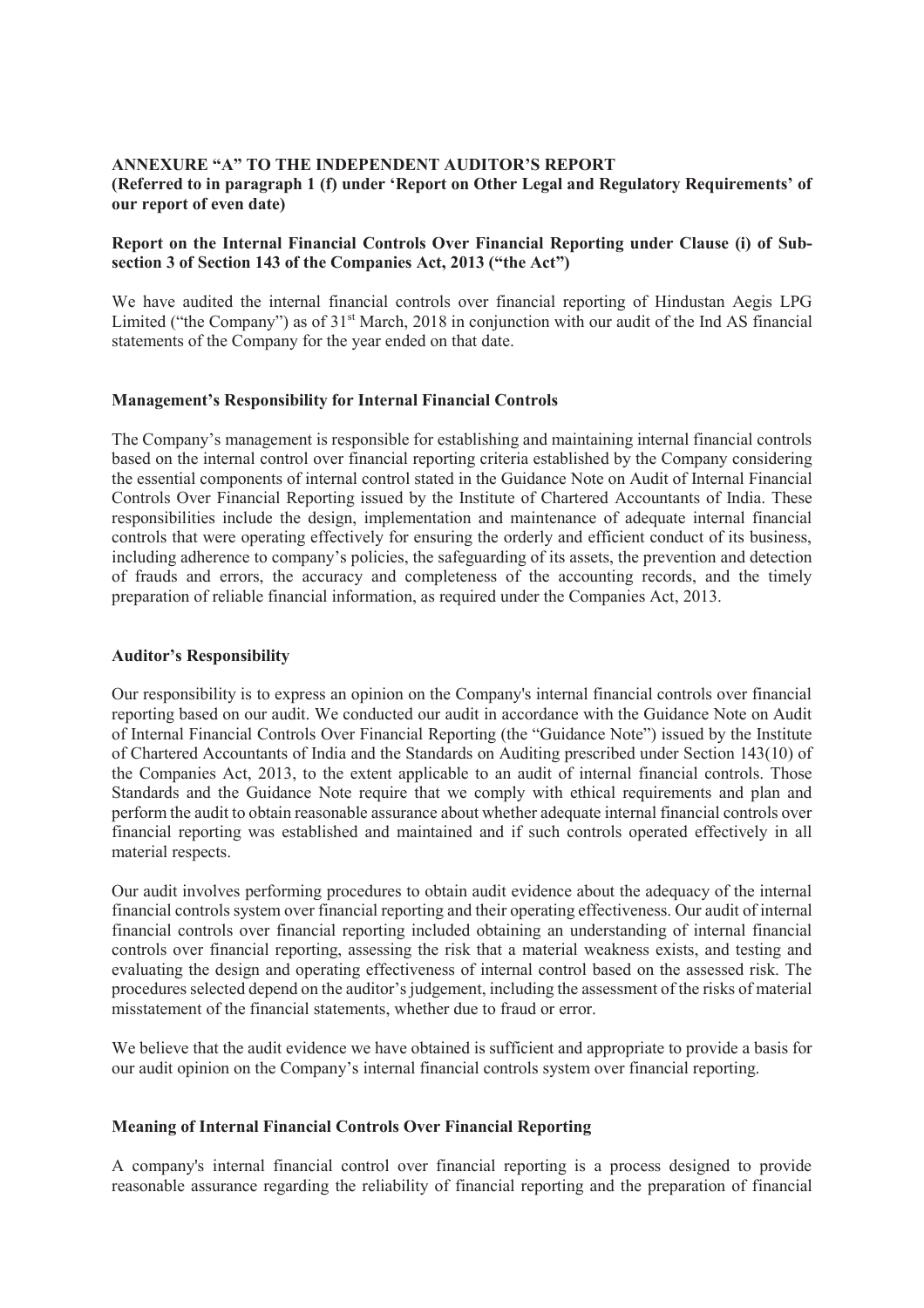statements for external purposes in accordance with generally accepted accounting principles. A company's internal financial control over financial reporting includes those policies and procedures that (1) pertain to the maintenance of records that, in reasonable detail, accurately and fairly reflect the transactions and dispositions of the assets of the company; (2) provide reasonable assurance that transactions are recorded as necessary to permit preparation of financial statements in accordance with generally accepted accounting principles, and that receipts and expenditures of the company are being made only in accordance with authorisations of management and directors of the company; and (3) provide reasonable assurance regarding prevention or timely detection of unauthorised acquisition, use, or disposition of the company's assets that could have a material effect on the financial statements.

## **Inherent Limitations of Internal Financial Controls Over Financial Reporting**

Because of the inherent limitations of internal financial controls over financial reporting, including the possibility of collusion or improper management override of controls, material misstatements due to error or fraud may occur and not be detected. Also, projections of any evaluation of the internal financial controls over financial reporting to future periods are subject to the risk that the internal financial control over financial reporting may become inadequate because of changes in conditions, or that the degree of compliance with the policies or procedures may deteriorate.

## **Opinion**

In our opinion, to the best of our information and according to the explanations given to us, the Company has, in all material respects, an adequate internal financial controls system over financial reporting and such internal financial controls over financial reporting were operating effectively as at 31<sup>st</sup> March, 2018, based on the internal control over financial reporting criteria established by the Company considering the essential components of internal control stated in the Guidance Note issued by the Institute of Chartered Accountants of India.

> **For Deloitte Haskins & Sells LLP**  Chartered Accountants (Firm's Registration No. 117366W/ W-100018)

> > **A. Siddharth**  (Partner) (Membership No. 31467)

Place: Mumbai Date: 30th May, 2018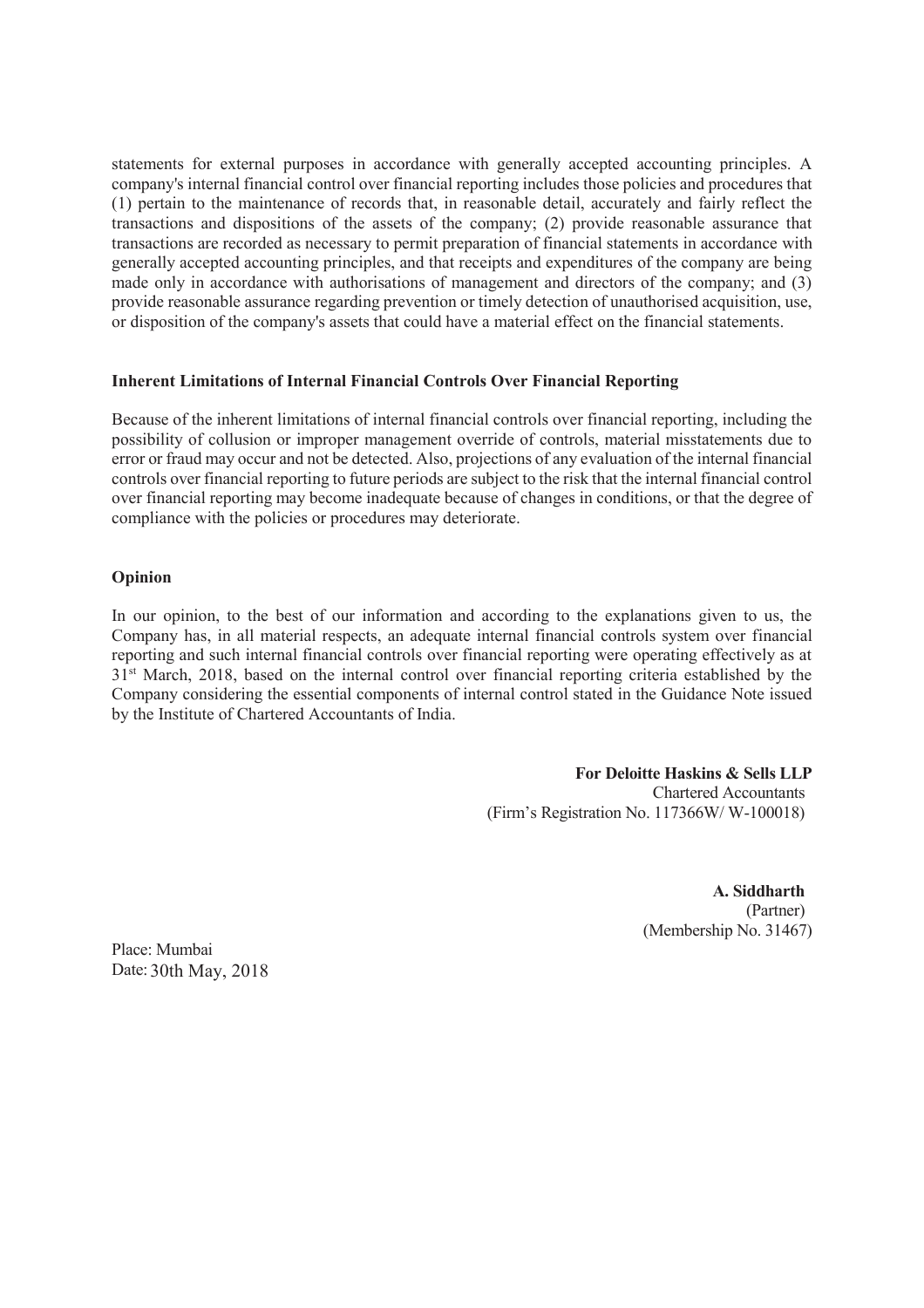## **ANNEXURE "B" TO THE INDEPENDENT AUDITOR'S REPORT (Referred to in paragraph 2 under 'Report on Other Legal and Regulatory Requirements' of our report of even date)**

1.

- (a) The Company has maintained proper records showing full particulars, including quantitative details and situation of fixed assets.
- (b) The fixed assets were physically verified during the year by the Management in accordance with a regular programme of verification which, in our opinion, provides for physical verification of all the fixed assets at reasonable intervals. According to the information and explanation given to us, no material discrepancies were noticed on such verification.
- (c) According to the information and explanations given to us in respect of immovable properties of land that have been taken on lease and disclosed as prepayments for leasehold land in the financial statements, the lease agreements/ deeds are in the name of the Company, where the Company is the lessee in the agreement.
- 2. As explained to us, the inventories were physically verified during the year by the management at reasonable intervals and no material discrepancies were noticed on physical verification.
- 3. The Company has not granted any loans, secured or unsecured, to companies, firms, Limited Liability Partnerships or other parties covered in the register maintained under Section 189 of the Act.
- 4. The Company has not granted any loans, made investments or provide guarantees and hence reporting under clause (iv) of the Order is not applicable.
- 5. According to the information and explanations given to us, the Company has not accepted any deposit during the year. According to the information and explanations given to us, no order has been passed by the Company Law Board or National Company Law Tribunal or the Reserve Bank of India or any Court or any other Tribunals in this regard in the case of the Company.
- 6. The maintenance of cost records has not been specified by the Central Government under section 148(1) of the Act for the business activities carried out by the Company. Thus reporting under (vi) of the Order is not applicable to the Company.
- 7. According to the information and explanations given to us, in respect of statutory dues:
	- (a) The Company has generally been regular in depositing undisputed statutory dues, including Provident Fund, Employees' State Insurance, Income-tax, Sales Tax, Service Tax, Goods and Service Tax, Customs Duty, Excise Duty, Value Added Tax, cess and other material statutory dues applicable to it to the appropriate authorities. There were no undisputed amounts payable in respect of aforesaid statutory dues in arrears as at 31<sup>st</sup> March, 2018 for a period of more than six months from the date they became payable.
	- (b) There are no dues of Income Tax, Service Tax, Service Tax, Goods and Services Tax, Customs Duty, Excise Duty and Value Added Tax as on 31<sup>st</sup> March, 2018 on account of disputes.
- 8. In our opinion and according to the information and explanations given to us, the Company has not defaulted in the repayment of loans or borrowings to banks. The Company has not taken loans or borrowings from government and financial institutions and has not issued any debentures.
- 9. The Company has not raised moneys by way of initial public offer or further public offer (including debt instruments) or term loans and hence reporting under clause (ix) of the Order is not applicable.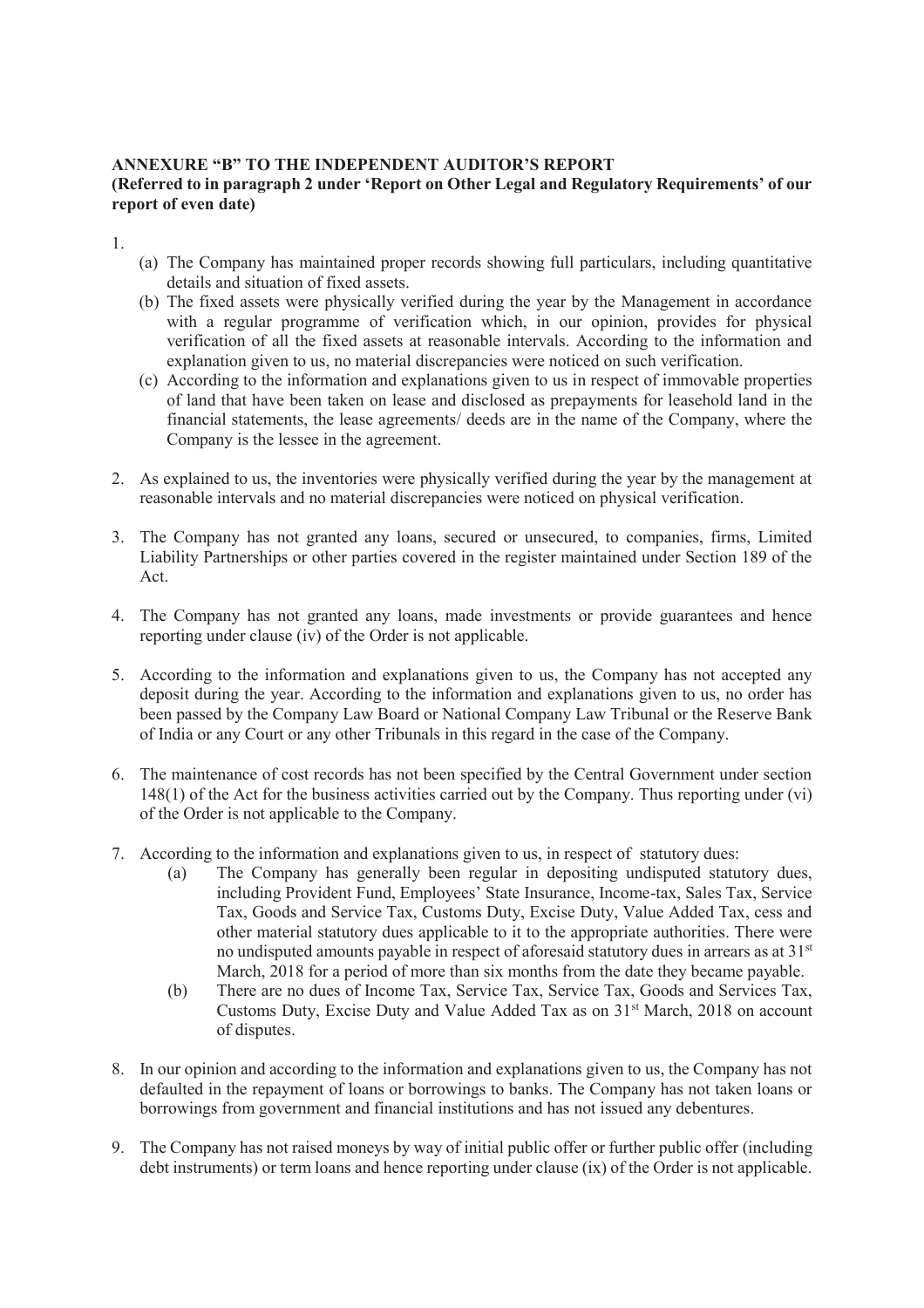- 10. To the best of our knowledge and according to the information and explanations given to us, no fraud by the Company and no fraud on the Company by its officers or employees has been noticed or reported during the year.
- 11. In our opinion and according to the information and explanations given to us, the Company has not paid / provided managerial remuneration during the year.
- 12. The Company is not a Nidhi Company and hence reporting under clause (xii) of the Order is not applicable.
- 13. In our opinion and according to the information and explanations given to us the Company is in compliance with Section 177 and 188 of the Act, where applicable, for all transactions with the related parties and the details of related party transactions have been disclosed in the financial statements etc. as required by the applicable accounting standards.
- 14. According to the information and explanations given to us, the Company has made private placement of shares during the year under review.

In respect of the above issue, we further report that:

- a) the requirement of Section 42 of the Act, as applicable, have been complied with; and
- b) the amounts raised have been applied by the Company during the year for the purposes for which the funds were raised.
- 15. In our opinion and according to the information and explanations given to us, during the year the Company has not entered into any non-cash transactions with its directors or persons connected with him and hence provisions of Section 192 of the Act are not applicable.
- 16. The Company is not required to be registered under Section 45-IA of the Reserve Bank of India Act, 1934.

**For Deloitte Haskins & Sells LLP**  Chartered Accountants (Firm's Registration No. 117366W/ W-100018)

## **A. Siddharth**

(Partner) (Membership No. 31467)

Place: Mumbai Date: 30th May, 2018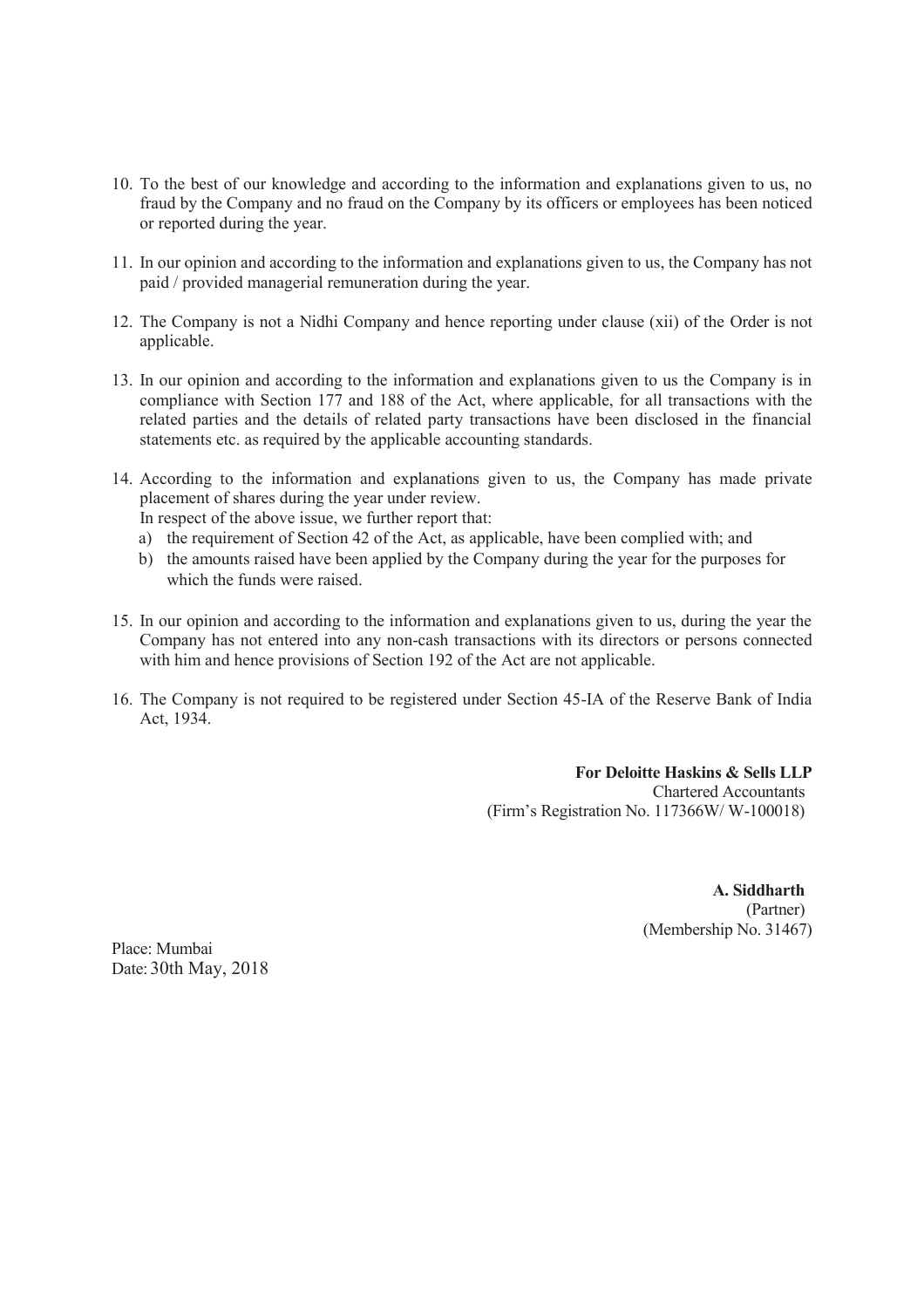| Balance Sheet as at March 31, 2018                                                     | <b>Note</b> | As at                                       | As at               | As at                    |
|----------------------------------------------------------------------------------------|-------------|---------------------------------------------|---------------------|--------------------------|
| <b>Assets</b>                                                                          |             | March 31, 2018                              | March 31, 2017      | April 1, 2016            |
| <u>Non current assets</u>                                                              |             |                                             |                     |                          |
| Property, plant and equipment                                                          | 8           | 26,024.41                                   | 0.13                | 0.13                     |
| Capital work-in-progress                                                               | 8           |                                             | 11,646.87           |                          |
| Financial assets-Others                                                                | 9           | 32.87                                       | 0.63                | 5.38                     |
| Deferred tax assets                                                                    | 10          | 701.40                                      | 412.75              | 412.75                   |
| Current tax assets (Net)                                                               |             |                                             |                     | 1,077.01                 |
| Other non current assets                                                               | 11          | 3,021.23                                    | 859.87              |                          |
| Total non current assets                                                               |             | 29,779.91                                   | 12,920.25           | 1,495.27                 |
| <b>Current assets</b>                                                                  |             |                                             |                     |                          |
| Inventories                                                                            | 12          | 389.85                                      |                     |                          |
| <b>Financial assets</b>                                                                |             |                                             |                     |                          |
| i.<br>Trade receivables                                                                | 13          | 1,001.74                                    | 416.64              | 5,105.21                 |
| ii.<br>Cash and cash equivalents                                                       | 14          | 167.07                                      | 9.50                | 12.32                    |
| Bank balances other than (ii) above<br>iii.                                            | 15          | 140.17                                      | 32.16               | 121.95                   |
| Other financial assets<br>iv.                                                          | 16          | 228.51                                      | 0.06                | 259.42                   |
| Current tax assets (Net)                                                               | 17          | 0.25                                        | 0.25                | $\overline{\phantom{a}}$ |
| Other current assets                                                                   | 18          | 2,415.92                                    | 25.96               |                          |
| <b>Total current assets</b>                                                            |             | 4,343.51                                    | 484.57              | 5,498.90                 |
| <b>Total assets</b>                                                                    |             | 34,123.42                                   | 13,404.82           | 6,994.17                 |
| <b>Equity and liabilities</b>                                                          |             |                                             |                     |                          |
| <b>Equity</b>                                                                          | 19          |                                             |                     | 97.80                    |
| Equity share capital<br>Other equity                                                   | 20          | 121.79<br>20,349.22                         | 97.80<br>(1,040.43) | (582.70)                 |
| <b>Total equity</b>                                                                    |             | 20,471.01                                   | (942.63)            | (484.90)                 |
| <b>Liabilities</b>                                                                     |             |                                             |                     |                          |
| <b>Non-current liabilities</b>                                                         |             |                                             |                     |                          |
| <b>Financial liabilities</b>                                                           |             |                                             |                     |                          |
| i.<br><b>Borrowings</b>                                                                | 21          |                                             | 3,246.10            | 3,161.89                 |
| Provisions                                                                             | 22          | 3.30                                        | 2.86                |                          |
| <b>Total non-current liabilities</b>                                                   |             | 3.30                                        | 3,248.96            | 3,161.89                 |
| <b>Current liabilities</b>                                                             |             |                                             |                     |                          |
| <b>Financial liabilities</b>                                                           |             |                                             |                     |                          |
| i.<br><b>Borrowings</b>                                                                | 23          | 2,032.81                                    |                     |                          |
| Trade payables<br>ii.                                                                  | 24          | 219.27                                      | 101.43              | 4,182.67                 |
| Other financial liabilities<br>iii.                                                    | 25          | 11,098.76                                   | 10,990.60           |                          |
| Provisions                                                                             | 26          | 0.50                                        | 0.14                |                          |
| Current tax liabilities                                                                | 27          | 229.01                                      |                     | 132.73                   |
| Other current liabilities<br><b>Total current liabilities</b>                          | 28          | 68.76<br>13,649.11                          | 6.32<br>11,098.49   | 1.78<br>4,317.18         |
| <b>Total liabilities</b>                                                               |             | 13,652.41                                   | 14,347.45           | 7,479.07                 |
| <b>Total equity and liabilities</b>                                                    |             | 34,123.42                                   | 13,404.82           | 6,994.17                 |
|                                                                                        |             |                                             |                     |                          |
| See accompanying notes to the financial statements<br>For Deloitte Haskins & Sells LLP |             | For and on behalf of the Board of Directors |                     |                          |
| <b>Chartered Accountants</b>                                                           |             |                                             |                     |                          |
|                                                                                        |             |                                             |                     |                          |
|                                                                                        |             | Raj K. Chandaria                            |                     | Jaideep D. Khimasia      |
|                                                                                        |             |                                             |                     |                          |
| A. Siddharth                                                                           |             | <b>Managing Director</b>                    |                     | <b>Director</b>          |
| Partner<br>Place: Mumbai                                                               |             | DIN: 00037518                               |                     | DIN: 07744224            |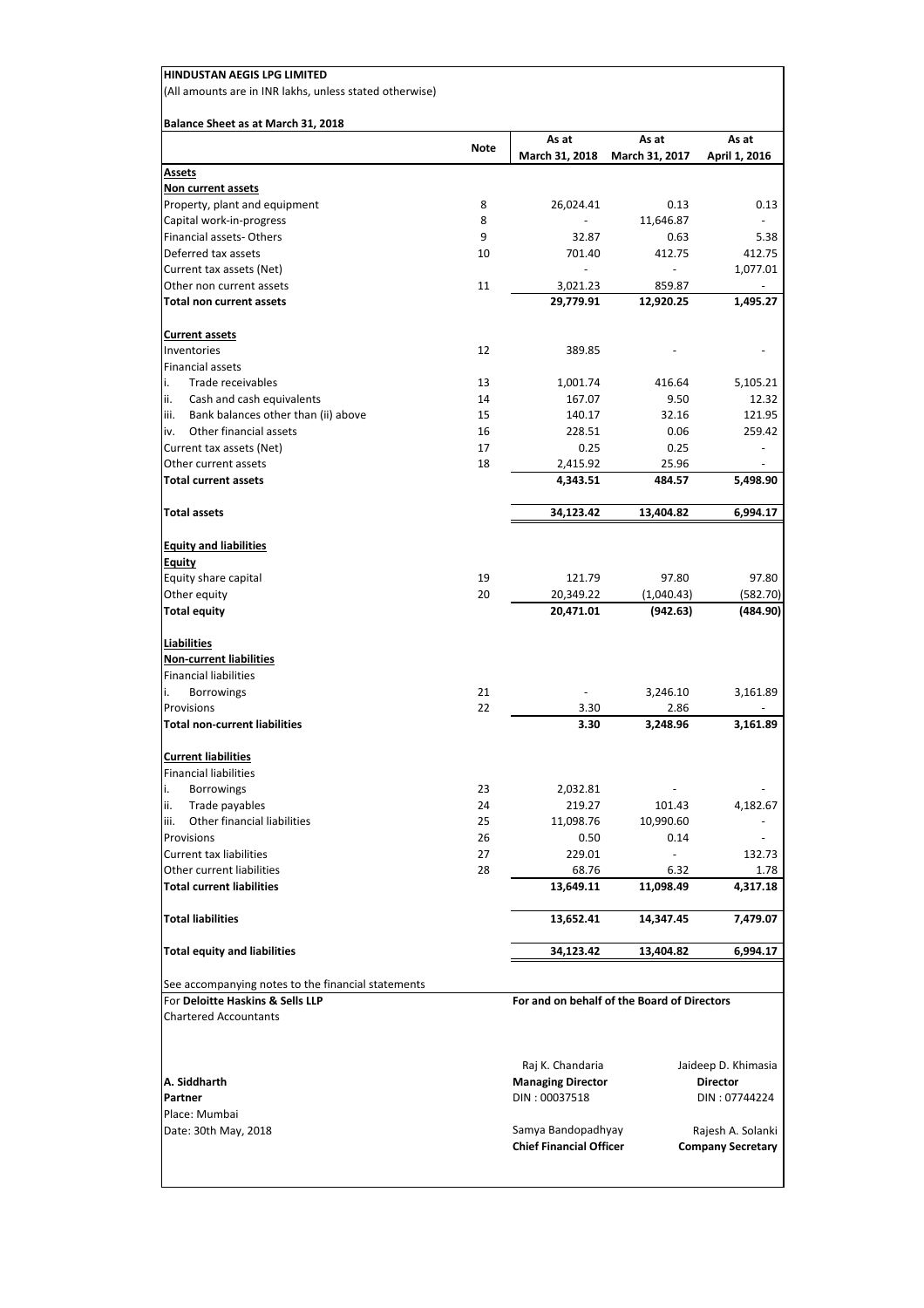(All amounts are in INR lakhs except for earning per share information)

## **Statement of Profit and Loss for the year ended March 31, 2018**

|              | ratement of Front and 2000 for the year ended march 01,   | <b>Note</b>              | Year ended                                           | Year ended                                    |
|--------------|-----------------------------------------------------------|--------------------------|------------------------------------------------------|-----------------------------------------------|
|              |                                                           |                          | March 31, 2018                                       | March 31, 2017                                |
|              |                                                           | 29                       |                                                      |                                               |
| $\mathbf{I}$ | Revenue from operations<br>Other income                   | 30                       | 2,828.26                                             | 4,282.71                                      |
| Ш            |                                                           |                          | 10.63                                                | 8.27                                          |
|              | $III$ Total income $(1 + II)$                             |                          | 2,838.89                                             | 4,290.98                                      |
|              | <b>IV Expenses</b>                                        |                          |                                                      |                                               |
|              | Purchase of stock-in-trade                                | 31                       | 184.89                                               | 4,264.12                                      |
|              | Changes in inventories of stock-in-trade                  | 32                       | (184.89)                                             |                                               |
|              | Employee benefits expenses                                | 33                       | 13.24                                                | 13.30                                         |
|              | Finance costs                                             | 34                       | 346.85                                               | 253.52                                        |
|              | Depreciation                                              | 8                        | 549.66                                               |                                               |
|              | Other expenses                                            | 35                       | 764.41                                               | 54.12                                         |
|              | <b>Total expenses</b>                                     |                          | 1,674.16                                             | 4,585.06                                      |
|              |                                                           |                          |                                                      |                                               |
|              | V Profit/ (Loss) before tax (III-IV)                      |                          | 1,164.73                                             | (294.08)                                      |
|              | VI Income tax expense                                     |                          |                                                      |                                               |
|              | Current tax - for the year                                | 44                       | 288.65                                               |                                               |
|              | - for earlier year                                        |                          |                                                      | (18.37)                                       |
|              | Deferred tax                                              | 44                       | (288.65)                                             |                                               |
|              | <b>Total tax expense</b>                                  |                          | $\overline{a}$                                       | (18.37)                                       |
|              | VII Profit/ (Loss) for the year (V-VI)                    |                          | 1,164.73                                             | (275.71)                                      |
|              | VIII Other comprehensive income                           |                          |                                                      |                                               |
|              | (i) Items that will not be reclassified to profit or loss |                          |                                                      |                                               |
|              | Remeasurement of defined benefit obligations              |                          | (0.44)                                               | (1.30)                                        |
|              | Total other comprehensive income (Net of tax)             |                          | (0.44)                                               | (1.30)                                        |
|              | IX Total comprehensive income(VII+VIII)                   |                          | 1,164.29                                             | (277.01)                                      |
|              |                                                           |                          |                                                      |                                               |
|              | X Earnings per equity share (Face value of Rs.10/- each)  | 37                       |                                                      |                                               |
|              | Basic and Diluted (in Rs.)                                |                          | 112.59                                               | (28.19)                                       |
|              | See accompanying notes to the financial statements        |                          |                                                      |                                               |
|              | For Deloitte Haskins & Sells LLP                          |                          | For and on behalf of the Board of Directors          |                                               |
|              | <b>Chartered Accountants</b>                              |                          |                                                      |                                               |
|              |                                                           |                          |                                                      |                                               |
|              |                                                           | Raj K. Chandaria         |                                                      | Jaideep D. Khimasia                           |
|              | A. Siddharth                                              | <b>Managing Director</b> |                                                      | <b>Director</b>                               |
|              | Partner                                                   | DIN: 00037518            |                                                      | DIN: 07744224                                 |
|              | Place: Mumbai                                             |                          |                                                      |                                               |
|              | Date: 30th May, 2018                                      |                          | Samya Bandopadhyay<br><b>Chief Financial Officer</b> | Rajesh A. Solanki<br><b>Company Secretary</b> |
|              |                                                           |                          |                                                      |                                               |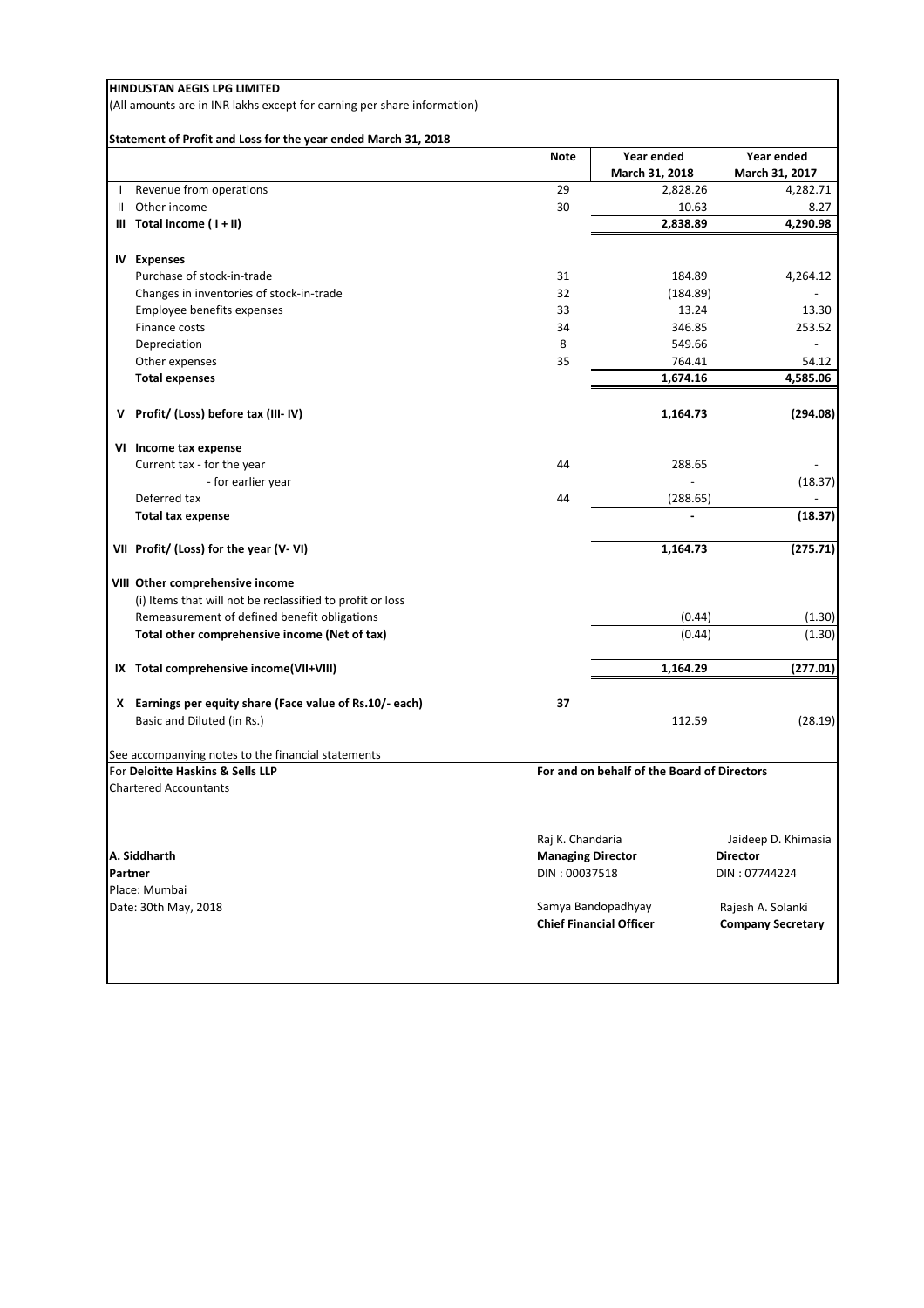| HINDUSTAN AEGIS LPG LIMITED                                          |                                             |                              |                              |
|----------------------------------------------------------------------|---------------------------------------------|------------------------------|------------------------------|
| (All amounts are in INR lakhs, unless stated otherwise)              |                                             |                              |                              |
|                                                                      |                                             |                              |                              |
| Cash Flow Statement for the year ended March 31, 2018                |                                             |                              |                              |
|                                                                      |                                             | Year ended<br>March 31, 2018 | Year ended<br>March 31, 2017 |
| <b>Cash flow from operating activities</b>                           |                                             |                              |                              |
| Profit before tax                                                    |                                             | 1,164.73                     | (294.08)                     |
| Adjustments for:                                                     |                                             |                              |                              |
| Depreciation                                                         |                                             | 549.66                       |                              |
| Finance costs                                                        |                                             | 346.85                       | 253.52                       |
| Interest income                                                      |                                             | (8.38)                       | (8.27)                       |
| Dividend Income - Current                                            |                                             | (0.95)                       |                              |
| Sundry Credit Balances written back                                  |                                             | (1.22)                       |                              |
| Actuarial loss recognised in other comprehensive income              |                                             | (0.44)                       | (1.30)                       |
| Operating profit before working capital changes                      |                                             | 2,050.25                     | (50.13)                      |
|                                                                      |                                             |                              |                              |
| Adjustments for changes in working capital:                          |                                             |                              |                              |
| (Increase) in inventories                                            |                                             | (389.85)                     |                              |
| (Increase)/ Decrease in trade receivables                            |                                             | (583.88)                     | 4,688.57                     |
| (Increase) in provisions                                             |                                             | 0.80                         | (262.46)                     |
| (Increase) in non-current assets                                     |                                             | (2, 331.74)                  | 433.67                       |
| (Increase) in current assets                                         |                                             | (2,616.84)                   | (25.96)                      |
| Increase/ (Decrease) in trade payables                               |                                             | 117.84                       | (4,081.24)                   |
| Increase in other current liabilities                                |                                             | 62.44                        | 4.54                         |
| Cash (used in) operations                                            |                                             | (3,690.98)                   | 706.99                       |
| Income tax (paid)/ refund received (net)                             |                                             | (43.85)                      | 409.33                       |
| Net cash (used in)/ from operating activities (A)                    |                                             | (3,734.83)                   | 1,116.32                     |
|                                                                      |                                             |                              |                              |
| <b>Cash flow from investing activities</b>                           |                                             |                              |                              |
| Purchase of property, plant and equipment including capital advances |                                             | (14, 713.50)                 | (868.05)                     |
| Dividend Received- Current Investments                               |                                             | 0.95                         |                              |
| Bank balance not considered as cash and cash equivalents             |                                             | (108.01)                     | 89.79                        |
| Interest received                                                    |                                             | 6.81                         | 9.15                         |
| Net cash flow (used in) investing activities (B)                     |                                             | (14, 813.75)                 | (769.11)                     |
|                                                                      |                                             |                              |                              |
| Cash flow from financing activities                                  |                                             |                              |                              |
| Repayment of preference shares                                       |                                             | (3,900.00)                   |                              |
| Proceeds from long term borrowings                                   |                                             |                              | (327.21)                     |
| Repayment of long term borrowings                                    |                                             | (1, 165.57)                  |                              |
| Proceeds from issue of share capital (including securities premium)  |                                             | 23,929.35                    |                              |
| Interest paid                                                        |                                             | (157.63)                     | (22.82)                      |
| Net cash generated from / (used in) financing activities (C)         |                                             | 18,706.15                    | (350.03)                     |
|                                                                      |                                             |                              |                              |
| Net increase/ (decrease) in cash and cash equivalents (A+B+C)        |                                             | 157.57                       | (2.82)                       |
| Cash and cash equivalents as at the beginning of the year            |                                             | 9.50                         | 12.32                        |
| Cash and cash equivalents as at the end of the year (As per note 14) |                                             | 167.07                       | 9.50                         |
|                                                                      |                                             |                              |                              |
| Cash and cash equivalents includes:                                  |                                             |                              |                              |
|                                                                      |                                             |                              |                              |
| Cash and cash equivalents (refer note 14)                            |                                             |                              |                              |
| In current accounts                                                  |                                             | 23.80                        | 9.50                         |
| In margin accounts                                                   |                                             | 143.27                       |                              |
|                                                                      |                                             | 167.07                       | 9.50                         |
|                                                                      |                                             |                              |                              |
|                                                                      |                                             |                              |                              |
|                                                                      |                                             |                              |                              |
| For Deloitte Haskins & Sells LLP                                     | For and on behalf of the Board of Directors |                              |                              |
| <b>Chartered Accountants</b>                                         |                                             |                              |                              |
|                                                                      |                                             |                              |                              |
|                                                                      | Raj K. Chandaria                            |                              | Jaideep D. Khimasia          |
|                                                                      | <b>Managing Director</b>                    |                              | <b>Director</b>              |
| A. Siddharth                                                         | DIN: 00037518                               |                              | DIN: 07744224                |
| <b>Partner</b>                                                       |                                             |                              |                              |
| Place: Mumbai                                                        | Samya Bandopadhyay                          |                              | Rajesh A. Solanki            |
| Date:                                                                | <b>Chief Financial Officer</b>              |                              | <b>Company Secretary</b>     |
|                                                                      |                                             |                              |                              |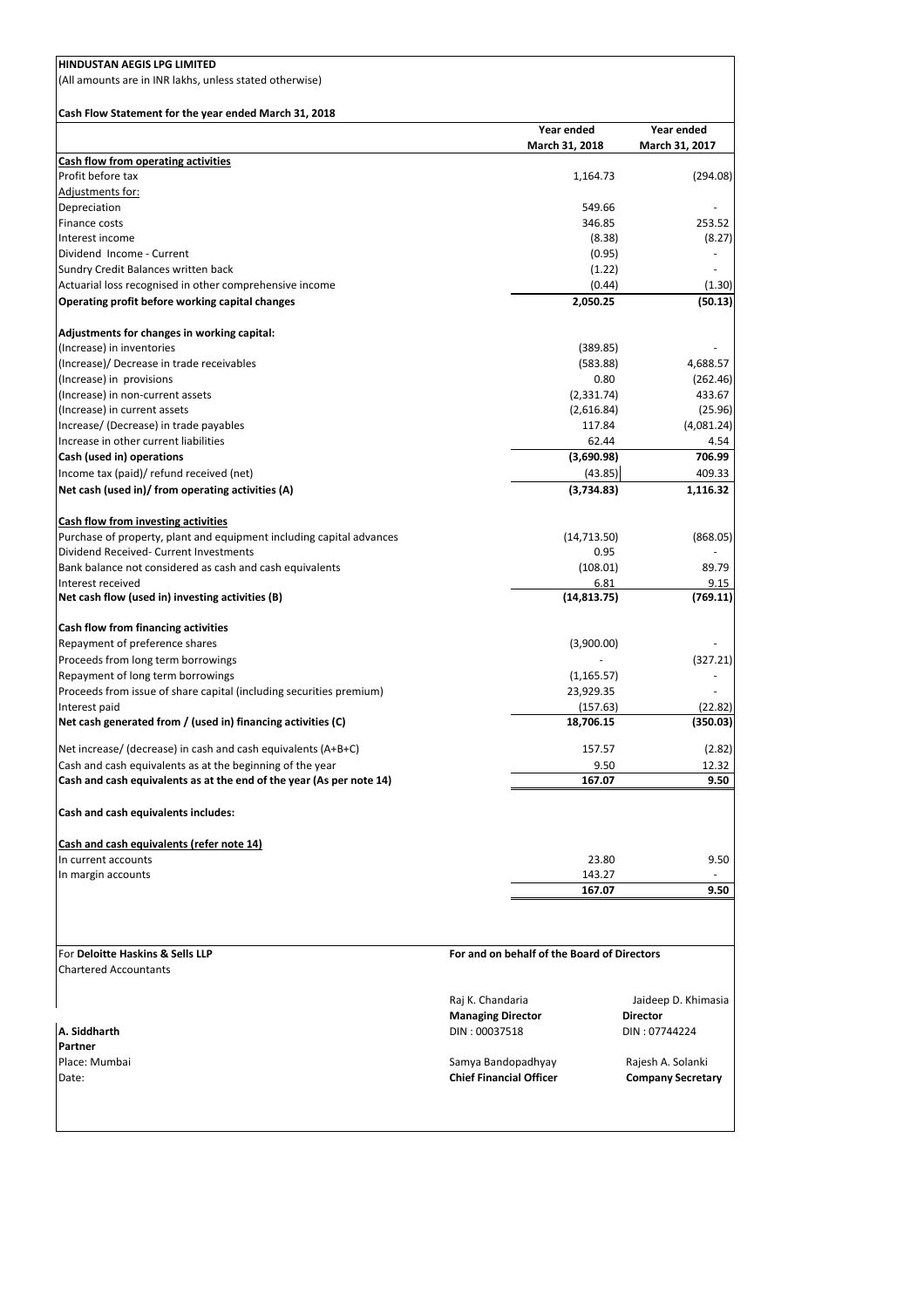(All amounts are in INR lakhs, unless stated otherwise)

#### **Statement of changes in equity for the year ended March 31, 2018**

#### **A. Equity share capital**

| <b>Particulars</b>   | <b>Balance as at</b><br>April 1, 2016 | <b>Changes in equity</b><br>shares during the<br>vear | Balance as at<br><b>March 31, 2017</b> | Changes in equity<br>shares during the year | Balance as at<br>March 31, 2018 |
|----------------------|---------------------------------------|-------------------------------------------------------|----------------------------------------|---------------------------------------------|---------------------------------|
| Equity share capital | 97.80                                 | $\sim$                                                | 97.80                                  | 23.99                                       | 121.79                          |

Note:

Changes in equity shares represent issue of shares during financial year 2017-18 (Refer note 19).

#### **B. Other equity**

| <b>Particulars</b>                       | <b>Reserves and surplus</b> |                           |                      |                       |                         |                          | Other                    | <b>Total equity</b> |
|------------------------------------------|-----------------------------|---------------------------|----------------------|-----------------------|-------------------------|--------------------------|--------------------------|---------------------|
|                                          |                             |                           |                      |                       |                         |                          | comprehensive            |                     |
|                                          |                             |                           |                      |                       |                         |                          | income                   |                     |
|                                          | <b>Securities</b>           | <b>Capital redemption</b> | Deemed equity        | Deemed equity         | <b>General Reserves</b> | Retained earnings/       | <b>Remeasurement of</b>  |                     |
|                                          | premium                     | reserves                  | contribution from    | contribution from     |                         | (accumulated             | defined benefit          |                     |
|                                          | reserve                     |                           | ultimate parent      | ultimate parent       |                         | deficit)                 | obligations              |                     |
|                                          |                             |                           | (Loan and preference | (Corporate Guarantee) |                         |                          |                          |                     |
|                                          |                             |                           | shares)              |                       |                         |                          |                          |                     |
| Balance as at April 1, 2017              |                             | 422.20                    | 4,732.96             | 13.45                 | 114.38                  | (5,865.69)               | $\overline{\phantom{a}}$ | (582.70)            |
| Profit for the year                      |                             |                           |                      |                       |                         | (275.71)                 |                          | (275.71)            |
| Addition/reduction during the year - Net |                             |                           | (210.47)             | 29.75                 |                         |                          |                          | (180.72)            |
| Other comprehensive income for the year  |                             |                           |                      |                       |                         |                          | (1.30)                   | (1.30)              |
| Balance at March 31, 2017                |                             | 422.20                    | 4,522.49             | 43.20                 | 114.38                  | (6, 141.40)              | (1.30)                   | (1,040.43)          |
| Profit for the year                      |                             |                           |                      |                       |                         | 1,164.73                 |                          | 1,164.73            |
| Addition/reduction during the year - Net | 23,905.36                   |                           | (3,691.99)           | 11.99                 |                         | $\overline{\phantom{a}}$ | $\overline{\phantom{a}}$ | 20,225.36           |
| Other comprehensive income for the year  |                             |                           |                      |                       |                         |                          | (0.44)                   | (0.44)              |
| Balance at March 31, 2018                | 23,905.36                   | 422.20                    | 830.49               | 55.19                 | 114.38                  | (4,976.67)               | (1.74)                   | 20,349.22           |
|                                          |                             |                           |                      |                       |                         |                          |                          |                     |

#### See accompanying notes to the financial statements

| For Deloitte Haskins & Sells LLP | For and on behalf of the Board of Directors |                          |  |
|----------------------------------|---------------------------------------------|--------------------------|--|
| <b>Chartered Accountants</b>     |                                             |                          |  |
|                                  |                                             |                          |  |
|                                  | Raj K. Chandaria                            | Jaideep D. Khimasia      |  |
| A. Siddharth                     | <b>Managing Director</b>                    | <b>Director</b>          |  |
| Partner                          | DIN: 00037518                               | DIN: 07744224            |  |
| Place: Mumbai                    |                                             |                          |  |
| Date: 30th May, 2018             | Samya Bandopadhyay                          | Rajesh A. Solanki        |  |
|                                  | <b>Chief Financial Officer</b>              | <b>Company Secretary</b> |  |
|                                  |                                             |                          |  |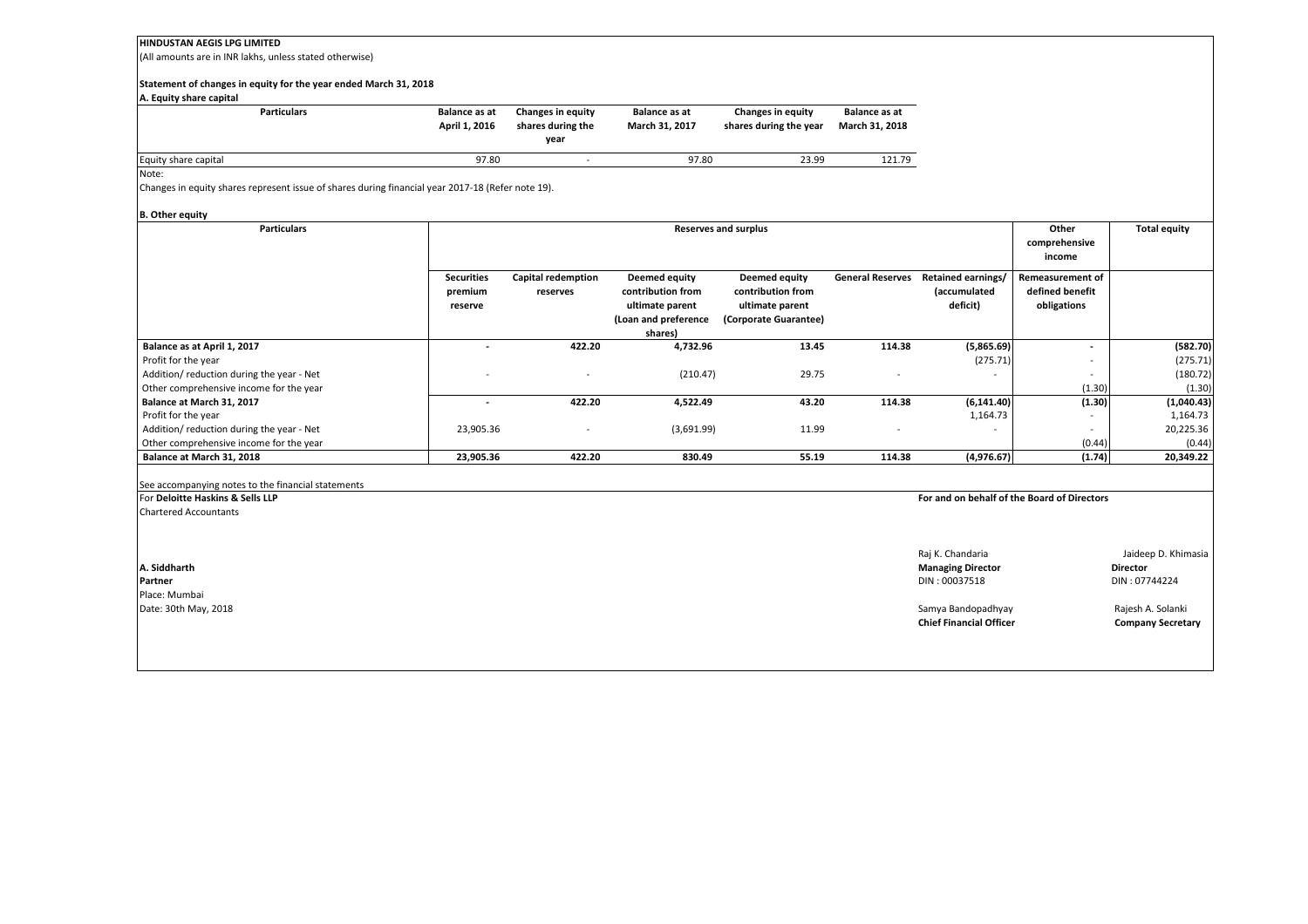### **Notes annexed to and forming part of the financial statements**

### **1 General information**

Hindustan Aegis LPG Limited ('the Company') having its registered office at 502, 5th Floor, Skylon, GIDC, Char Rasta, Vapi, Gujarat and corporate office at 1202, 12th Floor,Tower B, Peninsula Buisness Park, G.K. Marg, Lower Parel (West), Mumbai. Company was incorporated on 30th June, 1956 vide certificate of incorporation No U23203GJ1994PLC021375 issued by the Registrar of Companies, Maharashtra, Mumbai.

The Company is in the business of Sales-Traded good- Liquified Petroleum Gas and Storage and Warehousing.

## **2 Statement of Compliance**

The financial statements have been prepared in accordance with Indian Accounting Standards(Ind AS) as per the Companies (Indian Accounting Standards) Rules, 2015.

Upto the year ended March 31, 2017 the Company prepared its financial statements in accordance with requirements of previous GAAP, which includes Standards notified under the Companies (Accounting Standards) Rules, 2006. These are the Company's first Ind AS financial statements. The date for transition to Ind AS is April 1, 2016. Refer note 6 for the details of first time adoption exemptions availed by the Company.

## **3 Basis of preparation and presentation**

The Financial Statements have been prepared on the historical cost basis except for certain assets and liabilities which are measured at fair values at the end of each reporting period, as explained in the accounting policies below.

Historical cost is generally based on the fair value of the consideration given in exchange for goods and services.

Fair value is the price that would be received to sell an asset or paid to transfer a liability in an orderly transaction between the market participants at the measurement date, regardless of whether that price is directly observable or estimated using another valuation technique. In estimating the fair value of an asset or a liability, the Company takes into account the characteristics of the asset or liability if market participants would take those characteristics into account when pricing the asset or liability at the measurement date.

All assets and liabilities have been classified as current or non-current as per the Company's normal operating cycle and other criteria set out in the schedule III to the Act. Based on the nature of business , the Company has determined its operating cycle as twelve months for the purpose of current – non-current classification of assets and liabilities.

### **4 Functional and presentation currency**

These financial statements are presented in Indian rupees, which is the Company's functional currency. All amounts have been rounded to the nearest lakh in two decimals, unless otherwise indicated.

### **5 Significant accounting policies**

## **I) Foreign currencies**

## **i) Foreign currency transactions**

### **Initial recognition**

On initial recognition, transactions in foreign currencies entered into by the Company are recorded in the functional currency (i.e. Indian Rupees), by applying to the foreign currency amount, the spot exchange rate between the functional currency and the foreign currency at the date of the transaction. Exchange differences arising on foreign exchange transactions settled during the year are recognized in the Statement of Profit and Loss.

### **Measurement of foreign currency items at reporting date:**

Foreign currency monetary items of the Company are translated at the closing exchange rates and are recognised in profit or loss in the period in which they arise.

## **II) Property, plant and equipment (PPE)**

**i)** Items of PPE are stated at cost of acquisition or construction. They are stated at historical cost less accumulated depreciation and impairment loss, if any. Properties are classified to the appropriate categories of PPE when completed and ready for intended use.

Cost of PPE comprises of:

a) the purchase price including import duties and non-refundable purchase taxes, after deducting trade discounts and rebates; and

b) any costs directly attributable to bringing the asset to the location and condition necessary for it to be capable of operating in the manner intended by management.

If significant parts of an item of property, plant and equipment have different useful lives, then they are accounted for as separate items (major components) of property, plant and equipment.

Any item of property, plant and equipment is derecognised upon disposal or when no future economic benefits are expected to arise from the continued use of the asset. Any gain or loss arising on the disposal or retirement of an item of property, plant and equipment is determined as the difference between the sales proceeds and the carrying amount of the asset and is recognised in Statement of Profit and Loss.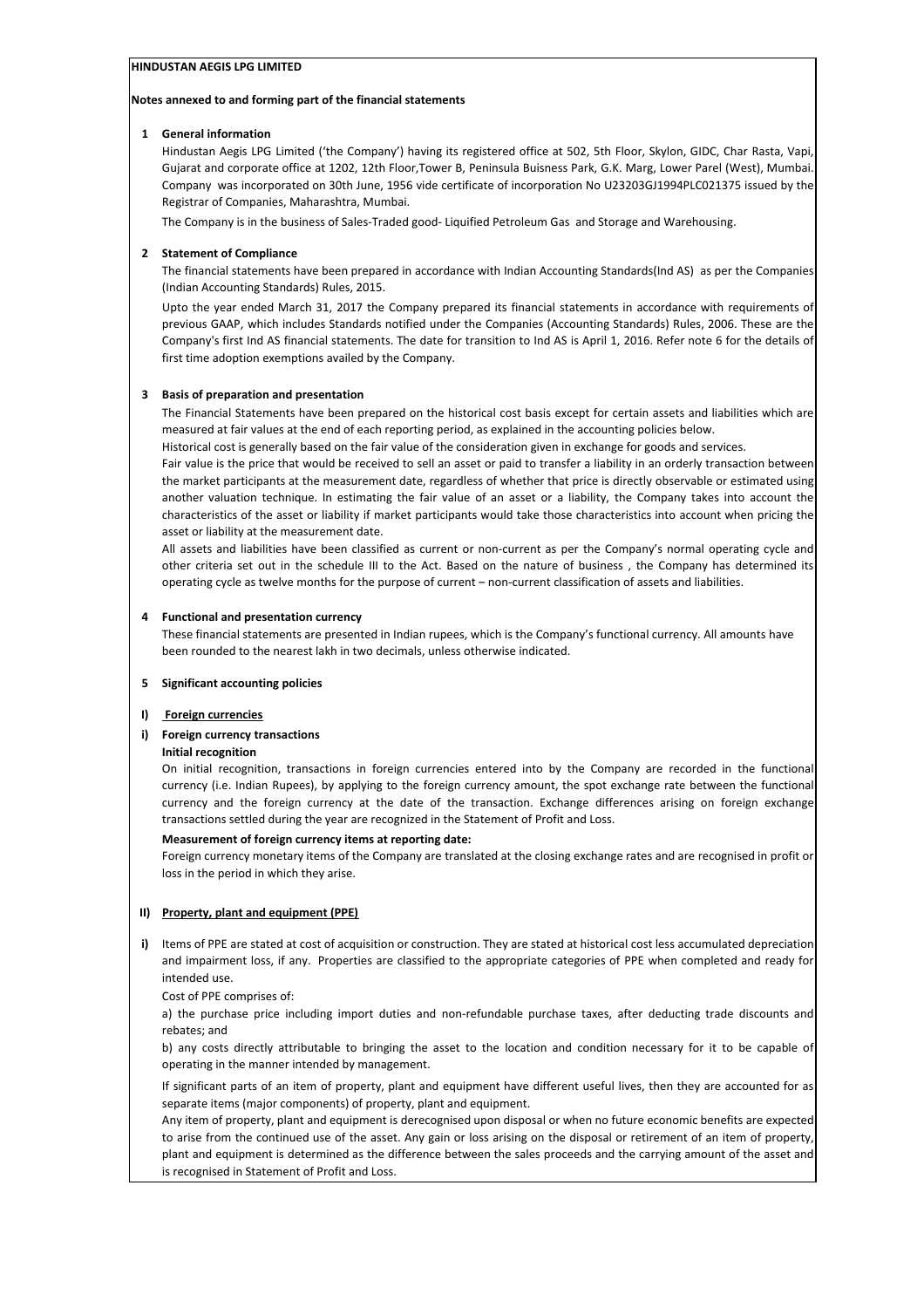#### **Notes annexed to and forming part of the financial statements**

#### **ii) Capital work in progress and Capital advances**

Cost of assets not ready for intended use, as on the Balance Sheet date, is shown as capital work in progress. Advances given towards acquisition of fixed assets outstanding at each Balance Sheet date are disclosed as Other Non-Current Assets.

#### **iii) Transition to IND AS**

On transition to Ind AS, the Company has elected to continue with the carrying value of all of its property, plant and equipment recognised as at April 1, 2016 measured as per the previous GAAP and use that carrying value as the deemed cost of the property, plant and equipment.

#### **iv) Subsequent expenditure:**

Subsequent expenditure is capitalised only if it is probable that the future economic benefits associated with the expenditure will flow to the Company and the cost of the item can be measured reliably. The carrying amount of any component accounted for as a separate asset is derecognized when replaced. All other repairs and maintenance are charged to Statement of Profit and Loss during the reporting period in which they are incurred.

#### **v) Depreciation / amortization**

Depreciation is recognised so as to write off the cost of assets (other than freehold land) less their residual values over their estimated useful lives, using the written down value method. Useful life of the asset is taken, as specified in Schedule II of the Companies Act, 2013.

#### **III) Intangible assets**

Intangible assets are recognized, only if it is probable that the future economic benefits that are attributable to the assets will flow to the enterprise and the cost of the assets can be measured reliably. The intangible assets are recorded at cost and are carried at cost less accumulated amortization and accumulated impairment losses, if any.

#### **IV) Impairment of tangible and intangible assets other than goodwill**

At the end of each reporting period, the Company reviews the carrying amounts of its tangible and intangible assets to determine whether there is any indication that those assets have suffered an impairment loss. If any such indication exists, the recoverable amount of the asset is estimated in order to determine the extent of the impairment loss (if any).

Recoverable amount is the higher of fair value less costs of disposal and value in use. In assessing value in use, the estimated future cash flows are discounted to their present value using a pre-tax discount rate that reflects current market assessments of the time value of money and the risks specific to the asset for which the estimates of future cash flows have not been adjusted.

If the recoverable amount of an asset is estimated to be less than its carrying amount, the carrying amount of the asset is reduced to its recoverable amount. An impairment loss is recognised immediately in statement of profit and loss.

When an impairment loss subsequently reverses, the carrying amount of the asset is increased to the revised estimate of its recoverable amount, so that the increased carrying amount does not exceed the carrying amount that would have been determined had no impairment loss has been recognised for the asset in prior years. A reversal of an impairment loss is recognised immediately in Statement of Profit and Loss.

### **V) Financial Instruments**

Financial assets and financial liabilities are recognised when the Company becomes a party to the contractual provisions of the instruments.

Financial assets and liabilities are initially measured at fair value. Transactions costs that are directly attributable to the acquisition or issue of financial assets and financial liabilities (other than financial assets and financial liabilities at fair value through profit or loss) are added to or deducted from the fair value of the financial assets or financial liabilities, as appropriate, on initial recognition. Transaction costs directly attributable to the acquisition of financial assets or financial liabilities at fair value through profit or loss are recognised immediately in Statement of Profit and Loss.

### **i) Financial Assets**

All regular way purchases or sales of financial assets are recognised and derecognised on a trade date basis. All recognised financial assets are subsequently measured in their entirety at either amortised cost or fair value, depending on the classification of the financial assets.

#### **Classification of financial assets**

Debt instruments that meet the following conditions are subsequently measured at amortised cost (except for debt instruments that are designated as at fair value through profit or loss on initial recognition):

a) the asset is held within a business model whose objective is to hold assets in order to collect contractual cash flows; and b) the contractual terms of the instrument give rise on specified dates to cash flows that are solely payments of principal and interest on the principal amount outstanding.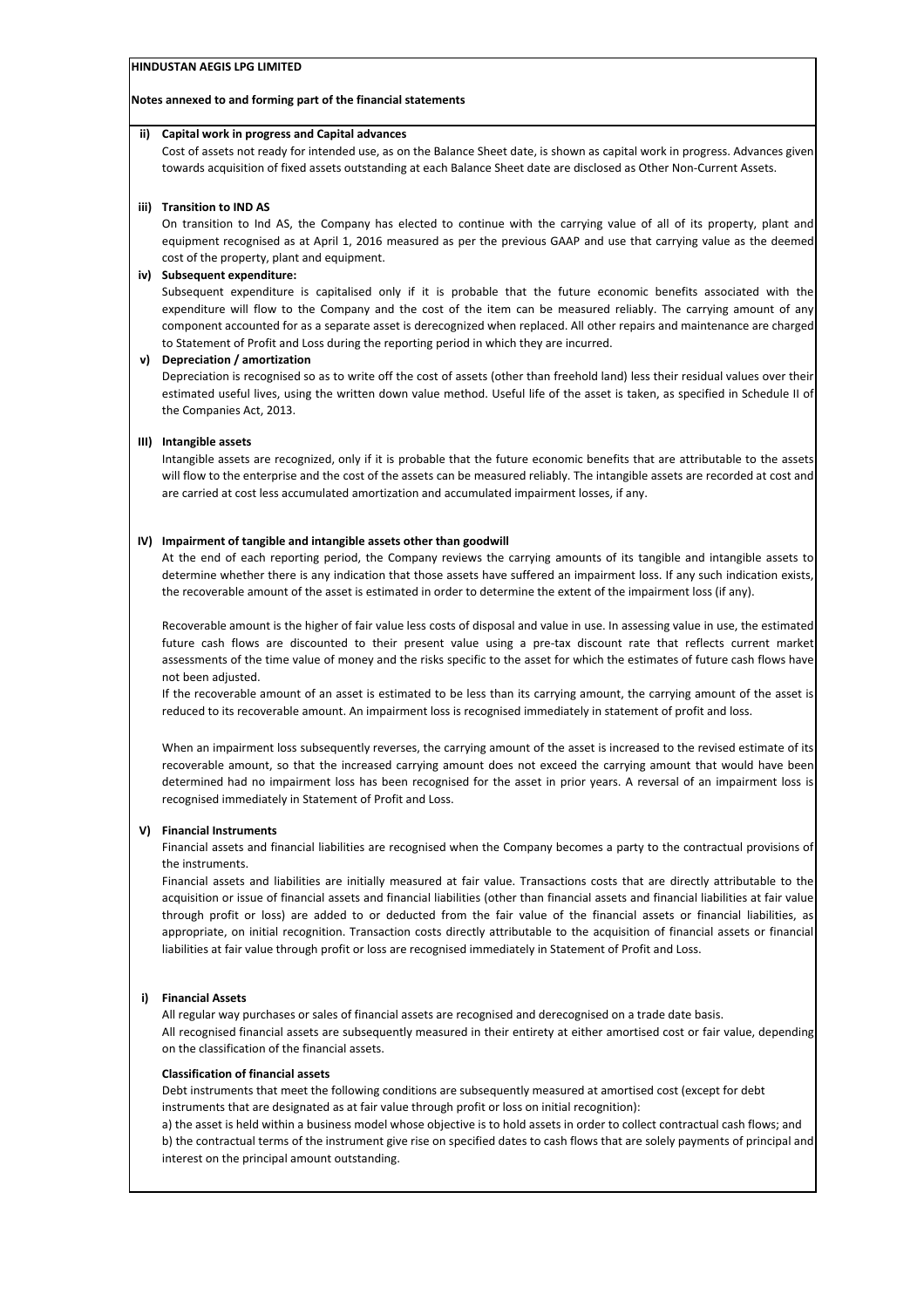#### **Notes annexed to and forming part of the financial statements**

Debt instruments that meet the following conditions are subsequently measured at fair value through other comprehensive income (except for debt instruments that are designated as at fair value through profit or loss on initial recognition): a) the asset is held within a business model whose objective is achieved both by collecting contractual cash flows and selling financial assets; and

b) the contractual terms of the instrument give rise on specified dates to cash flows that are solely payments of principal and interest on the principal amount outstanding.

Interest income is recognised in profit or loss for FVTOCI debt instruments. For the purposes of recognising foreign exchange gains and losses, FVTOCI debt instruments are treated as financial assets measured at amortised cost. Thus, the exchange differences on the amortised cost are recognised in profit or loss and other changes in the fair value of FVTOCI financial assets are recognised in other comprehensive income and accumulated under the heading of 'Reserve for debt instruments through other comprehensive income'. When the investment is disposed of, the cumulative gain or loss previously accumulated in this reserve is reclassified to profit or loss.

All other financial assets are subsequently measured at fair value.

#### **Effective interest method**

The effective interest method is a method of calculating the amortised cost of a debt instrument and of allocating interest income over the relevant period. The effective interest rate is the rate that exactly discounts estimated future cash receipts (including all fees and points paid or received that form an integral part of the effective interest rate, transaction costs and other premiums or discounts) through the expected life of the debt instrument, or, where appropriate, a shorter period, to the net carrying amount on initial recognition.

Income is recognised on an effective interest basis for debt instruments other than those financial assets classified as at FVTPL. Interest income is recognised in profit or loss and is included in the "Other income" line item.

#### **Investments in equity instruments at FVTOCI**

On initial recognition, the Company can make an irrevocable election (on an instrument-by-instrument basis) to present the subsequent changes in fair value in other comprehensive income pertaining to investments in equity instruments. This election is not permitted if the equity investment is held for trading. These elected investments are initially measured at fair value plus transaction costs. Subsequently, they are measured at fair value with gains and losses arisirig from changes in fair value recognised in other comprehensive income and accumulated in the 'Reserve tor equity instruments through other comprehensive income. The cumulative gain or loss is not reclassified to profit or loss on disposal of the investments.

#### A financial asset is held for trading if:

a) it has been acquired principally for the purpose of selling it in the near term; or

b) on initial recognition it is part of a portfolio of identified financial instruments that the Company manages together and has a recent actual pattern of short-term profit-taking; or

c) it is a derivative that is not designated and effective as a hedging instrument or a financial guarantee.

Dividends on these investments in equity instruments are recognised in profit or loss when the Company's right to receive the dividends is established, it is probable that the economic benefits associated with the dividend will flow to the entity, the dividend does not represent a recovery of part of cost of the investment and the amount of dividend can be measured reliably. Dividends recognised in profit of loss are included in the 'Other income' line item.

#### **Financial assets at fair value through profit or loss (FVTPL)**

Investments in equity instruments are classified as at FVTPL, unless the Company's irrevocably elects or initial recognition to present subsequent changes in fair value in other comprehensive income for investments in equity instruments which are not held for trading.

Debt instruments that do not meet the amortised cost criteria or FVTOCI criteria are measured at FVTPL. In addition, debt instruments that meet the amortised cost criteria or the FVTOCI criteria but are designated as at FVTPL are measured at FVTPL.

A financial asset that meets the amortised cost criteria or debt instruments that meet the FVTOCI criteria may be designated as at FVTPL upon initial recognition if such designation eliminates or significantly reduces a measurement or recognition inconsistency that would arise from measuring assets or liabilities or recognising the gains and losses on them on different bases.

Financial assets at FVTPL are measured at fair value at the end of each reporting period, with any gains or losses arising on premeasurement recognised in profit or loss. The net gain or loss recognised in profit or loss incorporates any dividend or interest earned on the financial asset and is included in the 'Other income' line item. Dividend on financial assets at FVTPL is recognised when the Company's right to receive the dividends is established, it is probable that the economic benefits associated with the dividend will flow to the entity, the dividend does not represent a recovery of part of cost of the investment and the amount of dividend can be measured reliably.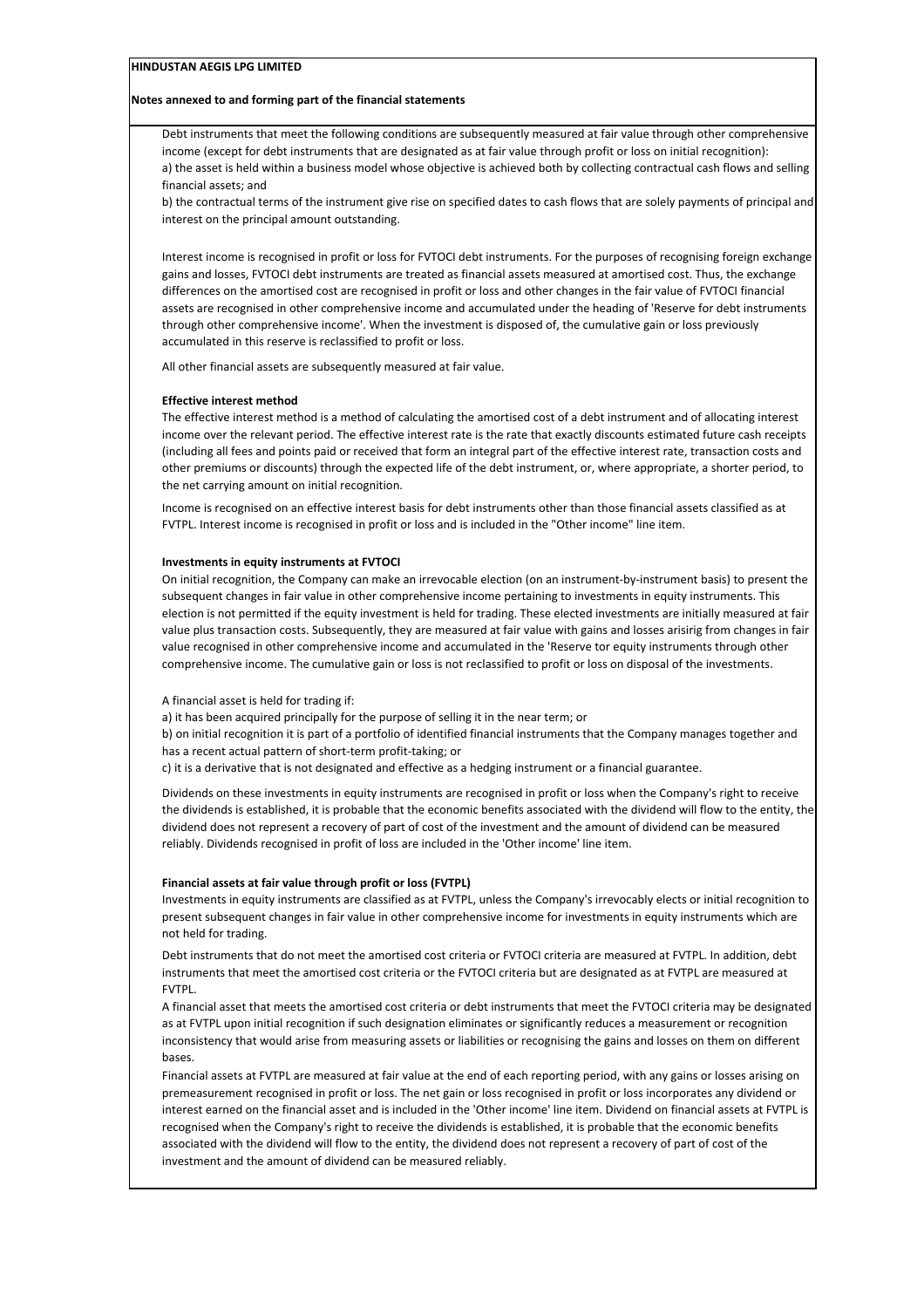#### **Notes annexed to and forming part of the financial statements**

#### **Impairment of financial assets**

An impairment loss on financial assets is established when there is objective evidence that the Company will not be able to collect all amounts due according to the original terms of the receivables. Impairment losses if any, are recognised in Statement of Profit and Loss for the year.

#### **De-recognition of financial assets**

The Company derecognises a financial asset when the contractual rights to the cash flows from the asset expire, or when it transfers the financial asset and substantially all the risks and rewards of ownership of the asset to another party. If the Company neither transfers nor retains substantially all the risks and rewards of ownership and continues to control the transferred asset, the Company recognises its retained interest in the asset and an associated liability for amounts it may have to pay. On de-recognition of a financial asset in its entirety, the difference between the asset's carrying amount and the sum of the consideration received and receivable is recognised in the Statement of Profit and Loss.

#### **ii) Financial liabilities and equity instruments**

Financial instruments with a contractual obligation to deliver cash or another financial assets is recognised as financial liability by the Company.

#### **Classification as debt or equity**

Debt and equity instruments issued by the Company are classified as either financial liabilities or as equity in accordance with the substance of the contractual arrangements and the definitions of a financial liability and an equity instrument.

#### **Equity Instruments**

An equity instrument is any contract that evidences a residual interest in the assets of an entity after deducting all of its liabilities. Equity instruments issued by the Company are recognised at the proceeds received, net of direct issue costs.

Repurchase of the Company's own equity instruments is recognised and deducted directly in equity. No gain or loss is recognised in Statement of Profit and Loss on the purchase, sale, issue or cancellation of the Company's own equity instruments.

#### **Financial liabilities**

All financial liabilities are subsequently measured at amortised cost using the effective interest method. The carrying amounts of financial liabilities that are subsequently measured at amortised cost are determined based on the effective interest method. Interest expense that is not capitalised as part of costs of an asset is included in the "Finance Costs".

The effective interest method is a method of calculating the amortised cost of a financial liability and of allocating interest expense over the relevant period. The effective interest rate is the rate that exactly discounts estimated future cash payments (including all fees and points paid or received that form an integral part of the effective interest rate, transaction costs and other premiums or discounts) through the expected life of the financial liability, or (where appropriate) a shorter period, to the net carrying amount on initial recognition.

### **De-recognition of financial liabilities**

The Company derecognises financial liabilities when, and only when, the Company's obligations are discharged, cancelled or have expired. An exchange between with a lender of debt instruments with substantially different terms is accounted for as an extinguishment of the original financial liability and the recognition of a new financial liability. Similarly, a substantial modification of the terms of an existing financial liability (whether or not attributable to the financial difficulty of the debtor) is accounted for as an extinguishment of the original financial liability and the recognition of a new financial liability. The difference between the carrying amount of the financial liability derecognised and the consideration paid and payable is recognised in profit or loss.

### **VI) Borrowing cost**

Borrowing costs are interest and other costs that the Company incurs in connection with the borrowing of funds and is measured with reference to the Effective Interest Rate (EIR) applicable to the respective borrowing.

Borrowing costs include interest costs measured at EIR and exchange differences arising from foreign currency borrowings to the extent they are regarded as an adjustment to the interest cost.

Borrowing costs that are attributable to acquisition or construction of qualifying assets are capitalized as a part of cost of such assets till the time the asset is ready for its intended use. A qualifying assets is the one that necessarily takes substantial period of time to get ready for intended use.

Other borrowing costs are recorded as an expense in the Profit and loss account in the year in which they are incurred.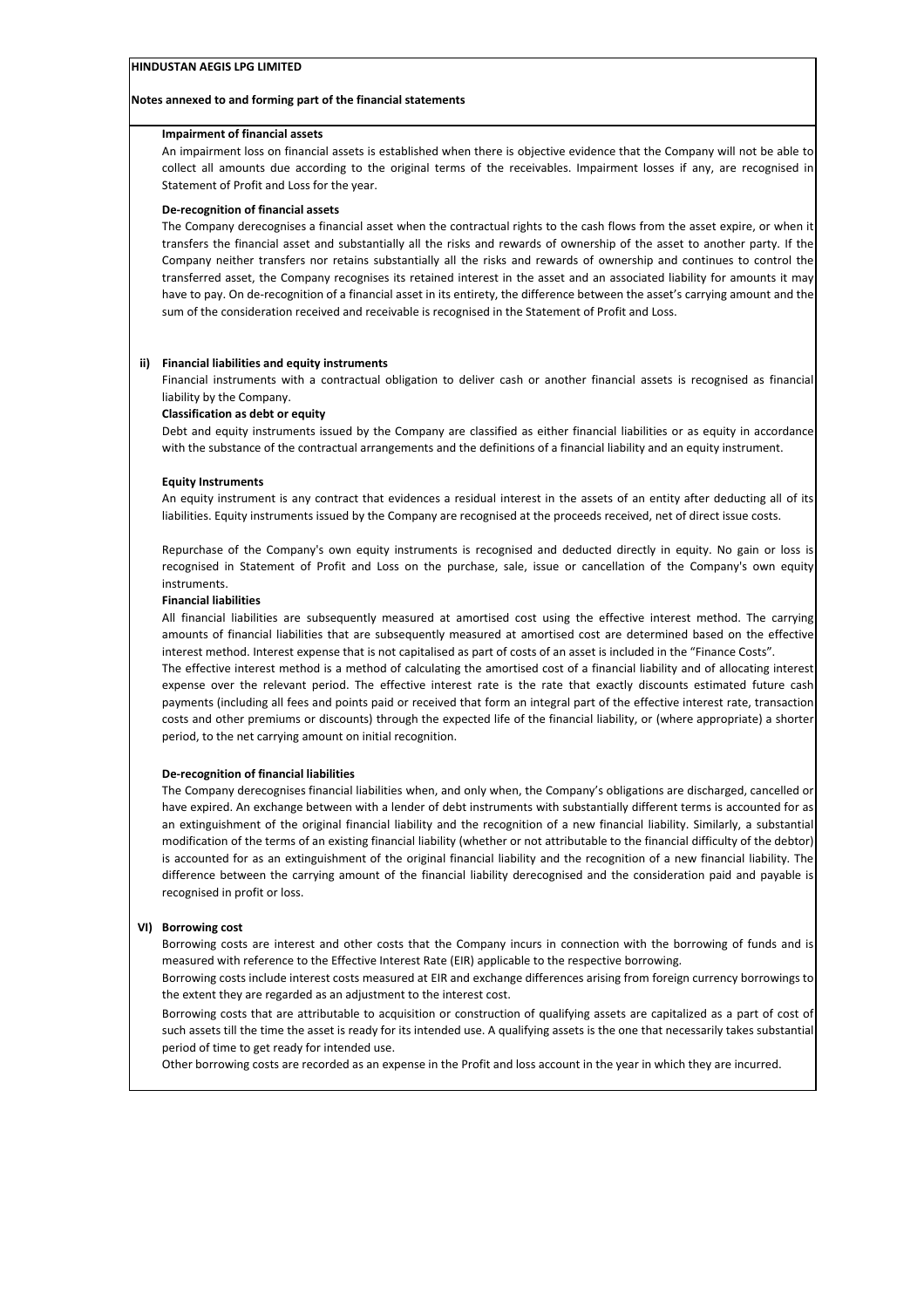#### **Notes annexed to and forming part of the financial statements**

#### **VII) Leases**

Assets taken on lease under which all risks and rewards of ownership are effectively retained by the lessor are classified as operating lease.

Rental expenses from operating leases is generally recognised on a straight line basis over the term of the relevant lease. Where the rentals are structured solely to increase in line with expected general inflation to compensate for the lessor's expected inflationary cost increase, such increase are recognised in the year in which such benefit accrue. Contingent rentals arising under operating lease are recognised as an expenses in the period in which they are incurred.

Assets held by the Company under leases that transfer to the Company substantially all of the risks and rewards of ownership are classified as finance leases. The leased assets are measured initially at an amount equal to the lower of their fair value and the present value of the minimum lease payments. Subsequent to initial recognition, the assets are accounted for in accordance with the accounting policy applicable to that asset.

Minimum lease payments made under finance leases are apportioned between the finance expense and the reduction of the outstanding liability. The finance expense is allocated to each period during the lease term so as to produce a constant periodic rate of interest on the remaining balance of the liability.

#### **VIII) Inventories**

Inventories are carried at lower of cost and net realizable value. Cost is determined on First In First Out basis.

Costs comprise all cost of purchase, duties, taxes (other than those subsequently recoverable from tax authorities) and all other costs incurred in bringing the inventory to their present location and condition.

Net realisable value is the estimated selling price in the ordinary course of business, less the estimated costs of completion and the estimated costs necessary to make the sale. Raw materials and other supplies held for use in the production of finished products are not written down below cost except in cases where material prices have declined and it is estimated that the cost of the finished products will exceed their net realisable value.

#### **IX) Cash and cash equivalents**

Cash and cash equivalent in the balance sheet comprise cash at banks and on hand and short-term deposits with an original maturity of three months or less, which are subject to an insignificant risk of changes in value.

For the purpose of the statement of cash flows, cash and cash equivalents consist of cash and short-term deposits, as defined above, net of outstanding bank overdrafts as they are considered an integral part of the Company's cash management.

#### **X) Revenue recognition**

**Sale of goods** Revenue is measured at the fair value of the consideration received or receivable. Revenue is reduced for rebates.

Sales are recognised on transfer of significant risks and rewards, which generally coincides with the delivery of goods to customers. Sales turnover is net of trade discounts and excludes sales tax, value added tax and goods and service tax, as applicable.

#### **Revenue from rendering services**

Service revenue is recognised based on contract terms and on time proportion basis as applicable and excludes service tax/ goods and service tax, as applicable.

#### **XI) Other income**

#### **Dividend and Interest income**

Dividend income from investments is recognised when the Company's right to receive payment has been established (provided that it is probable that the economic benefits will flow to the Company and the amount of income can be measured reliably).

Interest income is accrued on a time basis, by reference to the principal outstanding and at the effective interest rate applicable (provided that it is probable that the economic benefits will flow to the Company and the amount of income can be measured reliably).

#### **XII) Retirement and Other Employee Benefits**

#### **Short term employee benefits**

Short-term employee benefits are expensed as the related service is provided at the undiscounted amount of the benefits expected to be paid in exchange for that service. A liability is recognised for the amount expected to be paid if the Company has a present legal or constructive obligation to pay this amount as a result of past service provided by the employee and the obligation can be estimated reliably.

#### **Post Employment Employee Benefits:**

Retirement benefits to employees comprise payments to government provident funds, gratuity fund, compensated absences and superannuation fund.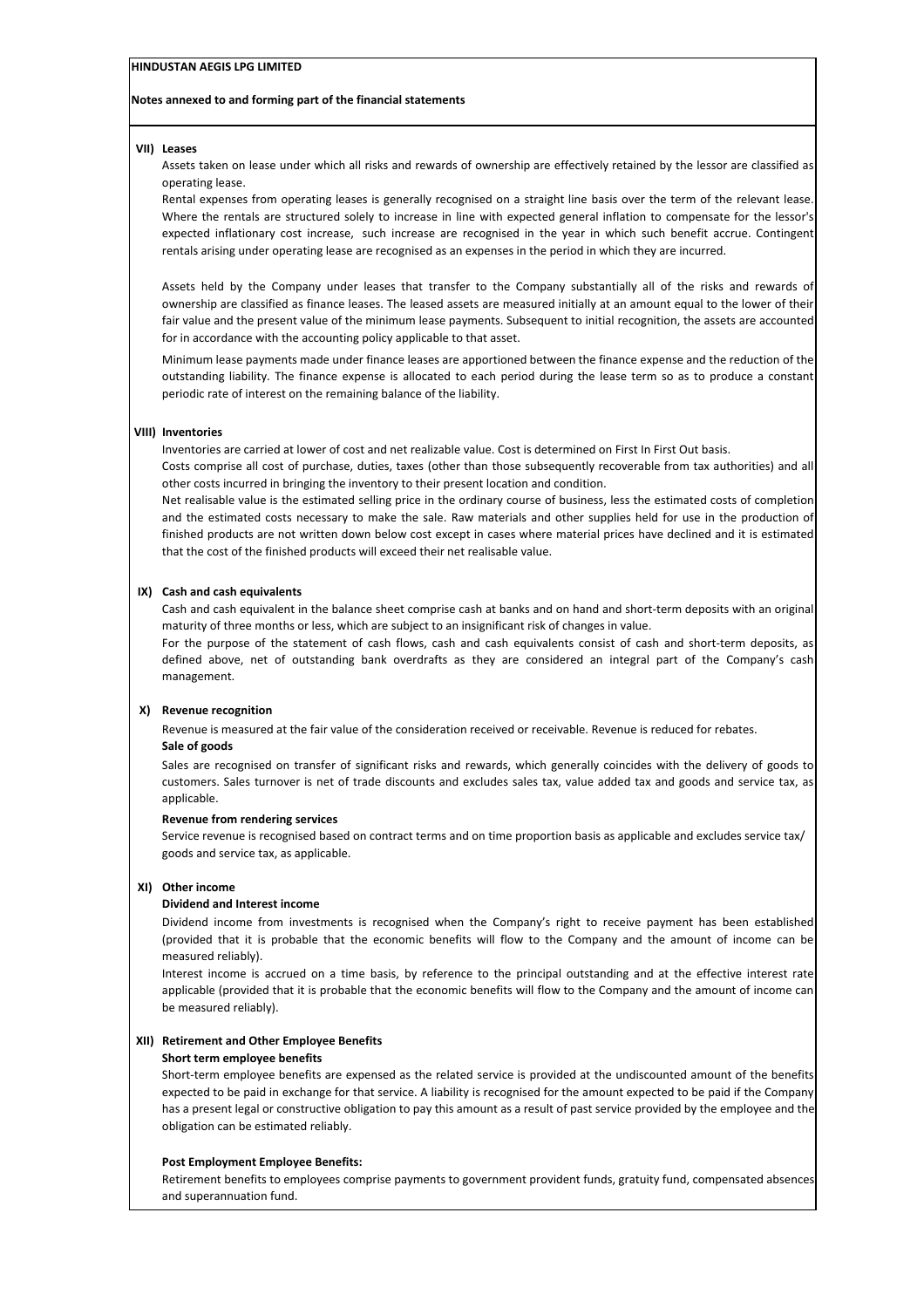#### **Notes annexed to and forming part of the financial statements**

#### **Defined contribution plans**

Contribution to defined schemes such as provident fund, family pension fund, superannuation fund (in the case of the eligible employees) and employees' state insurance scheme are charged to the Statement of Profit and Loss as incurred.

#### **Defined benefit plans**

Gratuity liability is defined benefit obligation and is provided for on the basis of an actuarial valuation on projected unit credit method made at the end of each financial year.

The Company's net obligation in respect of defined benefit plans is calculated separately for each plan by estimating the amount of future benefit that employees have earned in the current and prior periods, discounting that amount and deducting the fair value of any plan assets.

The calculation of defined benefit obligations is performed annually by a qualified actuary using the projected unit credit method. When the calculation results in a potential asset for the Company, the recognised asset is limited to the present value of economic benefits available in the form of any future refunds from the plan or reductions in future contributions to the plan.

Remeasurement of the net defined benefit liability, which comprise actuarial gains and losses, the return on plan assets (excluding interest) and the effect of the asset ceiling (if any, excluding interest), are recognised immediately in OCI. Net interest expense (income) on the net defined liability (assets) is computed by applying the discount rate, used to measure the net defined liability (asset), to the net defined liability (asset) at the start of the financial year after taking into account any changes as a result of contribution and benefit payments during the year. Net interest expense and other expenses related to defined benefit plans are recognised in statement of profit and loss.

When the benefits of a plan are changed or when a plan is curtailed, the resulting change in benefit that relates to past service or the gain or loss on curtailment is recognised immediately in statement of profit and loss. The company recognises gains and losses on the settlement of a defined benefit plan when the settlement occurs.

Short term compensated absences are provided for based on estimates.

#### **Other long term benefits**

Long term compensated absences are provided for based on actuarial valuation. The actuarial valuation is done as per projected unit credit method. Actuarial gains/losses are recognized in the other comprehensive income.

#### **XIII) Taxation**

Income tax expense represents the sum of the tax currently payable and deferred tax.

#### **Current tax**

The tax currently payable is based on taxable profit for the year. Taxable profit differs from 'profit before tax' as reported in the statement of profit and loss because of items of income or expense that are taxable or deductible in other years and items that are never taxable or deductible. The Company's current tax is calculated using tax rates that have been enacted or substantively enacted by the end of the reporting period.

#### **Deferred tax**

Deferred tax is recognised on temporary differences between the carrying amounts of assets and liabilities in the financial statements and the corresponding tax bases used in the computation of taxable profit. Deferred tax liabilities are generally recognised for all taxable temporary differences. Deferred tax assets are generally recognised for all deductible temporary differences to the extent that it is probable that taxable profits will be available against which those deductible temporary differences can be utilised. Such deferred tax assets and liabilities are not recognised if the temporary difference arises from the initial recognition of assets and liabilities in a transaction that affects neither the taxable profit nor the accounting profit. The carrying amount of deferred tax assets is reviewed at the end of each reporting period and reduced to the extent that it is no longer probable that sufficient taxable profits will be available to allow all or part of the asset to he recovered.

Deferred tax liabilities and assets are measured at the tax rates that are expected to apply in the period in which the liability is settled or the asset realised, based on tax rates (and tax laws) that have been enacted or substantively enacted by the end of the reporting period.

The measurement of deferred tax liabilities and assets reflects the tax consequences that would follow from the manner in which the Company expects, at the end of the reporting period, to recover or settle the carrying amount of its assets and liabilities.

Current and deferred tax are recognised in profit or loss, except when they relate to items that are recognised in other comprehensive income or directly in equity, in which case, the current and deferred tax are also recognised in other comprehensive income or directly in equity respectively.

#### **Minimum Alternate Tax (MAT):**

MAT paid in accordance with the tax laws, which gives future economic benefits in the form of adjustments to future income tax liability, is considered as an asset if there is convincing evidence that the Company will pay normal income tax. Accordingly, MAT is recognized as an asset in the Balance Sheet when it is probable that future economic benefit associated with it will flow to the Company.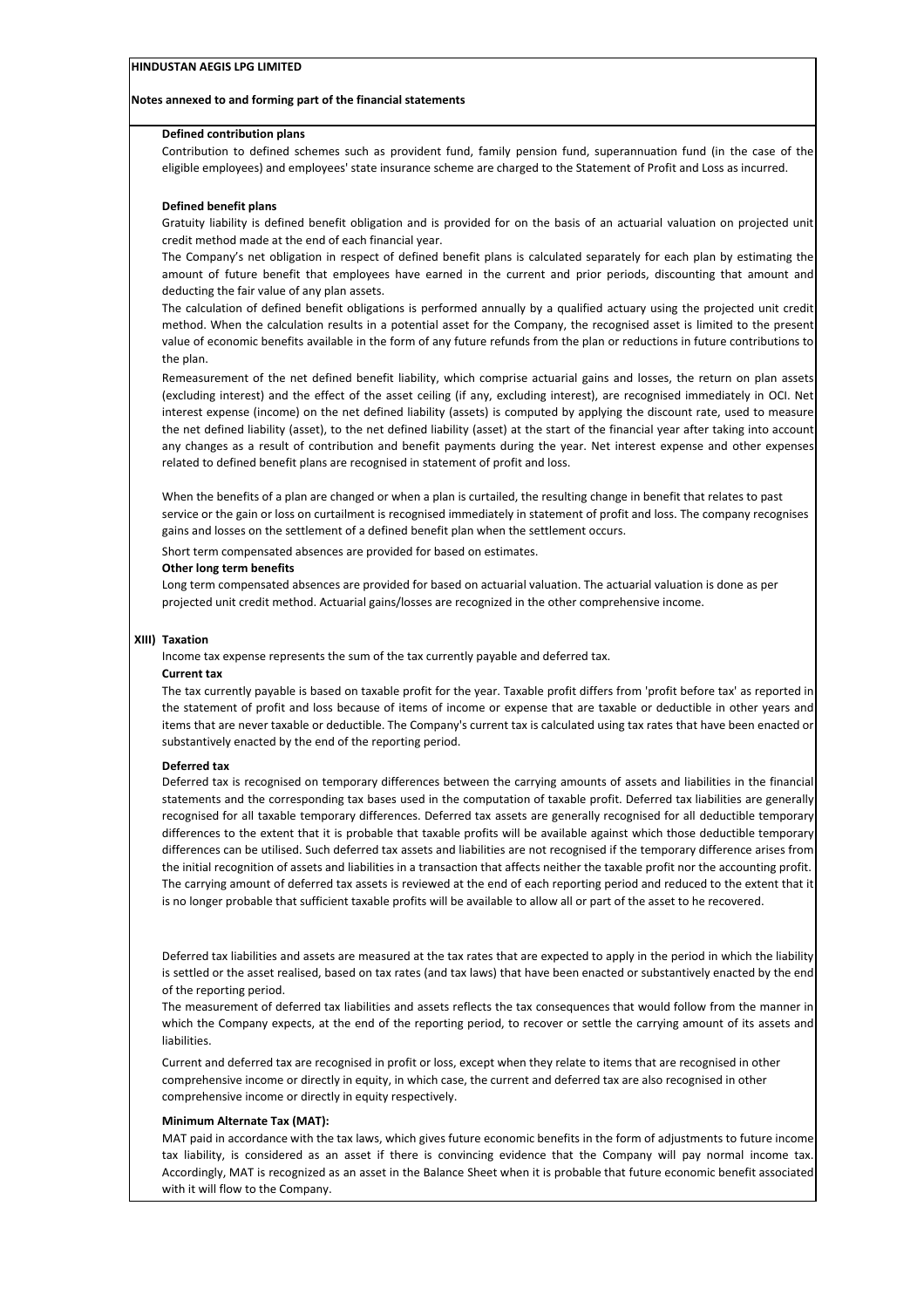#### **Notes annexed to and forming part of the financial statements**

#### **XIV) Provisions**

Provisions are recognised when the Company has a present obligation (legal or constructive) as a result of a past event, it is probable that the Company will be required to settle the obligation, and a reliable estimate can be made of the amount of the obligation.

The amount recognised as a provision is the best estimate of the consideration required to settle the present obligation at the end of the reporting period, taking into account the risks and uncertainties surrounding the obligation. When a provision is measured using the cash flows estimated to settle the present obligation, its carrying amount is the present value of those cash flows (when the effect of the time value of money is material).

When some or all of the economic benefits required to settle a provision are expected to be recovered from a third party, a receivable is recognised as an asset if it is virtually certain that reimbursements will be received and the amount of the receivable can be measured reliably.

#### **XV) Earnings per share:**

Basic earnings per share is computed by dividing the profit /(loss) after tax by the weighted average number of equity shares outstanding during the year. Diluted earnings per share is computed by dividing the profit / (loss) after tax as adjusted for dividend, interest and other charges to expense or income (net of any attributable taxes) relating to the dilutive potential equity shares, by the weighted average number of equity shares considered for deriving basic earnings per share and the weighted average number of equity shares which could have been issued on the conversion of all dilutive potential equity shares.

Potential equity shares are deemed to be dilutive only if their conversion to equity shares would decrease the net profit per share from continuing ordinary operations. Potential dilutive equity shares are deemed to be converted as at the beginning of the period, unless they have been issued at a later date.

The dilutive potential equity shares are adjusted for the proceeds receivable had the shares been actually issued at fair value (i.e. average market value of the outstanding shares). Dilutive potential equity shares are determined independently for each period presented.

#### **6 First-time adoption of Ind AS**

The Company has prepared the opening balance sheet as per Ind AS as of April 1, 2016 (the transition date) by recognising all assets and liabilities whose recognition is required by Ind AS, not recognising items of assets or liabilities which are not permitted by Ind AS, by reclassifying items from previous GAAP to Ind AS as required under Ind AS, and applying Ind AS in measurement of recognised assets and liabilities. However, this principle is subject to the certain exceptions and certain optional exemptions availed by the Company as detailed below:

#### i. **Deemed cost**:

The Company has elected to continue with the carrying value of all of its property, plant and equipment and intangible assets recognised as on transition date measured as per the previous GAAP and use that carrying value as deemed cost.

#### ii. **Derecognition of financial assets and financial liabilities:**

The Company has opted to apply the exemption available under Ind AS 101 to apply the derecognition criteria of Ind AS 109 prospectively for the transactions occurring on or after the date of transition to Ind AS.

#### iii. **Classification and measurement of financial assets:**

The Company has classified the financial assets in accordance with Ind AS 109 on the basis of facts and circumstances that exist on the date of transition to Ind AS.

### **7 Critical accounting judgements/ key sources of estimation uncertainty and recent accounting pronouncements-Standards issued but not yet effective:**

#### **A. Critical accounting judgements and key sources of estimation uncertainty**

The preparation of financial statements in conformity with Ind AS requires the Company's Management to make judgments, estimates and assumptions about the carrying amounts of assets and liabilities recognised in the financial statements that are not readily apparent from other sources.

The judgements, estimates and associated assumptions are based on historical experience and other factors including estimation of effects of uncertain future events that are considered to be relevant. Actual results may differ from these estimates.

The estimates and underlying assumptions are reviewed on an ongoing basis. Revisions to accounting estimates (accounted on a prospective basis) are recognised in the period in which the estimate is revised if the revision affects only that period, or in the period of the revision and future periods of the revision affects both current and future periods.

The following are the critical judgements and estimations that have been made by the Management in the process of applying the Company's accounting policies and that have the most significant effect on the amounts recognised in the financial statements and/or key sources of estimation uncertainty at the end of the reporting period that may have a significant risk of causing a material adjustment to the carrying amounts of assets and liabilities within the next financial year.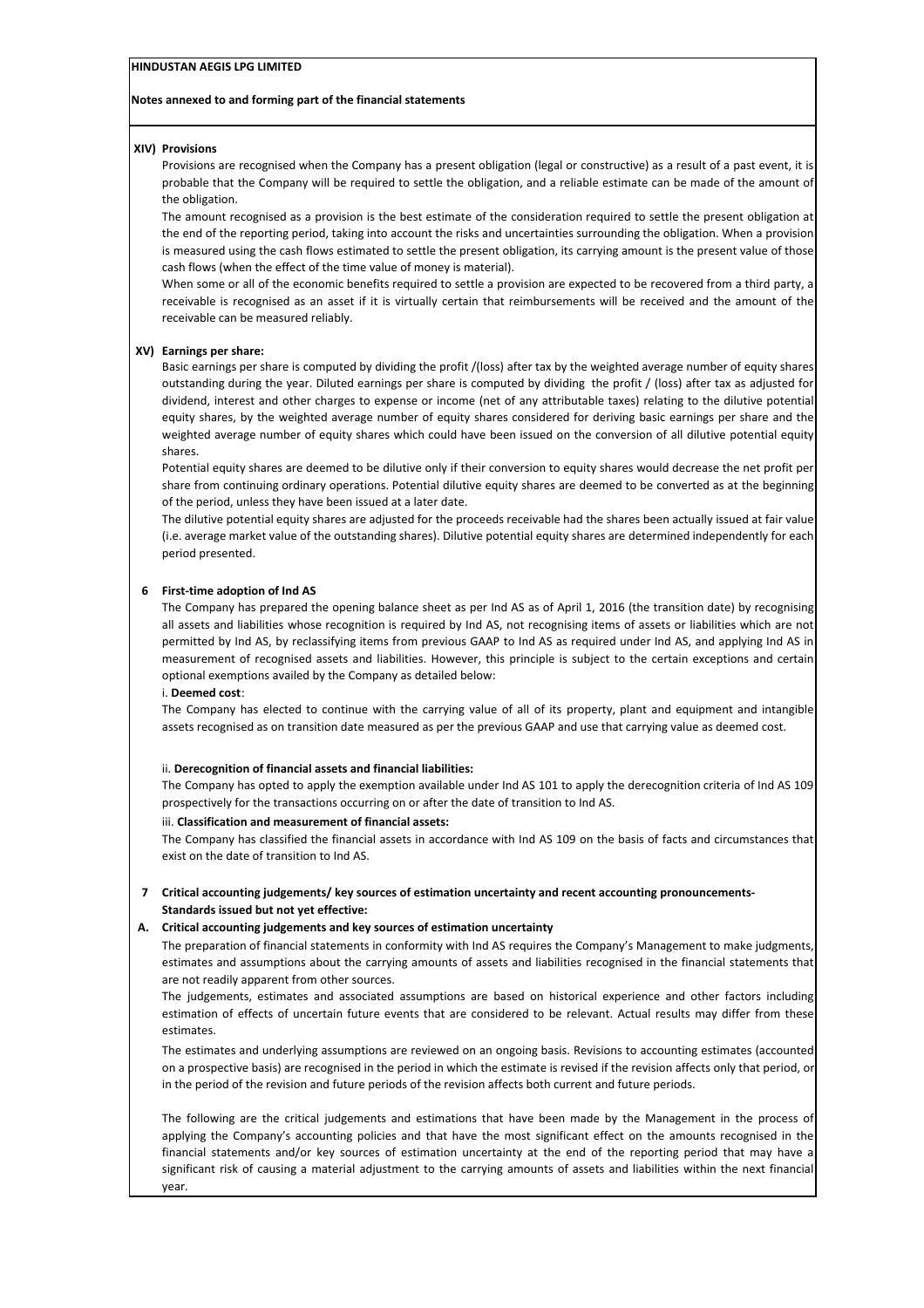#### **Notes annexed to and forming part of the financial statements**

#### **a) Property, plant and equipment :**

Determination of the estimated useful lives of tangible assets and the assessment as to which components of the cost may be capitalized. Useful lives of tangible assets are based on the life prescribed in Schedule II of the Companies Act, 2013. In cases, where the useful lives are different from that prescribed in Schedule II, they are based on technical advice, taking into account the nature of the asset, the estimated usage of the asset, the operating conditions of the asset, past history of replacement, anticipated technological changes, manufacturers' warranties and maintenance support. Assumptions also need to be made, when the Company assesses, whether an asset may be capitalised and which components of the cost of the asset may be capitalised.

### **b) Recognition and measurement of defined benefit obligations :**

The obligation arising from defined benefit plan is determined on the basis of actuarial assumptions. Key actuarial assumptions include discount rate, trends in salary escalation, expected rate of return on assets, mortality rates and vested future benefits and life expectancy. The discount rate is determined by reference to market yields at the end of the reporting period on government bonds. The period to maturity of the underlying bonds correspond to the probable maturity of the post-employment benefit obligations.

### **c) Deferred tax**

Deferred income tax assets are recognized to the extent that it is probable that future taxable income will be available against which the deductible temporary differences, unused tax losses, unabsorbed depreciation and unused tax credits could be utilised.

### **B. Recent accounting pronouncements- Standards issued but not yet effective:**

Ind AS 115 Revenue from Contracts with Customers (Applies to annual periods beginning on or after April 1, 2018): The core principle of Ind AS 115 is that an entity should recognise revenue to depict the transfer of promised goods or services to customers in an amount that reflects the consideration to which the entity expects to be entitled in exchange for those goods or services. Specifically, the Standard introduces a 5-step approach to revenue recognition:

Step 1: Identify the contract(s) with a customer.

- Step 2: Identify the performance obligations in the contract.
- Step 3: Determine the transaction price.

Step 4: Allocate the transaction price to the performance obligations in the contract.

Step 5: Recognise revenue when (or as) the entity satisfies a performance obligation.

Under Ind AS 115, an entity recognises revenue when (or as) a performance obligation is satisfied, i.e. when "control" of the goods or services underlying the particular performance obligation is transferred to the customer. Far more prescriptive guidance has been added in Ind AS 115 to deal with specific scenarios. Furthermore, extensive disclosures are required by Ind AS 115.

Management is currently evaluating the potential impact of the application of the Standard.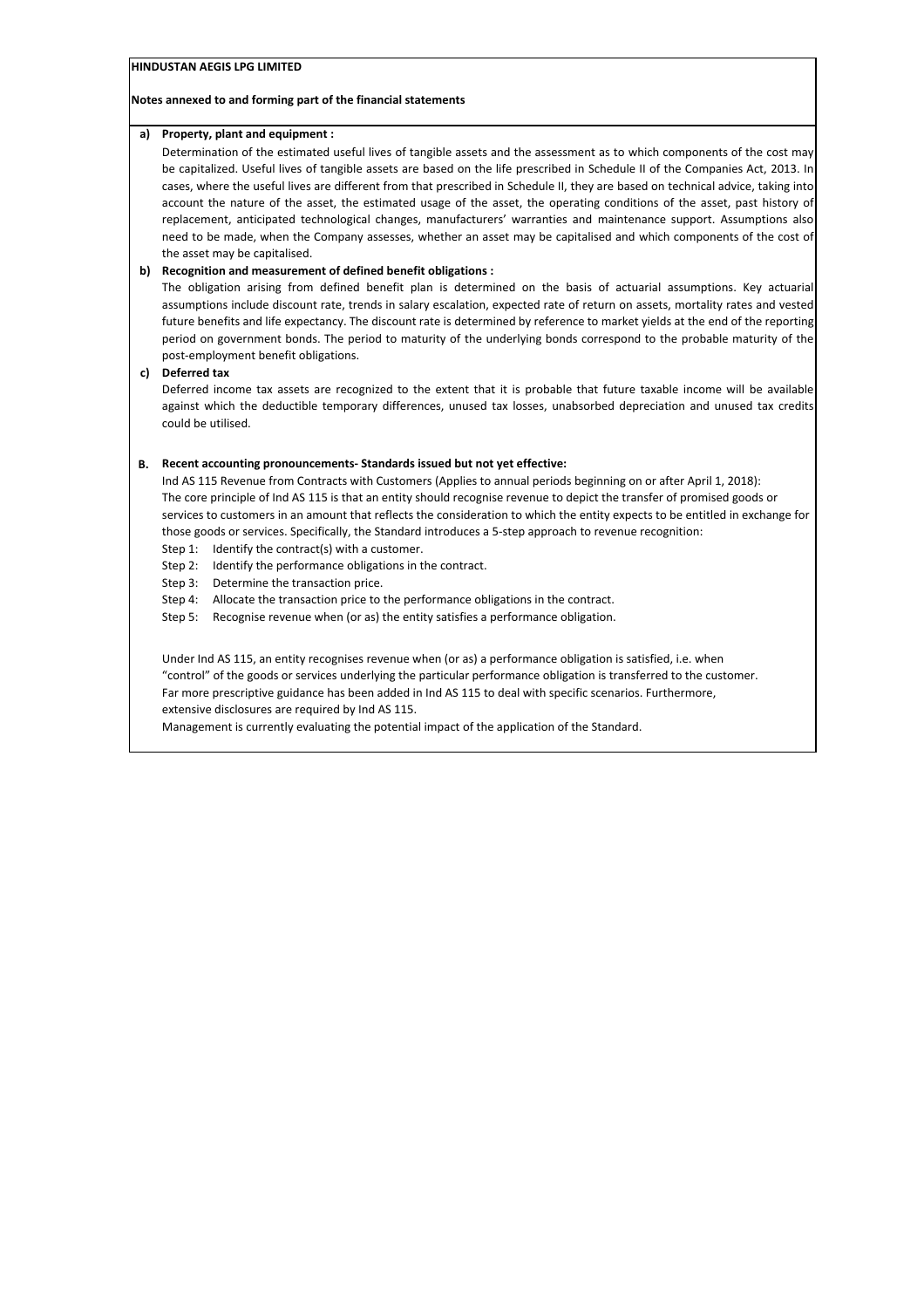(All amounts are in INR lakhs, unless stated otherwise)**Notes annexed to and forming part of the financial statements**

#### **Note 8**

#### **Property, plant and equipment and Capital work in progress**

| <b>Description</b>      | <b>Gross carrying amount</b> |                  |                   | <b>Accumulated depreciation</b> |                          |                          |                   | Net carrying   |                |
|-------------------------|------------------------------|------------------|-------------------|---------------------------------|--------------------------|--------------------------|-------------------|----------------|----------------|
|                         |                              |                  |                   |                                 |                          |                          |                   |                | amount         |
| Property, Plant and     | As at                        | <b>Additions</b> | <b>Deductions</b> | As at                           | Upto                     | Charge for the           | <b>Deductions</b> | Upto March 31, | As at          |
| Equipment (PPE)         | April 1, 2017                |                  |                   | March 31, 2018                  | March 31, 2017           | year                     |                   | 2018           | March 31, 2018 |
| Building (Refer note 2) | $\overline{\phantom{a}}$     | 4,455.01         |                   | 4,455.01                        | $\overline{\phantom{a}}$ | 70.90                    |                   | 70.90          | 4,384.11       |
| Plant and equipment     | ٠                            | 21,812.89        |                   | 21,812.89                       |                          | 461.55                   |                   | 461.55         | 21,351.34      |
| Office equipment        |                              | 26.99            |                   | 26.99                           |                          | 1.96                     |                   | 1.96           | 25.03          |
| Furniture and fixtures  |                              | 279.05           |                   | 279.05                          |                          | 15.25                    |                   | 15.25          | 263.80         |
| Vehicles                | 0.13                         |                  |                   | 0.13                            |                          | $\overline{\phantom{a}}$ |                   |                | 0.13           |
| <b>Total</b>            | 0.13                         | 26,573.94        |                   | 26,574.07                       |                          | 549.66                   |                   | 549.67         | 26,024.41      |

**Capital work-in-progress-**

#### **Property, plant and equipment and Capital work in progress**

| <b>Description</b>                            |                                          | <b>Accumulated depreciation</b><br><b>Gross carrying amount</b> |                   |                         |                                          |                        |                   |                        |                         |
|-----------------------------------------------|------------------------------------------|-----------------------------------------------------------------|-------------------|-------------------------|------------------------------------------|------------------------|-------------------|------------------------|-------------------------|
| Property, Plant and<br><b>Equipment (PPE)</b> | As at<br>April 1, 2016<br>(Refer note 3) | <b>Additions</b>                                                | <b>Deductions</b> | As at<br>March 31, 2017 | Upto<br>March 31, 2016<br>(Refer note 3) | Charge for the<br>year | <b>Deductions</b> | Upto March 31,<br>2017 | As at<br>March 31, 2017 |
| Vehicles                                      | 0.13                                     |                                                                 |                   | 0.13                    |                                          |                        |                   |                        | 0.13                    |
| Total                                         | 0.13                                     |                                                                 |                   | 0.13                    |                                          |                        |                   |                        | 0.13                    |
| Capital work-in-progress                      |                                          |                                                                 |                   |                         |                                          |                        |                   |                        | 11,646.87               |

#### **Notes:**

1. Additions to property, plant and equipment and capital work in progress includes borrowing cost capitalised of Rs. 243.92 lakhs (Previous year Rs.Nil).

2. Additon to buliding is net of Rs 40.20 lakhs received towards partial contribution towards construction of road from Kolkata Port Trust.

3. The Company has availed the deemed cost exemption in relation to the property, plant and equipment on the date of transition and hence the net carrying amount has been considered as the gross carrying amount on that date.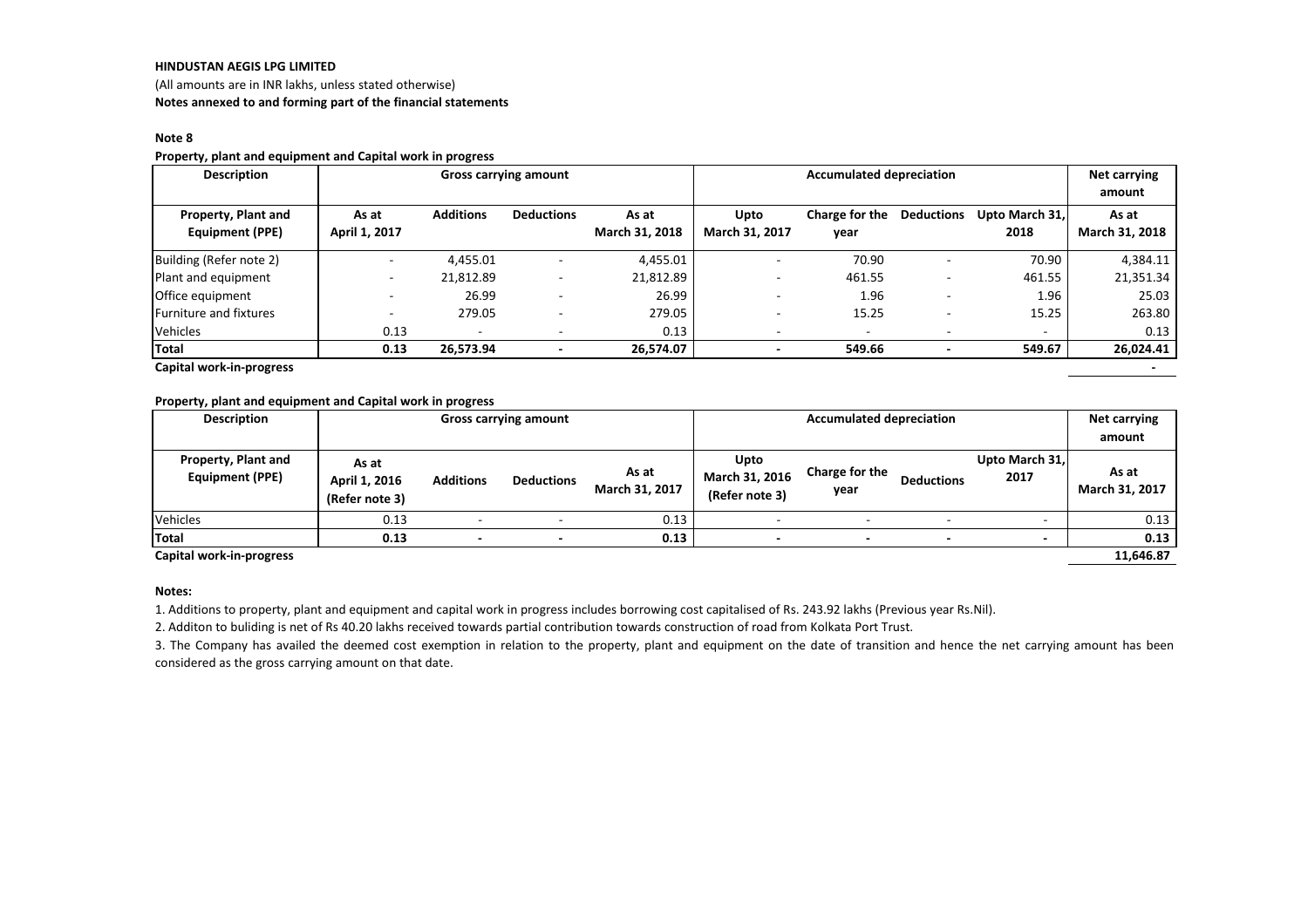| <b>HINDUSTAN AEGIS LPG LIMITED</b><br>(All amounts are in INR lakhs, unless stated otherwise)<br>Notes annexed to and forming part of the financial statements |              |                |                |               |
|----------------------------------------------------------------------------------------------------------------------------------------------------------------|--------------|----------------|----------------|---------------|
| <b>Particulars</b>                                                                                                                                             |              | As at          | As at          | As at         |
|                                                                                                                                                                |              | March 31, 2018 | March 31, 2017 | April 1, 2016 |
| Note 9                                                                                                                                                         |              |                |                |               |
| Financial assets- (non-current)<br>(Unsecured, considered good)                                                                                                |              |                |                |               |
|                                                                                                                                                                |              | 32.87          | 0.63           | 5.38          |
| Security depoits                                                                                                                                               |              |                |                |               |
|                                                                                                                                                                | <b>Total</b> | 32.87          | 0.63           | 5.38          |
| Note 10                                                                                                                                                        |              |                |                |               |
| <b>Deferred tax assets</b>                                                                                                                                     |              |                |                |               |
| <b>MAT</b> credit entitlements                                                                                                                                 |              | 701.40         | 412.75         | 412.75        |
|                                                                                                                                                                | <b>Total</b> | 701.40         | 412.75         | 412.75        |
|                                                                                                                                                                |              |                |                |               |
| Note 11                                                                                                                                                        |              |                |                |               |
| Other non-current assets                                                                                                                                       |              |                |                |               |
| (Unsecured, considered good unless otherwise stated)                                                                                                           |              |                |                |               |
| Capital advances                                                                                                                                               |              | 73.64          | 211.78         |               |
| Prepayments in respect of leasehold land                                                                                                                       |              | 2,947.59       | 632.72         |               |
| Input credit receivable                                                                                                                                        |              |                | 15.37          |               |
|                                                                                                                                                                | <b>Total</b> | 3,021.23       | 859.87         |               |
| Note 12                                                                                                                                                        |              |                |                |               |
| Inventories                                                                                                                                                    |              |                |                |               |
| (At lower of cost and net realisable value)                                                                                                                    |              |                |                |               |
| Stock in trade                                                                                                                                                 |              | 184.89         |                |               |
| Consumables and stores & spares                                                                                                                                |              | 204.96         |                |               |
|                                                                                                                                                                | Total        | 389.85         |                |               |
|                                                                                                                                                                |              |                |                |               |
| Note 13                                                                                                                                                        |              |                |                |               |
| <b>Trade receivables</b>                                                                                                                                       |              |                |                |               |
| (Unsecured)                                                                                                                                                    |              |                |                |               |
| Considered good                                                                                                                                                |              | 1,001.74       | 416.64         | 5,105.21      |
| Considered doubtful                                                                                                                                            |              | 104.16         |                |               |
|                                                                                                                                                                |              | 1,105.90       | 416.64         | 5,105.21      |
| Less: Provisions                                                                                                                                               |              | 104.16         |                |               |
|                                                                                                                                                                | <b>Total</b> | 1,001.74       | 416.64         | 5,105.21      |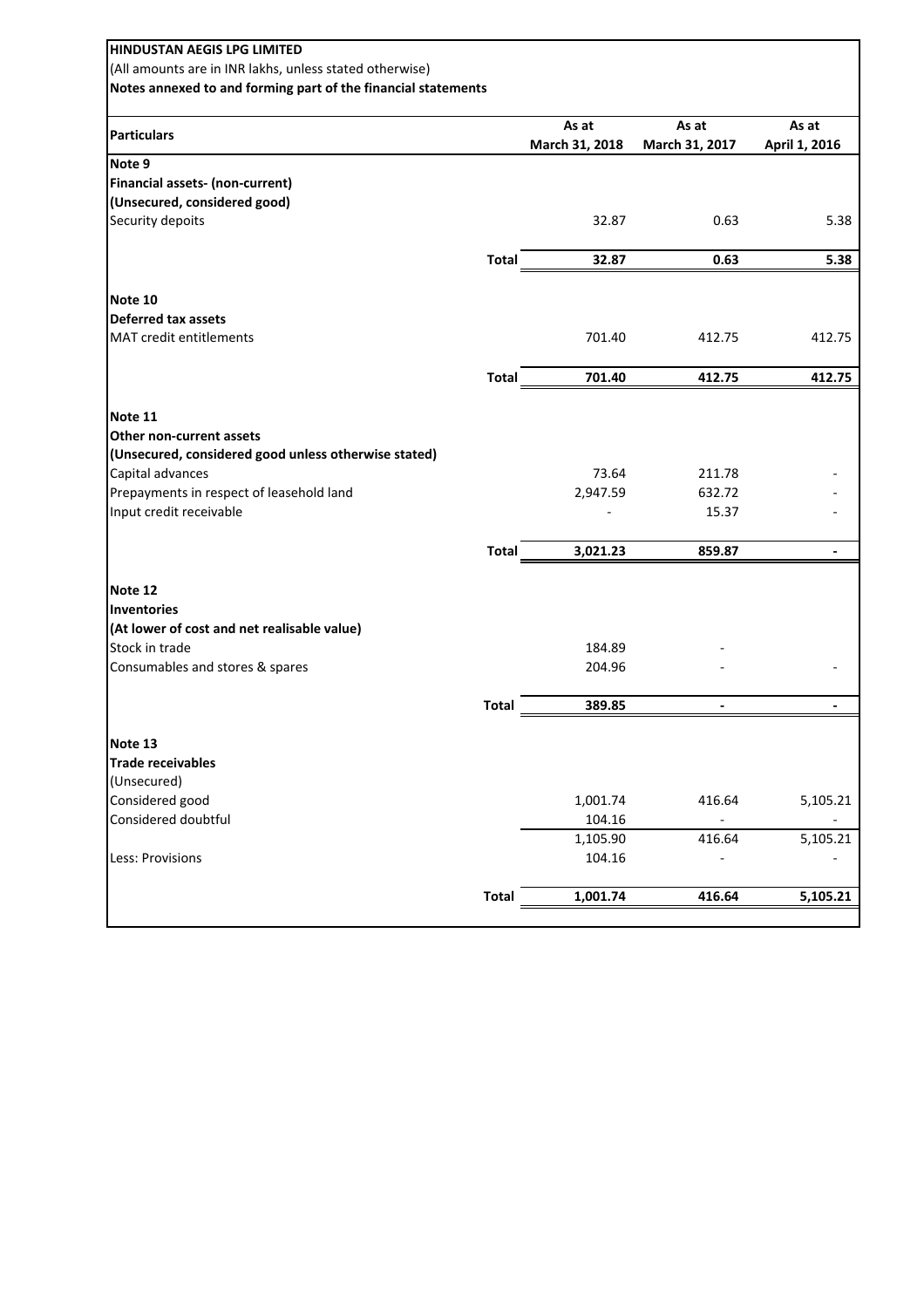| <b>HINDUSTAN AEGIS LPG LIMITED</b>                                                                              |              |                    |                |               |
|-----------------------------------------------------------------------------------------------------------------|--------------|--------------------|----------------|---------------|
| (All amounts are in INR lakhs, unless stated otherwise)                                                         |              |                    |                |               |
| Notes annexed to and forming part of the financial statements                                                   |              |                    |                |               |
|                                                                                                                 |              |                    |                |               |
| <b>Particulars</b>                                                                                              |              | As at              | As at          | As at         |
|                                                                                                                 |              | March 31, 2018     | March 31, 2017 | April 1, 2016 |
| Note 14                                                                                                         |              |                    |                |               |
| Cash and cash equivalents                                                                                       |              |                    |                |               |
| Bank balances in current account                                                                                |              | 23.80              | 9.50           | 12.32         |
| Deposits with Bank                                                                                              |              | 143.27             | 0.00           |               |
|                                                                                                                 | <b>Total</b> | 167.07             | 9.50           | 12.32         |
|                                                                                                                 |              |                    |                |               |
| Note 15                                                                                                         |              |                    |                |               |
| <b>Other bank balances</b>                                                                                      |              |                    |                |               |
| Deposits (Refer note 15.1)                                                                                      |              | 140.17             | 32.16          | 121.95        |
|                                                                                                                 | <b>Total</b> | 140.17             | 32.16          | 121.95        |
| 15.1                                                                                                            |              |                    |                |               |
| Includes deposits having lien for credit facilities / currency future Rs.140.17 Lakhs (Rs.32.16 as at March 31, |              |                    |                |               |
| 2017 and Rs.121.95 as at April 1, 2016)                                                                         |              |                    |                |               |
|                                                                                                                 |              |                    |                |               |
| Note 16                                                                                                         |              |                    |                |               |
| <b>Other financial assets</b>                                                                                   |              |                    |                |               |
| (Unsecured, considered good)                                                                                    |              |                    |                |               |
| Interest accrued on deposits with bank and others                                                               |              | 1.63               | 0.06           | 0.94          |
| Unbilled revenue                                                                                                |              | 226.88             |                |               |
| Income tax refund due                                                                                           |              |                    |                | 258.48        |
|                                                                                                                 | <b>Total</b> | 228.51             | 0.06           | 259.42        |
|                                                                                                                 |              |                    |                |               |
| Note 17                                                                                                         |              |                    |                |               |
| <b>Current tax assets (Net)</b>                                                                                 |              |                    |                |               |
| (Unsecured, considered good unless otherwise stated)                                                            |              |                    |                |               |
| Advance Tax (Net of Provision for Tax)                                                                          |              | 0.25               | 0.25           |               |
|                                                                                                                 | <b>Total</b> | 0.25               | 0.25           |               |
|                                                                                                                 |              |                    |                |               |
| Note 18<br><b>Other current assets</b>                                                                          |              |                    |                |               |
|                                                                                                                 |              |                    |                |               |
| (Unsecured, considered good)<br>Input credit receivable                                                         |              |                    |                |               |
| Prepayment in respect of leasehold land                                                                         |              | 2,217.83<br>120.60 | 25.96          |               |
| Other loans and advances (Refer Note 18.1)                                                                      |              | 77.49              |                |               |
|                                                                                                                 |              |                    |                |               |
|                                                                                                                 | <b>Total</b> | 2,415.92           | 25.96          |               |
| 18.1                                                                                                            |              |                    |                |               |
| Other loans and advances includes prepaid expenses, advance to suppliers, etc.                                  |              |                    |                |               |
|                                                                                                                 |              |                    |                |               |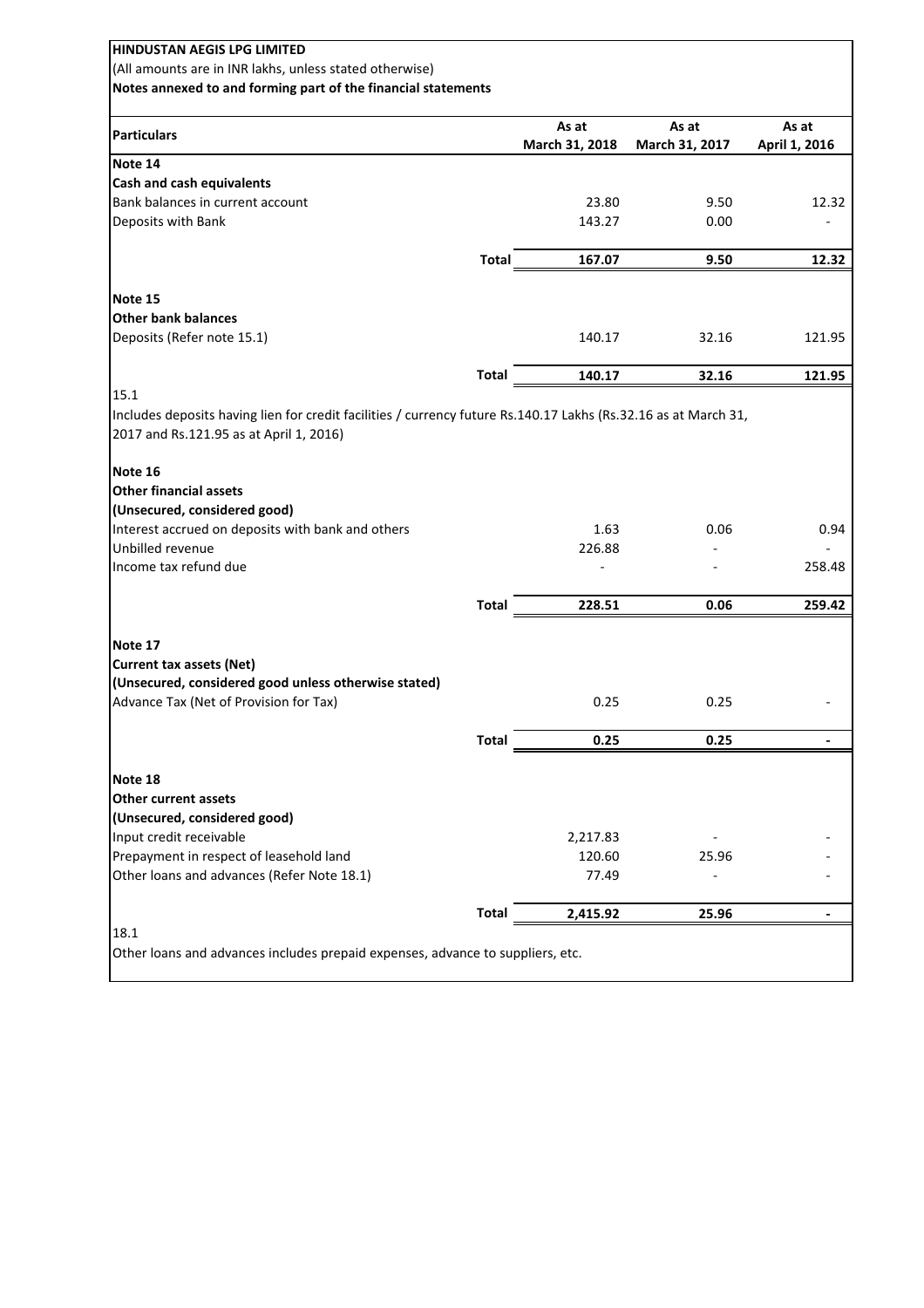(All amounts are in INR lakhs, unless stated otherwise) **Notes annexed to and forming part of the financial statements**

| Particulars                                    | As at<br>March 31, 2018 |           | As at<br>March 31, 2017 |               | As at<br>April 1, 2016  |          |
|------------------------------------------------|-------------------------|-----------|-------------------------|---------------|-------------------------|----------|
|                                                |                         |           |                         |               |                         |          |
| Note 19                                        |                         |           |                         |               |                         |          |
| <b>Equity share capital</b>                    |                         |           |                         |               |                         |          |
|                                                | Number of               | Amount    | Number of               | <b>Amount</b> | Number of               | Amount   |
|                                                | <b>Shares</b>           |           | <b>Shares</b>           |               | <b>Shares</b>           |          |
| <b>Authorised share capital</b>                |                         |           |                         |               |                         |          |
| Equity shares of Rs.10 each                    | 50,00,000               | 500.00    | 50,00,000               | 500.00        | 50,00,000               | 500.00   |
| 8% Non-Cumulative Redeemable Preference Shares | 45,00,000               | 4.500.00  | 45,00,000               | 4.500.00      | 45,00,000               | 4,500.00 |
| of Rs.100 each                                 |                         |           |                         |               |                         |          |
| <b>Total</b>                                   | 95,00,000               | 5,000.00  | 95,00,000               | 5,000.00      | 95,00,000               | 5,000.00 |
| Issued, subscribed and paid up                 |                         |           |                         |               |                         |          |
| Equity shares of Rs.10 each                    | 12,17,933               | 121.79    | 9,78,000                | 97.80         | 9,78,000                | 97.80    |
| <b>Total</b>                                   | 12,17,933               | 121.79    | 9,78,000                | 97.80         | 9,78,000                | 97.80    |
| 19.1                                           |                         |           |                         |               |                         |          |
| <b>Reconciliation of number of shares:</b>     |                         |           |                         |               |                         |          |
|                                                | As at Mar 31, 2018      |           | As at Mar 31, 2017      |               | As at Mar 31, 2016      |          |
| <b>Equity:</b>                                 | <b>Number of Shares</b> |           | <b>Number of Shares</b> |               | <b>Number of Shares</b> |          |
| At the beginning of the year                   |                         | 9,78,000  |                         | 9,78,000      |                         | 9,78,000 |
| Issued during the year                         |                         | 2,39,933  |                         |               |                         |          |
| At the end of the year                         |                         | 12,17,933 |                         | 9,78,000      |                         | 9,78,000 |

19.2

### **Rights, preferences and restrictions attached to equity shares :**

The Company has one class of equity shares having a par value of Rs 10 per share. Each shareholder is eligible for one vote per share held and to dividend, if declared and paid by the Company. In the event of liquidation, the equity shareholders are eligible to receive the remaining assets of the Company after distribution of all liabilities, in proportion to their shareholding.

19.3

### **Details of shareholders holding more than 5% of the aggregate shares in the Company:**

| Name of the shareholder                     | As at Mar 31, 2018 |            | As at Mar 31, 2017       |            | As at Mar 31, 2016       |            |
|---------------------------------------------|--------------------|------------|--------------------------|------------|--------------------------|------------|
|                                             | Number of          | Percentage | Number of                | Percentage | Number of                | Percentage |
|                                             | <b>Shares</b>      |            | <b>Shares</b>            |            | <b>Shares</b>            |            |
| Equity shares of Re.1 each fully paid       |                    |            |                          |            |                          |            |
| Aegis Gas LPG Pvt. Ltd. and it's nominees.  | 9,78,000           | 80.30%     | 9.78.000                 | 100.00%    | 9.78.000                 | 100.00%    |
| Itochu Petroleum Co., (Singapore) Pte. Ltd. | 2.39.933           | 19.70%     | $\overline{\phantom{0}}$ |            | $\overline{\phantom{0}}$ |            |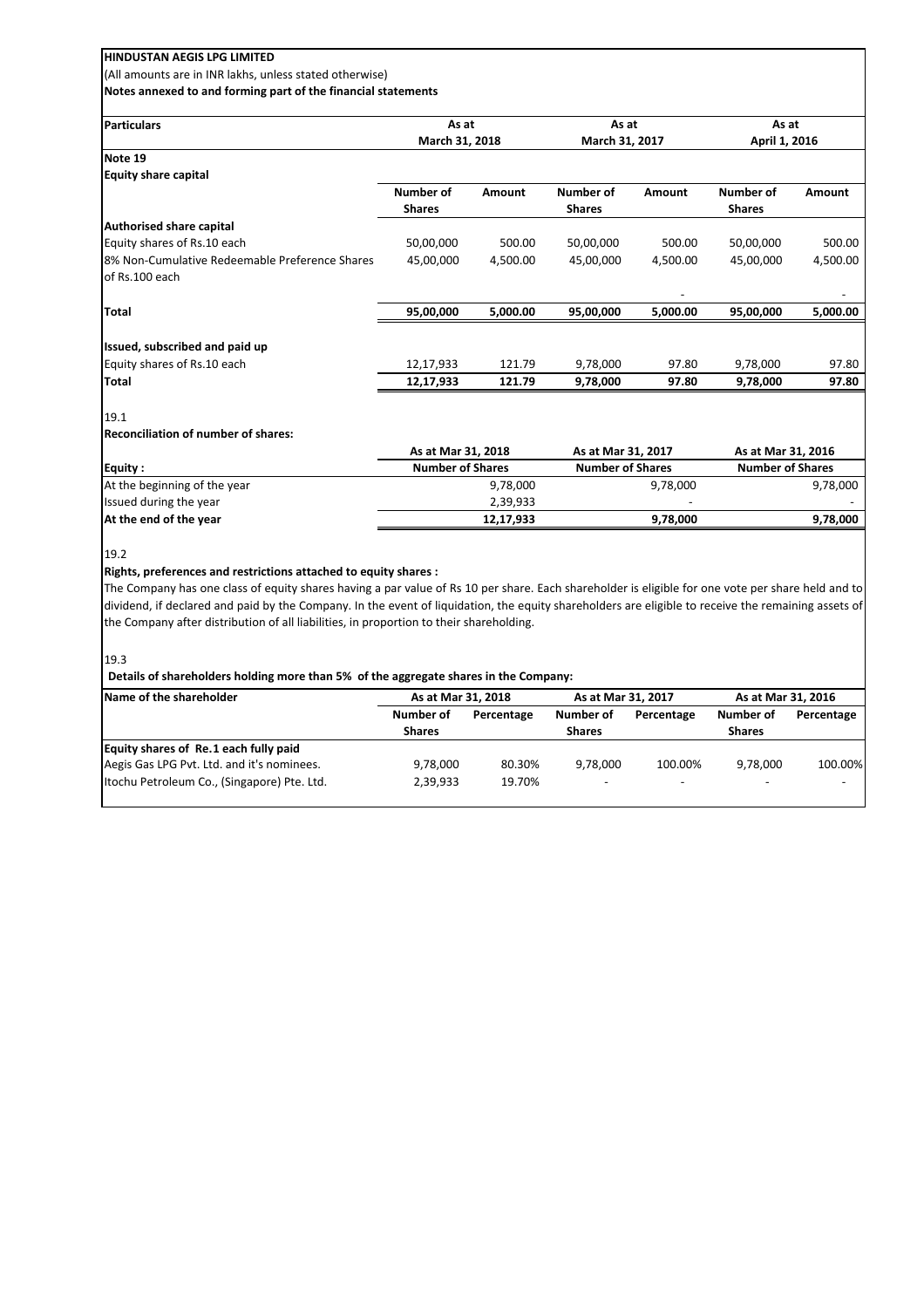| <b>Particulars</b>                                                                                                                                                                                                                                                 | As at<br>March 31, 2018 | As at<br>March 31, 2017 | As at<br>April 1, 2016 |
|--------------------------------------------------------------------------------------------------------------------------------------------------------------------------------------------------------------------------------------------------------------------|-------------------------|-------------------------|------------------------|
| Note 20                                                                                                                                                                                                                                                            |                         |                         |                        |
| Other equity                                                                                                                                                                                                                                                       |                         |                         |                        |
| <b>Securities Premium</b>                                                                                                                                                                                                                                          |                         |                         |                        |
| Balance as at the beginning of the year                                                                                                                                                                                                                            |                         |                         |                        |
| Add: On shares issued during the year                                                                                                                                                                                                                              | 23,905.36               | $\blacksquare$          | $\overline{a}$         |
| Balance as at the end of the year                                                                                                                                                                                                                                  | 23,905.36               |                         |                        |
| Capital redemption reserve                                                                                                                                                                                                                                         |                         |                         |                        |
| Balance as at the beginning of the year                                                                                                                                                                                                                            | 422.20                  | 422.20                  | 422.20                 |
| Balance as at the end of the year                                                                                                                                                                                                                                  | 422.20                  | 422.20                  | 422.20                 |
| Deemed equity contribution from ultimate parent                                                                                                                                                                                                                    |                         |                         |                        |
| (Loan and Preference Shares)                                                                                                                                                                                                                                       |                         |                         |                        |
| Balance as at the beginning of the year                                                                                                                                                                                                                            | 4,522.49                | 4,732.96                | 4,732.96               |
| Addition/ (Reduction) during the year<br>Balance as at the end of the year                                                                                                                                                                                         | (3,691.99)<br>830.50    | (210.47)<br>4,522.49    | 4,732.96               |
|                                                                                                                                                                                                                                                                    |                         |                         |                        |
| Deemed equity contribution from ultimate parent                                                                                                                                                                                                                    |                         |                         |                        |
| (Corporate Guarantees)                                                                                                                                                                                                                                             |                         |                         |                        |
| Balance as at the beginning of the year                                                                                                                                                                                                                            | 43.20                   | 13.45                   | 13.45                  |
| Addition/ (Reduction) during the year                                                                                                                                                                                                                              | 11.99                   | 29.75                   |                        |
| Balance as at the end of the year                                                                                                                                                                                                                                  | 55.19                   | 43.20                   | 13.45                  |
| <b>General Reserve</b>                                                                                                                                                                                                                                             |                         |                         |                        |
| Balance as at the beginning of the year                                                                                                                                                                                                                            | 114.38                  | 114.38                  | 114.38                 |
| Balance as at the end of the year                                                                                                                                                                                                                                  | 114.38                  | 114.38                  | 114.38                 |
|                                                                                                                                                                                                                                                                    |                         |                         |                        |
| <b>Retained earnings</b><br>Balance as at the beginning of the year                                                                                                                                                                                                | (6, 141.40)             | (5,865.69)              | (5,382.98)             |
| Addition / (Reduction) during the year                                                                                                                                                                                                                             | 1,164.73                | (275.71)                | (482.71)               |
| Balance as at the end of the year                                                                                                                                                                                                                                  | (4,976.67)              | (6,141.40)              | (5,865.69)             |
|                                                                                                                                                                                                                                                                    |                         |                         |                        |
| Other comprehensive income<br>Remeasurement of defind benefit obligations                                                                                                                                                                                          |                         |                         |                        |
| Balance as at the beginning of the year                                                                                                                                                                                                                            | (1.30)                  |                         |                        |
| (Addition)/ Reduction during the year                                                                                                                                                                                                                              | (0.44)                  | (1.30)                  |                        |
| Balance as at the end of the year                                                                                                                                                                                                                                  | (1.74)                  | (1.30)                  |                        |
|                                                                                                                                                                                                                                                                    |                         |                         |                        |
| Total<br>20.1                                                                                                                                                                                                                                                      | 20,349.22               | (1,040.43)              | (582.70)               |
| Description of nature and purpose of each reserve:<br>Securities premium reserve represents premium received on equity shares issued, which can be utilised only in accordance<br>with the provisions of the Companies Act, 2013 for specified purposes.           |                         |                         |                        |
| Capital redemption reserve was created out of general reserve on redemption of preference shares in the financial years<br>2010-11 and 2011-12. This reserve can be utilised by the Company for issue of bonus shares as per provisions of<br>Companies Act, 2013. |                         |                         |                        |
| General reserve is created from time to time by transferring profits from retained earnings and can be utilised for purposes<br>such as dividend payout, bonus issue, etc.                                                                                         |                         |                         |                        |
| Note 21<br><b>Non-Current Liabilities- Borrowings</b><br>(Unsecured)<br>From related parties                                                                                                                                                                       |                         |                         |                        |
| i) Loans (Refer note 21.1 and 41)                                                                                                                                                                                                                                  |                         | 2,224.55                | 2,227.26               |
| ii) Redeemable preference share capital (Refer note 21.2)                                                                                                                                                                                                          |                         | 1,021.55                | 934.63                 |
| Total                                                                                                                                                                                                                                                              |                         | 3,246.10                | 3,161.89               |
|                                                                                                                                                                                                                                                                    |                         |                         |                        |

Preference Shares are non-cumulative and are to be redeemed within a period of twenty years from the date of issue i.e. in respect of 29,00,000 shares on or before 28th March, 2032 and in respect of 10,00,000 shares on or before 25th June 2032.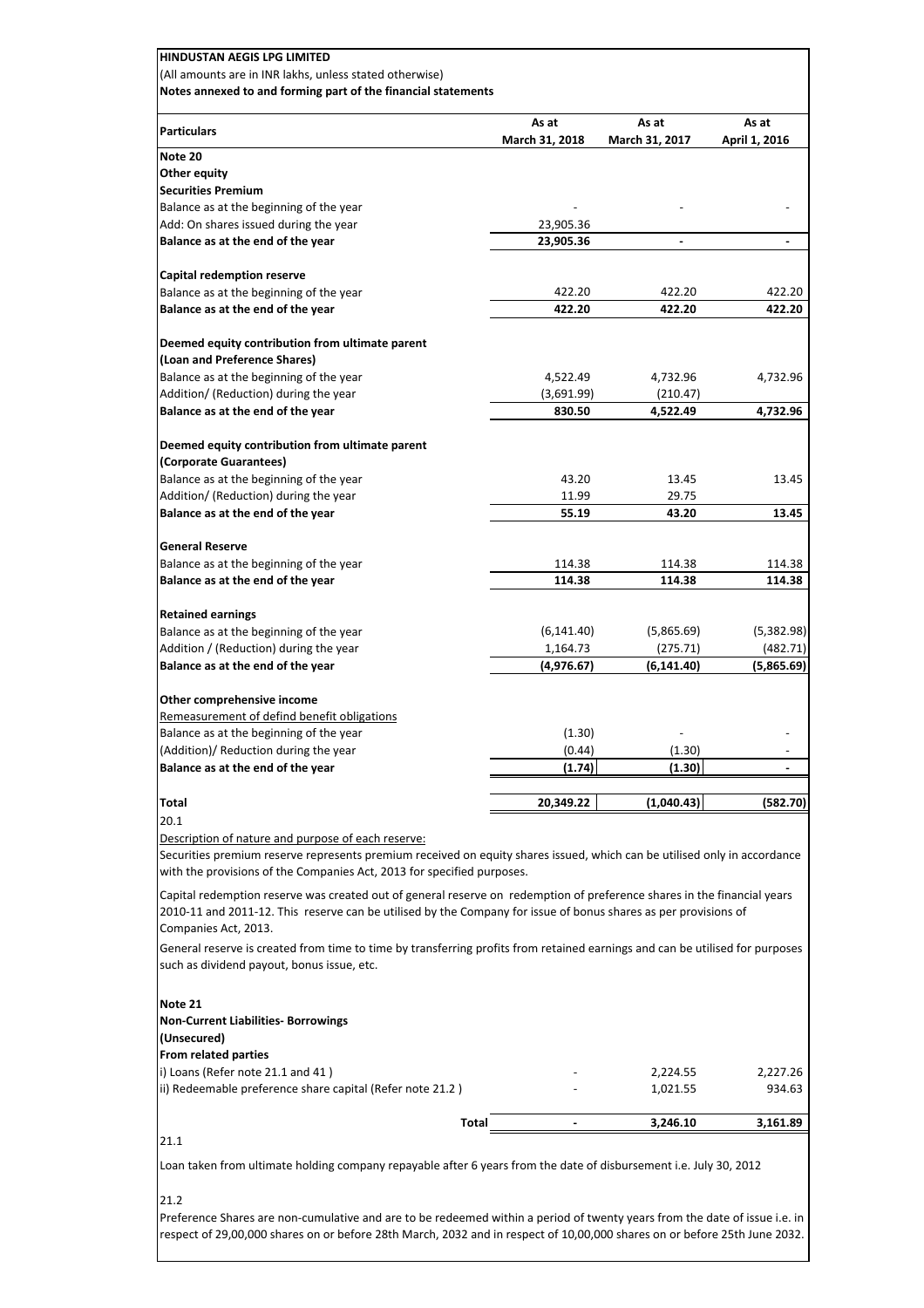| HINDUSTAN AEGIS LPG LIMITED                                                |              |                |                              |                |
|----------------------------------------------------------------------------|--------------|----------------|------------------------------|----------------|
| (All amounts are in INR lakhs, unless stated otherwise)                    |              |                |                              |                |
| Notes annexed to and forming part of the financial statements              |              |                |                              |                |
| <b>Particulars</b>                                                         |              | As at          | As at                        | As at          |
|                                                                            |              | March 31, 2018 | March 31, 2017               | April 1, 2016  |
| Note 22                                                                    |              |                |                              |                |
| <b>Provisions</b>                                                          |              |                |                              |                |
| Employee benefits:                                                         |              |                |                              |                |
| - Gratuity (Refer note 39)                                                 |              | 1.83           | 1.57                         |                |
| - Compensated absences                                                     |              | 1.47           | 1.29                         |                |
|                                                                            | <b>Total</b> | 3.30           | 2.86                         |                |
|                                                                            |              |                |                              |                |
| Note 23                                                                    |              |                |                              |                |
| <b>Borrowings</b>                                                          |              |                |                              |                |
| (Unsecured)<br>From related parties (Refer note 41)                        |              | 2,032.81       |                              |                |
|                                                                            |              |                |                              |                |
|                                                                            | Total        | 2,032.81       | $\qquad \qquad \blacksquare$ |                |
| Note 24                                                                    |              |                |                              |                |
| <b>Trade payables</b>                                                      |              |                |                              |                |
| Total outstanding dues of micro enterprises and small                      |              |                |                              |                |
| enterprises [Refer note 24.1]                                              |              |                |                              |                |
| Total outstanding dues of creditors other than micro                       |              | 219.27         | 101.43                       | 4,182.67       |
| enterprises and small enterprises                                          |              |                |                              |                |
|                                                                            | <b>Total</b> | 219.27         | 101.43                       | 4,182.67       |
|                                                                            |              |                |                              |                |
| applicable.<br>Note 25                                                     |              |                |                              |                |
| <b>Other financial liabilities</b>                                         |              |                |                              |                |
| Interest accrued but not due on borrowings                                 |              | 32.73          |                              |                |
| Amount payable under capital contracts                                     |              | 11,066.03      | 10,990.60                    |                |
|                                                                            |              |                |                              |                |
|                                                                            | <b>Total</b> | 11,098.76      | 10,990.60                    | $\blacksquare$ |
| Note 26                                                                    |              |                |                              |                |
| <b>Provisions</b>                                                          |              |                |                              |                |
| Employee benefits                                                          |              |                |                              |                |
| - Compensated absences                                                     |              | 0.50           | 0.14                         |                |
|                                                                            |              |                |                              |                |
|                                                                            | <b>Total</b> | 0.50           | 0.14                         |                |
| Note 27                                                                    |              |                |                              |                |
| <b>Current tax liabilities</b>                                             |              |                |                              |                |
| Provision for Tax (net of advance tax)                                     |              | 229.01         |                              | 132.73         |
|                                                                            |              |                |                              |                |
|                                                                            | <b>Total</b> | 229.01         |                              | 132.73         |
|                                                                            |              |                |                              |                |
| Note 28                                                                    |              |                |                              |                |
| <b>Other current liabilities</b><br>Advance from customers (Refer note 41) |              |                |                              |                |
| Statutory dues                                                             |              |                |                              |                |
|                                                                            |              | 44.21          |                              |                |
|                                                                            |              | 24.55          | 6.32                         | 1.78           |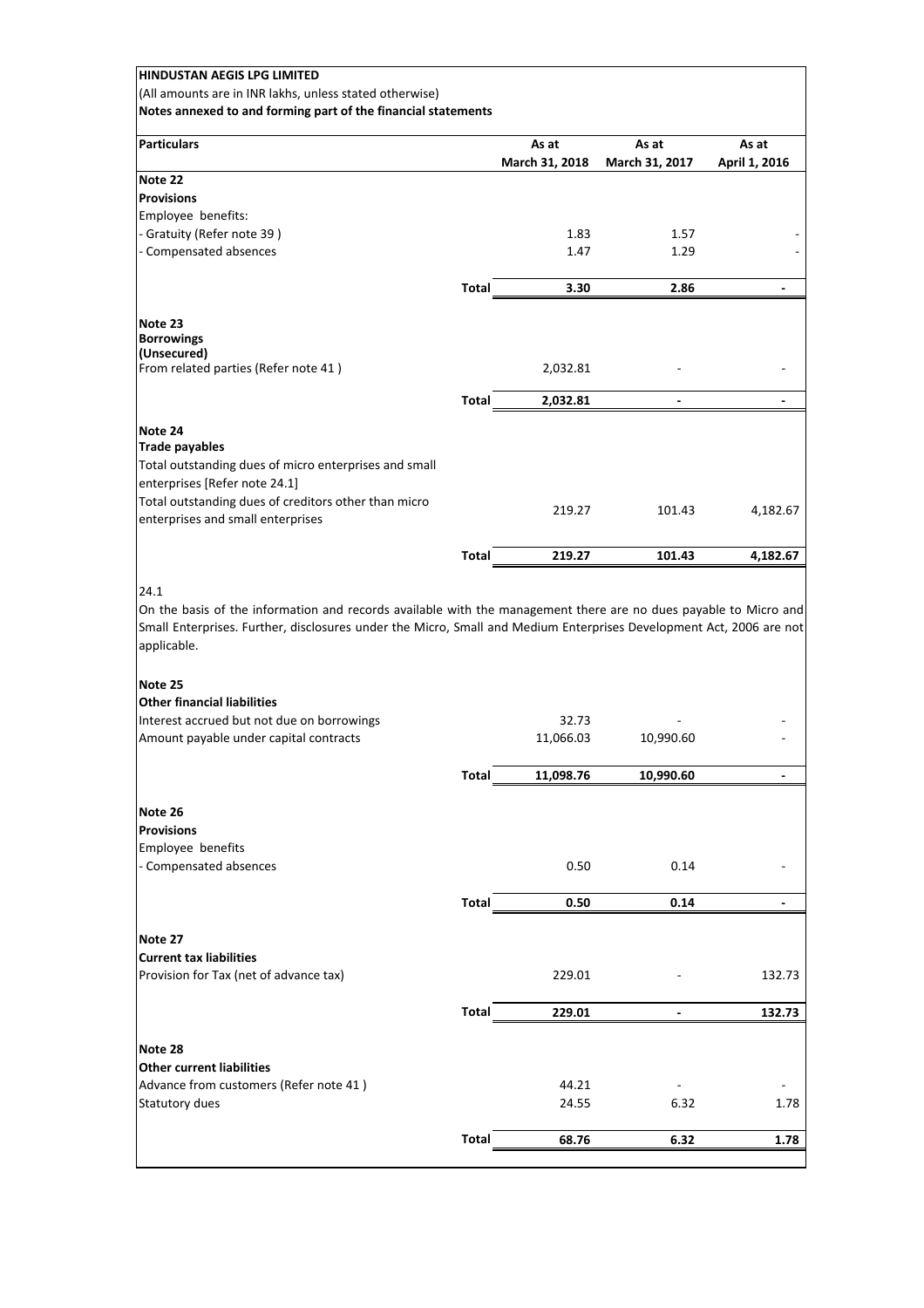| <b>HINDUSTAN AEGIS LPG LIMITED</b>                            |              |                |                          |
|---------------------------------------------------------------|--------------|----------------|--------------------------|
| (All amounts are in INR lakhs, unless stated otherwise)       |              |                |                          |
| Notes annexed to and forming part of the financial statements |              |                |                          |
|                                                               |              |                |                          |
|                                                               |              | Year ended     | Year ended               |
| <b>Particulars</b>                                            |              | March 31, 2018 | March 31, 2017           |
| Note 29                                                       |              |                |                          |
| <b>Revenue from operations</b>                                |              |                |                          |
| Sales:                                                        |              |                |                          |
| Traded Goods- Liquified Petroleum Gas                         |              |                | 4,282.71                 |
|                                                               |              |                | 4,282.71                 |
| Service Revenue:                                              |              |                |                          |
| - Gas Terminal Division                                       |              | 2,828.26       | $\overline{\phantom{a}}$ |
|                                                               |              | 2,828.26       |                          |
|                                                               |              |                |                          |
|                                                               | Total        | 2,828.26       | 4,282.71                 |
|                                                               |              |                |                          |
| Note 30                                                       |              |                |                          |
| <b>Other Income</b>                                           |              |                |                          |
| Interest income from fixed deposits                           |              | 8.38           | 8.27                     |
| Dividend on investments                                       |              | 0.95           |                          |
| Sundry balances written back                                  |              | 1.22           |                          |
| Miscellaneous income                                          |              | 0.08           |                          |
|                                                               |              |                |                          |
|                                                               | <b>Total</b> | 10.63          | 8.27                     |
|                                                               |              |                |                          |
| Note 31                                                       |              |                |                          |
| <b>Purchase of Traded Goods</b>                               |              |                |                          |
| Traded Goods- Liquified Petroleum Gas                         |              | 184.89         | 4,264.12                 |
|                                                               |              |                |                          |
|                                                               | Total        | 184.89         | 4,264.12                 |
| 31.1                                                          |              |                |                          |
| Value of imports calcualted on CIF basis:                     |              |                |                          |
| Traded Goods- Liquified Petroleum Gas                         |              |                | 4,264.12                 |
|                                                               |              |                |                          |
| Note 32                                                       |              |                |                          |
| Changes in inventories of stock-in-trade                      |              |                |                          |
| Opening stock:                                                |              |                |                          |
| Stock in trade                                                |              |                |                          |
|                                                               |              |                |                          |
| Closing stock:                                                |              |                |                          |
| Stock in trade                                                |              | (184.89)       |                          |
|                                                               |              |                |                          |
|                                                               | Total        | (184.89)       | $\overline{\phantom{a}}$ |
|                                                               |              |                |                          |
| Note 33                                                       |              |                |                          |
| <b>Employee benefits expenses</b>                             |              |                |                          |
| Salaries and wages                                            |              | 12.00          | 11.94                    |
| Contribution to provident and other funds (Refer note 39)     |              | 1.08           | 0.94                     |
| Staff welfare expenses                                        |              | 0.16           | 0.42                     |
|                                                               |              |                |                          |
|                                                               | <b>Total</b> | 13.24          | 13.30                    |
|                                                               |              |                |                          |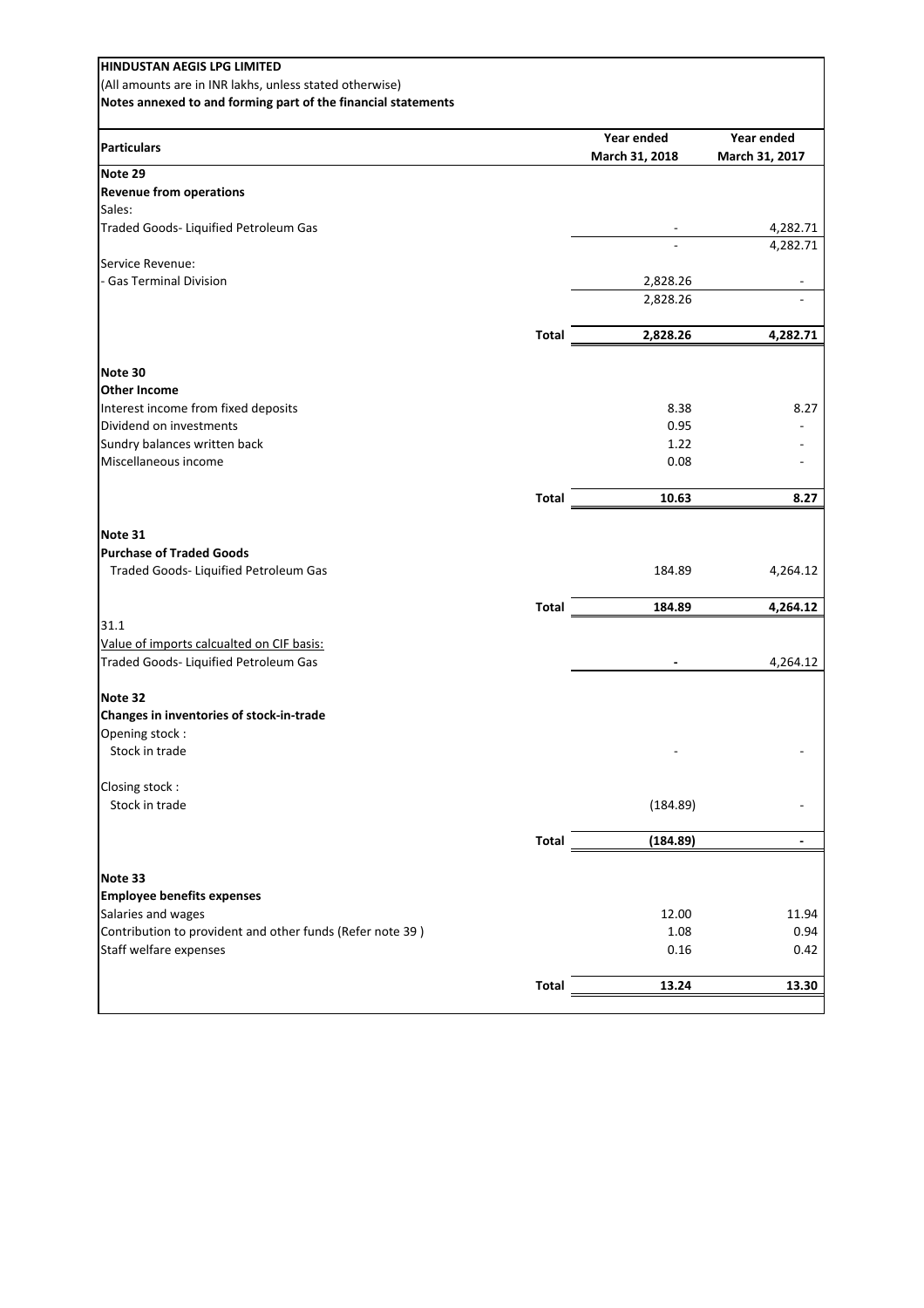| <b>HINDUSTAN AEGIS LPG LIMITED</b>                            |              |                |                |
|---------------------------------------------------------------|--------------|----------------|----------------|
| (All amounts are in INR lakhs, unless stated otherwise)       |              |                |                |
| Notes annexed to and forming part of the financial statements |              |                |                |
|                                                               |              | Year ended     | Year ended     |
| <b>Particulars</b>                                            |              | March 31, 2018 | March 31, 2017 |
| Note 34                                                       |              |                |                |
| <b>Finance costs</b>                                          |              |                |                |
| Interest on borrowings                                        |              | 311.33         | 201.06         |
| Corporate guarantee commission                                |              | 11.99          | 29.75          |
| Other borrowing costs                                         |              | 23.53          | 22.71          |
|                                                               | <b>Total</b> | 346.85         | 253.52         |
| Note 35                                                       |              |                |                |
| <b>Other expenses</b>                                         |              |                |                |
| <b>Electricity expenses</b>                                   |              | 251.31         |                |
| Lease rentals                                                 |              | 149.19         | 2.21           |
| Labour charges                                                |              | 80.50          |                |
| Legal and professional fees                                   |              | 48.25          | 30.21          |
| Security expenses                                             |              | 33.17          |                |
| Insurance                                                     |              | 30.54          | 0.02           |
| Repair-Others                                                 |              | 11.84          |                |
| Printing and stationery                                       |              | 5.53           | 0.09           |
| <b>Traveling expenses</b>                                     |              | 11.45          | 0.24           |
| Communication expenses                                        |              | 4.92           | 0.79           |
| Rates and taxes                                               |              | 2.26           | 0.97           |
| Consumables and stores and spares                             |              | 1.50           |                |
| Donation                                                      |              | 11.92          | 16.25          |
| Provision for doubtful debts                                  |              | 104.16         |                |
| Miscellaneous expenses                                        |              | 17.87          | 3.34           |
|                                                               | <b>Total</b> | 764.41         | 54.12          |
| 35.1                                                          |              |                |                |
| Payment to auditors'                                          |              |                |                |
| <b>As Auditors</b>                                            |              | 5.50           | 5.50           |
| For Tax Audit                                                 |              | 1.00           | 1.00           |
| For Other services- Limited Review, Certifications, etc.      |              | 11.65          | 4.00           |
| Service Tax/ Goods and service tax on above                   |              | 3.18           | 1.58           |
|                                                               | <b>Total</b> | 21.33          | 12.08          |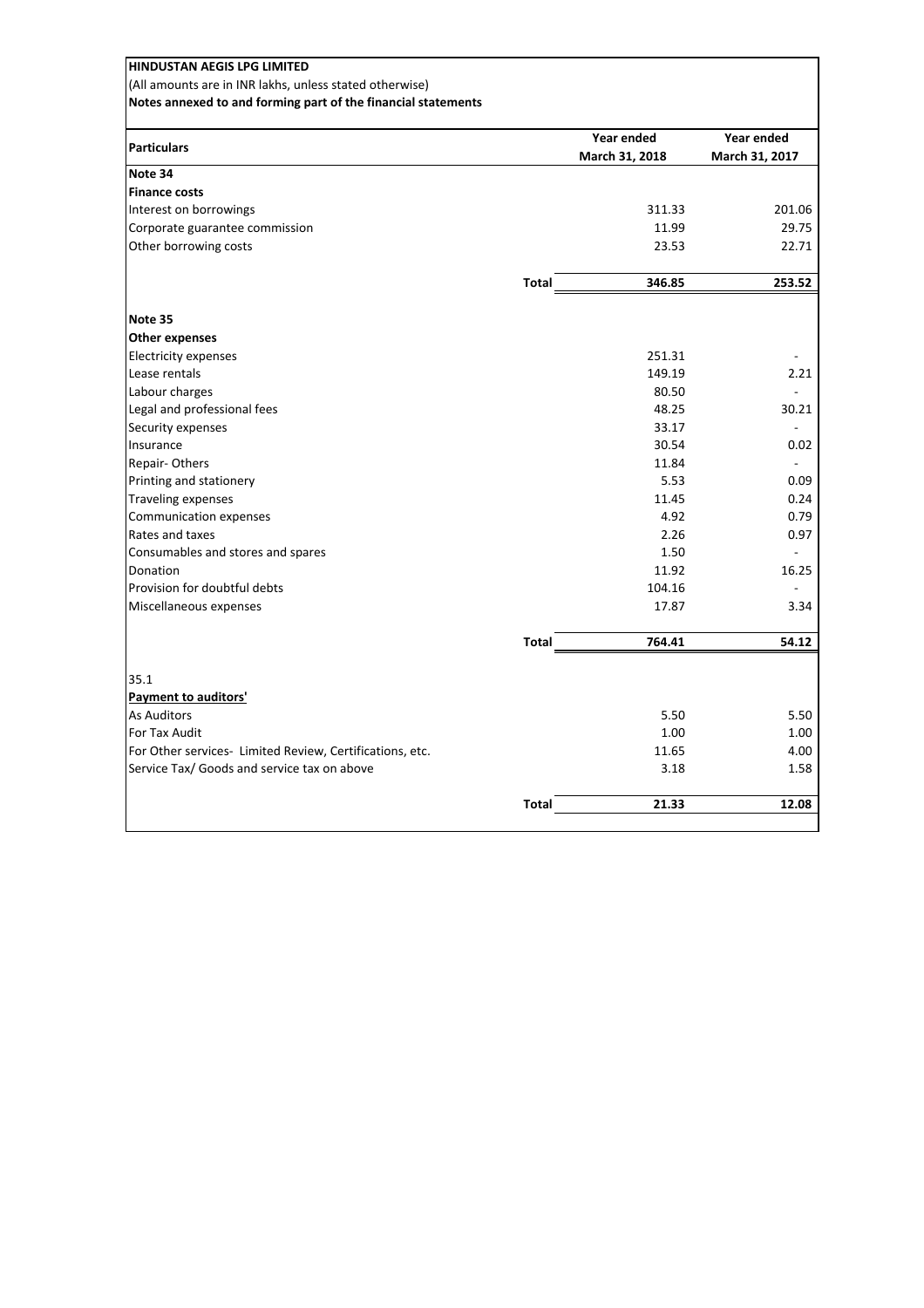(All amounts are in INR lakhs, unless stated otherwise)

**Notes annexed to and forming part of the financial statements**

### **Note 36**

**Commitments**

| ILUIIIIIIIIIIIEIILO                                                  |                |                |               |  |
|----------------------------------------------------------------------|----------------|----------------|---------------|--|
| <b>Particulars</b>                                                   | As at          | As at          | As at         |  |
|                                                                      | March 31, 2018 | March 31, 2017 | April 1, 2016 |  |
| Capital commitments                                                  |                |                |               |  |
| Estimated amount of contracts (net of advances paid) remaining to be |                |                |               |  |
| executed on capital account and not provided for                     | 3.172.35       | 10.112.52      |               |  |
|                                                                      |                |                |               |  |

## **Note 37**

### **Earnings per share**

Basic and diluted earnings per share is calculated by dividing the profit attributable to equity holders of the Company by the weighted average of equity shares outstanding during the year.

| <b>Particulars</b>                                                                         | March 31, 2018 | For the year ended For the year ended<br>March 31, 2017 |
|--------------------------------------------------------------------------------------------|----------------|---------------------------------------------------------|
| (Profit for the year attributable to equity shareholders for diluted EPS (Rupees in Lakhs) | 1,164.73       | (275.71)                                                |
| Weighted average number of equity shares outstanding during the year                       | 10.34.532      | 9,78,000                                                |
| Basic and diluted / earnings per share (Rs.)                                               | 112.59         | (28.19)                                                 |

## **Note 38**

### **Segment information:**

## a) **Segment information for primary reporting (by Business segment)**

Information reported to the chief operating decision maker (CODM) for the purpose of resource allocation and assessment of segment performance focuses on the types of goods and services delivered or provided. The directors of the Company have chosen to organise the segments around differences in products and services.

The Company has only one reportable business segment i.e trading, storage and distribution of pertrolem products viz. LPG. Hence information for primary business segement is not given. Since the Company does not have more than one business segment, no separate disclosure for segment information is required to be made.

## b) **Segment information for secondary segment reporting (by geographical segment)**

In view of the fact that customers of the Company are mostly located in India and there being no other significant revenue from customers outside India, there is no reportable geographical information.

- c) Segment revenue reported represents revenue generated from external Customers.
- d) Single Customer who contributed 10% or more of the revenue for the year are: Customer 1- 74% and Customer 2- 21% (2016-17: Customer 1- 95%).

### **Note 39**

### **Employee Benefits**

## **Defined contribution plan**

Eligible employees of the Company are entitled to receive benefits in respect of provident fund, a defined contribution plan, in which both employees and the Company make monthly contributions at a specified percentage of the covered employees' salary. The Company also has a superannuation plan.

Amount recognized as expense amounts to Rs. 1.04 lakhs (2016-17: Rs. 0.94 lakhs).

## **Defined benefit plan**

The Company makes annual contributions to the Employees' Group Gratuity-cum-Life Assurance Scheme of the Life Insurance Corporation of India, a funded defined benefit plan for eligible employees. The scheme provides payment to vested employees at retirement, death or on resignation/termination of employment of an amount equivalent to 15 days salary for each completed year of service or part thereof in excess of six months. Vesting occurs upon completion of five years of service.

Company's liability towards gratuity (funded), other retirement benefits and compensated absences are actuarially determined at each reporting date using the projected unit credit method.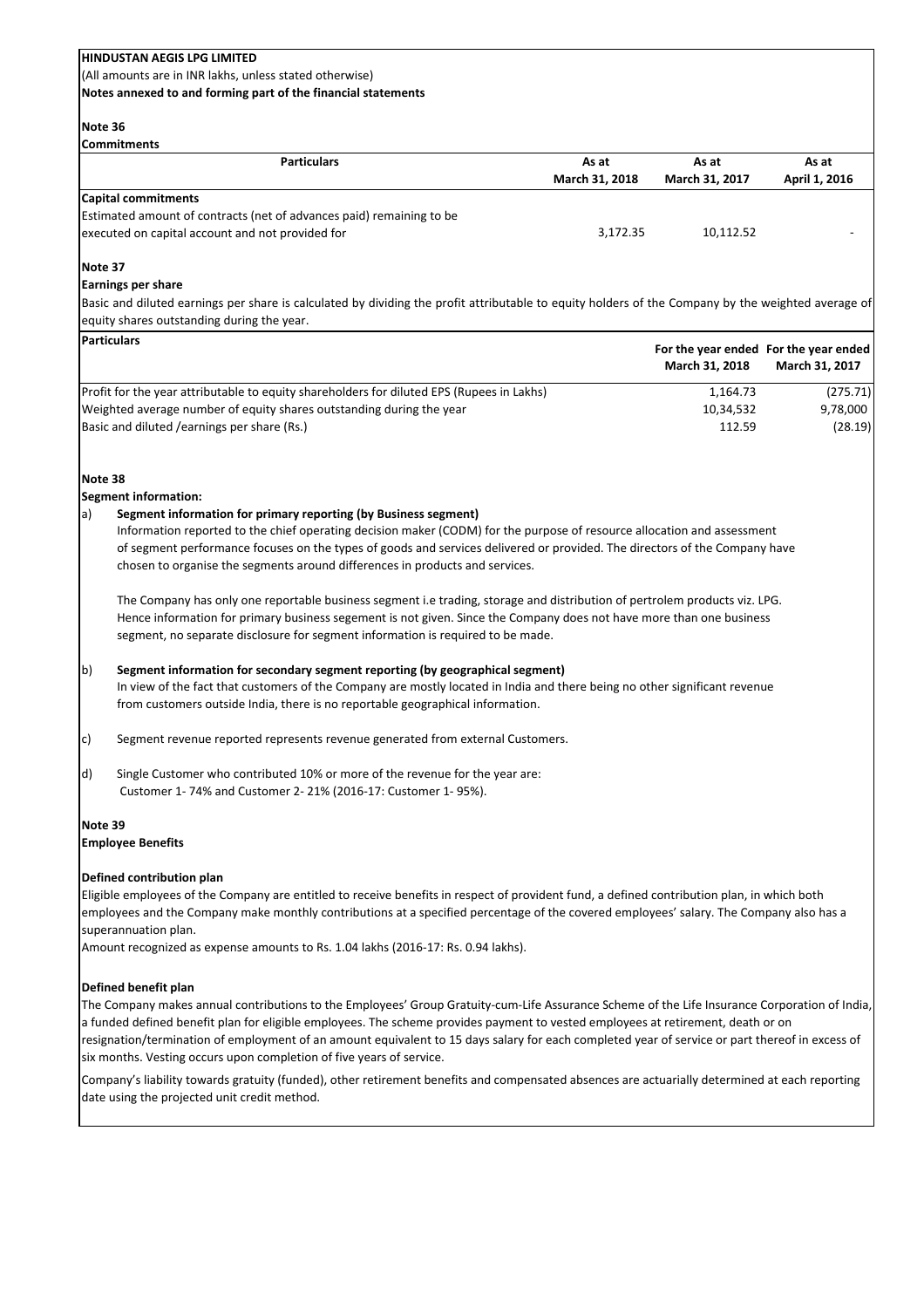| <b>HINDUSTAN AEGIS LPG LIMITED</b>                                                                                  |                          |                |
|---------------------------------------------------------------------------------------------------------------------|--------------------------|----------------|
| (All amounts are in INR lakhs, unless stated otherwise)                                                             |                          |                |
| Notes annexed to and forming part of the financial statements                                                       |                          |                |
|                                                                                                                     |                          |                |
| Note 39                                                                                                             |                          |                |
| <b>Employee Benefits</b>                                                                                            |                          |                |
| Defined Benefit Plan: Gratuity (Funded)                                                                             |                          |                |
| <b>Particulars</b>                                                                                                  | Year ended               | Year ended     |
|                                                                                                                     | 31.03.2018               | 31.03.2017     |
| IA - Expense recognized in the Statement of Profit and Loss:                                                        |                          |                |
| Current service cost                                                                                                | 0.24                     | 0.36           |
| Interest cost                                                                                                       | 0.09                     | 0.29           |
| Expense recognized during the year                                                                                  | 0.33                     | 0.65           |
|                                                                                                                     |                          |                |
| IB- Amount recognized in other comprehensive income (OCI):<br>Actuarial losses/ (gain) on obligation for the period | 0.48                     |                |
| Return on plan assets, excluding interest income                                                                    | (0.04)                   | (0.35)<br>1.30 |
| Total                                                                                                               | 0.44                     | 0.95           |
|                                                                                                                     |                          |                |
| II - Changes in the present value of defined benefit obligation representing reconciliation                         |                          |                |
| of opening and closing balances thereof:                                                                            |                          |                |
| As at the beginning of the Year                                                                                     | 4.41                     |                |
| Current service cost                                                                                                | 0.23                     | 0.36           |
| Interest cost                                                                                                       | 0.31                     | 0.29           |
| Benefits paid from the fund                                                                                         | $\overline{\phantom{a}}$ | (0.43)         |
| Actuarial (gain)/ loss                                                                                              | 0.48                     | 1.34           |
| Liability assumed on acquisition                                                                                    |                          | 2.85           |
| As at the end of the year                                                                                           | 5.43                     | 4.41           |
|                                                                                                                     |                          |                |
| III - Movement in net liability recognized in Balance Sheet                                                         |                          |                |
| As at the beginning of the Year                                                                                     |                          |                |
| Expense charged to statement of profit & loss                                                                       | 0.33                     | 0.65           |
| Amount recognised in OCI                                                                                            | 0.44                     | 0.95           |
| Contributions made                                                                                                  | (0.26)                   | (0.30)         |
| As at the end of the year                                                                                           | 0.51                     | 1.30           |
| IV - Changes in the fair value of plan assets representing reconciliation of the opening and closing balances       |                          |                |
| thereof:                                                                                                            |                          |                |
| Fair value of plan assets at the beginning of the year                                                              | 3.11                     |                |
| Expected return on plan assets                                                                                      | 0.22                     | 0.35           |
| Asset Transferred In/Acquisitions                                                                                   | $\overline{\phantom{a}}$ | 2.85           |
| Actuarial gain/ (loss) on plan assets                                                                               | 0.03                     | 0.17           |
| Contribution during the year                                                                                        | 0.25                     | 0.02           |
| Fair value of plan assets at the end of the year                                                                    | 3.61                     | 3.11           |
|                                                                                                                     |                          |                |
| V - Net liability recognized in the Balance Sheet                                                                   |                          |                |
| Present value of obligation as at the end of the year                                                               | 5.43                     | 4.41           |
| Fair value of plan assets as at the end of the year                                                                 | 3.61                     | 3.11           |
| Net liability recognised in the Balance Sheet                                                                       | (1.82)                   | (1.30)         |
| VI - Return on plan assets                                                                                          |                          |                |
| Expected return on plan assets                                                                                      | 0.22                     | 0.35           |
| Actuarial gain/ (loss)                                                                                              | 0.03                     | 0.17           |
| Actual return on plan assets                                                                                        | 0.25                     | 0.52           |
|                                                                                                                     |                          |                |
| VII - The major categories of plan assets as a percentage of total plan assets                                      |                          |                |
| <b>Insurer Managed Funds</b>                                                                                        | 3.61                     | 3.11           |
|                                                                                                                     |                          |                |
| VIII - Experience adjustment on                                                                                     |                          |                |
| Plan liabilities (gain)/ loss                                                                                       | (0.48)                   |                |
| Plan assets (loss)/ gain                                                                                            | 0.03                     |                |
|                                                                                                                     |                          |                |
| IX - Experience adjustment on                                                                                       |                          |                |
| <b>Particulars</b>                                                                                                  |                          |                |
| Present value of DBO                                                                                                | 5.43                     | 4.41           |
| Fair value of plan assets                                                                                           | 3.61                     | 3.11           |
| Funded status (Surplus/ (Defecit))                                                                                  | (1.82)                   | (1.30)         |
| Experience gain/ (loss) adjustments on plan liabilities                                                             | (0.48)                   |                |
| Experience gain/ (loss) adjustments on plan assets                                                                  | 0.03                     |                |
|                                                                                                                     |                          |                |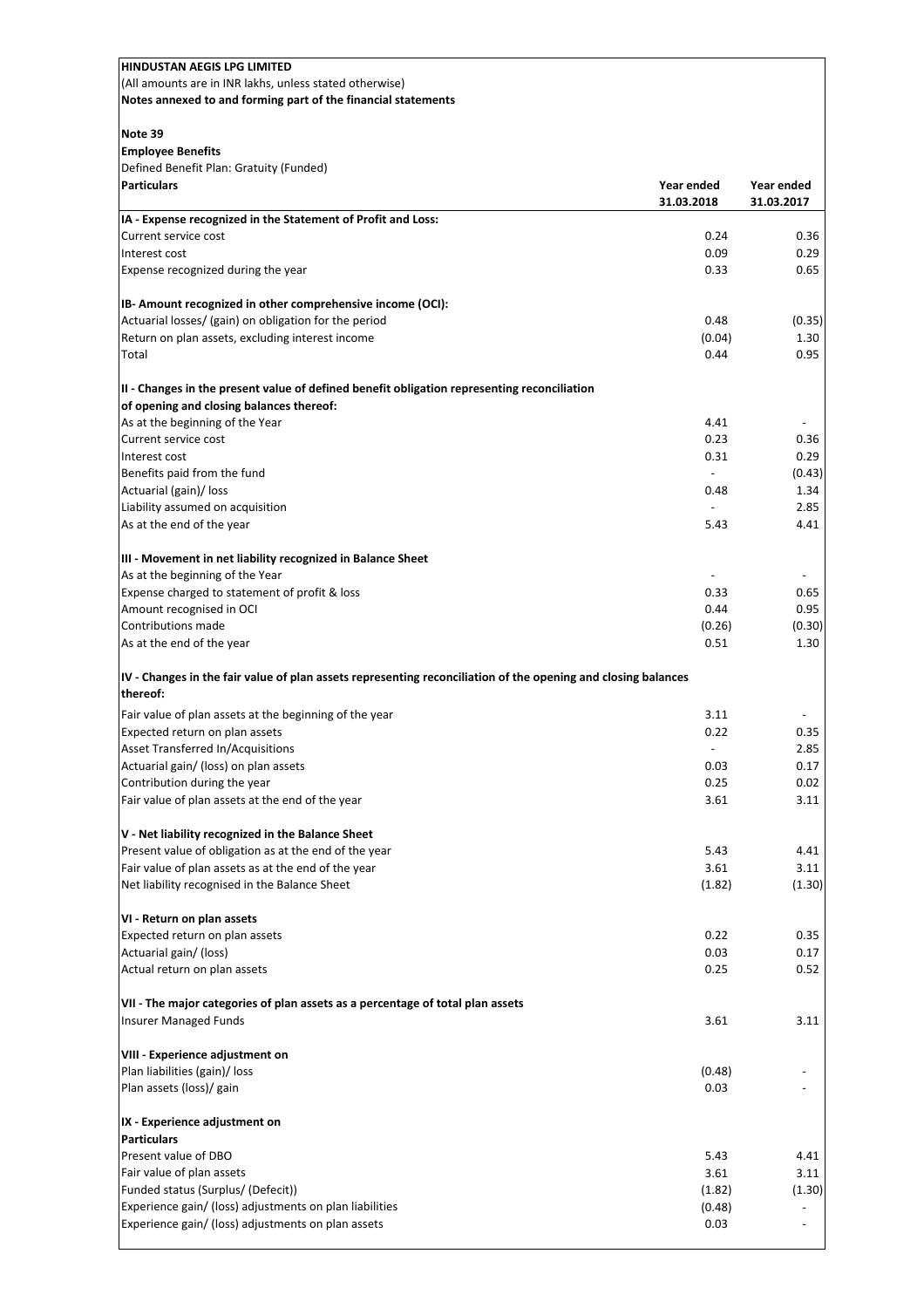(All amounts are in INR lakhs, unless stated otherwise)

**Notes annexed to and forming part of the financial statements**

### **Note 39**

### **Employee Benefits**

X The principal assumptions used for the purposes of the actuarial valuations were as follows:

|                                         | As at March 31, 2018         | As at March 31, 2017         |
|-----------------------------------------|------------------------------|------------------------------|
| Gratuity                                |                              |                              |
| Discount rate                           | 7.75%                        | 7.20%                        |
| Expected rate of salary increase        | 6.00%                        | 5.00%                        |
| Mortality                               | Indian Assured Lives-2006-08 | Indian Assured Lives-2006-08 |
| Estimated rate of return on plan assets | 7.75%                        | 7.20%                        |
| <b>Compensated Absences</b>             |                              |                              |
| Discount rate                           | 7.75%                        | 7.20%                        |
| Expected rate of salary increase        | 6.00%                        | 5.00%                        |

The estimates of future salary increases, considered in actuarial valuation, take account of inflation, seniority, promotion and other relevant factors, such as supply and demand in the employment market.

Employee benefit plan typically expose the company to actuarial risks such as: investment risk, interest risk, longevity risk and salary risk.

### **Investment risk**

The present value of the defined benefit plan liability (denominated in indian rupee) is calculated using a discount rate which is determined by reference to market yields at the end of the reporting period on government bonds.

### **Interest risk**

A decrease in the bond interest rate will increase the plan liability; however this will be partially offset by an increase in the return on the plan's debt investment

### **Longevity risk**

The present value of the defined benefit plan liability is calculated by reference to the best estimate of the mortality of plan participants both during and after their employment. An increase in the life expectancy of the plan participants will increase the plan's liability.

#### **Salary risk**

The present value of the defined benefit plan liability is calculated by reference to the future salaries of plan participants. As such, an increase in the salary of the plan participants will increase the plan's liability.

Significant actuarial assumptions for the determination of the defined obligation are discount rate, expected salary increase and employee turnover.

The sensitivity analyses below have been determined based on reasonably possible changes of the respective assumptions occuring at the end of reporting period, while holding all other assumptions constant.

| Gratuity                                                    | Year ended | Year ended |
|-------------------------------------------------------------|------------|------------|
|                                                             | 31.03.2018 | 31.03.2017 |
| Change in discount rate by 50 basis points higher/lower:    |            |            |
| Increase                                                    | (0.10)     | (0.12)     |
| Decrease                                                    | 0.11       | 0.14       |
| Change in salary rate rate by 50 basis points higher/lower: |            |            |
| Increase                                                    | 0.11       | 0.14       |
| Decrease                                                    | (0.10)     | (0.12)     |
|                                                             |            |            |

The sensitivity analysis presented above may not be representative of the actual change in the defined benefit obligation as it is unlikely that the change in assumptions would occur in isolation of one another as some of the assumptions may be correlated.

Furthermore, in presenting the above sensitivity analysis, the present value of the defined benefit obligation has been calculated using the projected unit credit method at the end of each reporting period, which is the same as that applied in calculating the defined benefit obligation liability recognised in the balance sheet.

There was no change in the methods and assumptions used in preparing the sensitivity analysis from previous year.

The average duration of the benefit obligation (gratuity) as at March 31, 2018 is 3.83 years (as at March 31, 2017: 5.81 years).

### **Note 40**

### **Corporate Social Responsibility**

Expenditure towards Corporate Social Responsibility as per Section 135 of the Companies Act, 2013 (read with Schedule VII) thereof:

a) Gross amount required to be spent by the Company during the year Rs. 11.92 Lakhs (2016-17 Rs.16.25 Lakhs);

b) Amont spent and paid during the year by way of donations to charitable trusts Rs. 11.92 Lakhs (2016-17 Rs.16.25 Lakhs).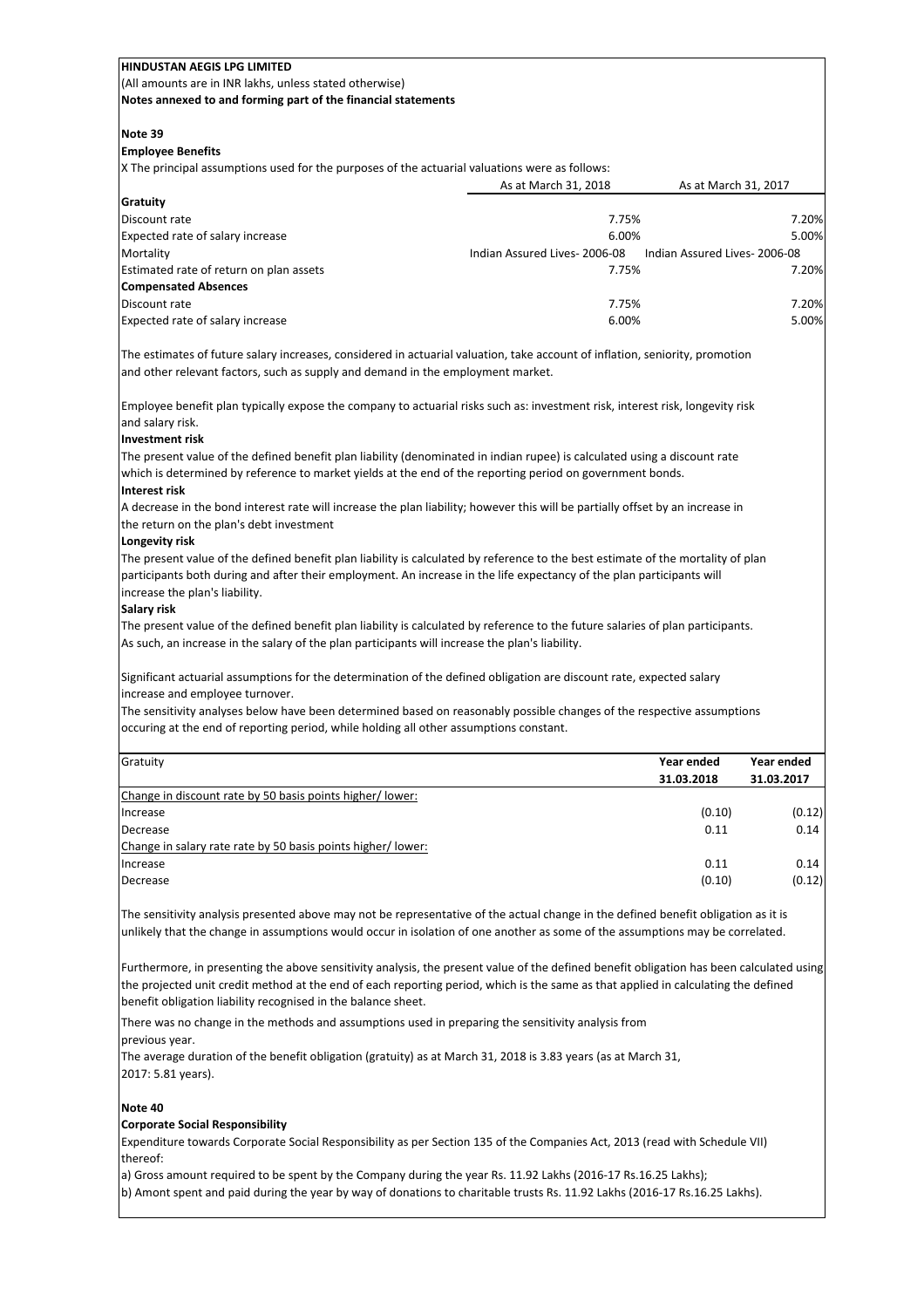|               | <b>HINDUSTAN AEGIS LPG LIMITED</b><br>(All amounts are in INR lakhs, unless stated otherwise)<br>Notes annexed to and forming part of the financial statements                                                                                                                                                                                                                                                                                                                                                                                                                                                                        |                                                  |                                             |                          |
|---------------|---------------------------------------------------------------------------------------------------------------------------------------------------------------------------------------------------------------------------------------------------------------------------------------------------------------------------------------------------------------------------------------------------------------------------------------------------------------------------------------------------------------------------------------------------------------------------------------------------------------------------------------|--------------------------------------------------|---------------------------------------------|--------------------------|
| Note 41<br>a) | <b>Related party transactions:</b><br>Names of related parties and description of relationship where control exists<br>Aegis Logistics Limited (ALL)- Ultimate Holding Company                                                                                                                                                                                                                                                                                                                                                                                                                                                        |                                                  |                                             |                          |
|               | Aegis Gas (LPG) Private Limited (AGPL)- Holding Company                                                                                                                                                                                                                                                                                                                                                                                                                                                                                                                                                                               |                                                  |                                             |                          |
| $\mathsf{b}$  | Name of related parties with whom transactions taken placed<br>Aegis Logistics Limited (ALL)- Ultimate Holding Company<br>Aegis Group International Pte. Ltd. (AGIL)- Fellow Subsidary Company                                                                                                                                                                                                                                                                                                                                                                                                                                        |                                                  |                                             |                          |
| Sr.<br>No.    | Nature of transaction                                                                                                                                                                                                                                                                                                                                                                                                                                                                                                                                                                                                                 | <b>Ultimate Holding</b><br>Company<br><b>ALL</b> | <b>Fellow Subsidiary</b><br>Company<br>AGIL | Total                    |
| (i)           | Loan Taken                                                                                                                                                                                                                                                                                                                                                                                                                                                                                                                                                                                                                            | 15,314.43<br>(3,091.00)                          | $(-)$                                       | 15,314.43<br>(3,091.00)  |
| (ii)          | Loan Repaid                                                                                                                                                                                                                                                                                                                                                                                                                                                                                                                                                                                                                           | 16,480.00<br>(3, 418.21)                         | $(-)$                                       | 16,480.00<br>(3, 418.21) |
| (ii)          | Redemption of Preference Shares                                                                                                                                                                                                                                                                                                                                                                                                                                                                                                                                                                                                       | 3,900.00<br>$(-)$                                | $(-)$                                       | 3,900.00<br>$(-)$        |
| (iv)          | a) Purchase of Trading Goods                                                                                                                                                                                                                                                                                                                                                                                                                                                                                                                                                                                                          | $(-)$                                            | (4, 264.12)                                 | (4, 264.12)              |
|               | b) Purchase of Spares / Assets                                                                                                                                                                                                                                                                                                                                                                                                                                                                                                                                                                                                        | 1,526.64<br>(10, 791.23)                         | $(-)$                                       | 1,526.64<br>$(-)$        |
|               | c) Throughput Charges                                                                                                                                                                                                                                                                                                                                                                                                                                                                                                                                                                                                                 | 117.60<br>$(-)$                                  | $(-)$                                       | 117.60<br>$(-)$          |
|               | d) Commission on Guarantee given                                                                                                                                                                                                                                                                                                                                                                                                                                                                                                                                                                                                      | 11.99<br>(29.67)                                 | $(-)$                                       | 11.99<br>(29.67)         |
| (v)           | Preference Shares held                                                                                                                                                                                                                                                                                                                                                                                                                                                                                                                                                                                                                | (3,900.00)                                       | $(-)$                                       | (3,900.00)               |
| (vi)          | Outstanding balance as at                                                                                                                                                                                                                                                                                                                                                                                                                                                                                                                                                                                                             | As at<br>March 31, 2018                          | As at<br>March 31, 2017                     | As at<br>April 1, 2016   |
|               | <b>Amount Payable</b><br>Aegis Logistics Limited<br>Aegis Group International Pte. Ltd.                                                                                                                                                                                                                                                                                                                                                                                                                                                                                                                                               | 9,350.67<br>94.12                                | 13,989.61<br>93.65                          | 3,525.59<br>4,174.41     |
|               | <b>Advance from customer</b><br>Aegis Logistics Limited                                                                                                                                                                                                                                                                                                                                                                                                                                                                                                                                                                               | 44.21                                            |                                             |                          |
| Notes:        | 1 The ultimate holding company has given guarantees to Banks on behalf of the Company against repayment of working<br>capital facilities advanced from time to time to the extent of Rs. 50 crore (previous year, Rs. 85 crore). The amount of such<br>facilities availed against guarantee through bank guarantee/ borrowings as at year end is Rs. Nil (as at March 31, 2017 Rs.<br>Nil and as at April 1, 2016 Rs. Nil).<br>2 There are no provisions for doubtful debts or amounts written off or written back in respect of debts due from/ to related<br>parties.<br>3 Figures in brackets represents transactions for 2016-17. |                                                  |                                             |                          |
| c)            | All related party contracts / arrangements have been entered on arms' length basis.                                                                                                                                                                                                                                                                                                                                                                                                                                                                                                                                                   |                                                  |                                             |                          |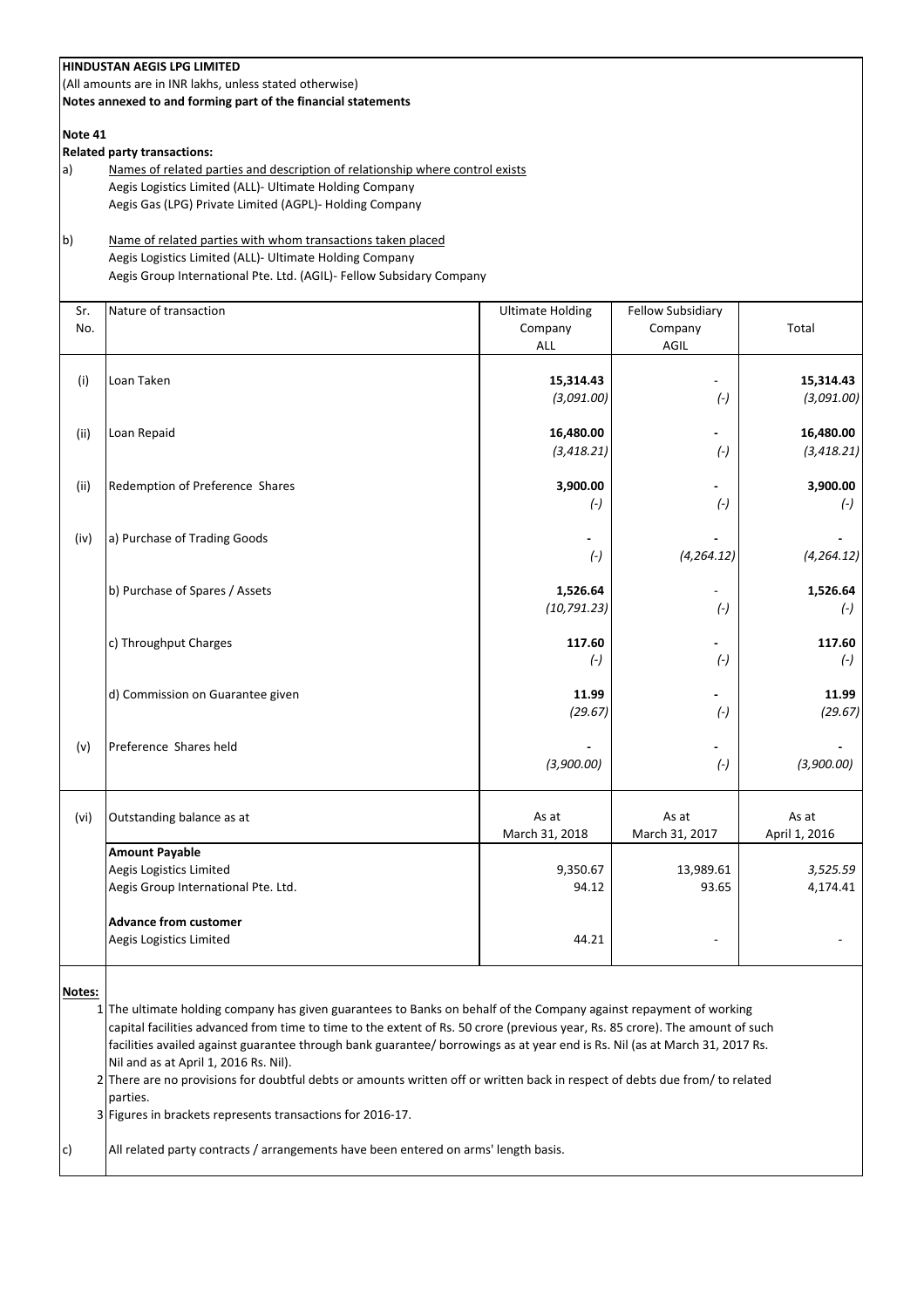#### **HINDUSTAN AEGIS LPG LIMITED** (All amounts are in INR lakhs, unless stated otherwise) **Notes annexed to and forming part of the financial statements**

|      | Note 42                                                                                                                            |                |                |               |
|------|------------------------------------------------------------------------------------------------------------------------------------|----------------|----------------|---------------|
|      | <b>Financial instrument</b>                                                                                                        |                |                |               |
| 42.1 | <b>Capital Management</b>                                                                                                          |                |                |               |
|      | The Company manages its capital to ensure that the Company will be able to continue as going concern while maximising the          |                |                |               |
|      | return to stakeholders through the optimisation of the debt and equity balance.                                                    |                |                |               |
|      | The Company determines the amount of capital required on the basis of annual planning and budgeting and its plan for working       |                |                |               |
|      | capital and long-term borrowings. The funding requirements are met through equity, internal accruals and a combination of both     |                |                |               |
|      | long-term and short-term borrowings.                                                                                               |                |                |               |
|      | The Company monitors the capital structure on the basis of total debt to equity and maturity profile of the overall debt portfolio |                |                |               |
|      |                                                                                                                                    |                |                |               |
|      | of the Company.                                                                                                                    |                |                |               |
|      |                                                                                                                                    | As at          | As at          | As at         |
|      |                                                                                                                                    | March 31, 2018 | March 31, 2017 | April 1, 2016 |
|      | Gross Debt (long-term and short-term borrowings including current                                                                  |                |                |               |
|      | maturities)                                                                                                                        | 2,033          | 3,246          | 3,162         |
|      | Cash and bank balances                                                                                                             | 307            | 42             | 134           |
|      | Net debt                                                                                                                           | 1,726          | 3,204          | 3,028         |
|      | Equity                                                                                                                             | 20,471         | (942.63)       | (484.90)      |

#### **42.2 Financial risk management**

The Company's principal financial liabilities, other than derivatives, comprise of loans and borrowings, trade and other payables. The main purpose of these financial liabilities is to finance the Company's operations. The Company's principal financial assets include trade and other receivables, and cash and cash equivalents that derive directly from its operations. The Company is exposed to market risk, credit risk and liquidity risk. The Company's senior management oversees the management of these risks. The Company's senior management is supported by a risk committee that advises on financial risks and the appropriate financial risk governance framework for the Company. The risk committee provides assurance to the Company's senior management that the Company's financial risk activities are governed by appropriate policies and procedures and that financial risks are identified, measured and managed in accordance with the Company's policies and risk objectives. The Board of Directors reviews and agrees policies for managing each of these risks, which are summarised below.

#### **(A) Market risk**

Market risk is the risk that the fair value of future cash flows of a financial instrument will fluctuate because of changes in market prices. Market risk comprises three types of risk: currency risk, interest rate risk and other price risk, such as equity price risk and commodity risk. Financial instruments affected by market risk include loans and borrowings, deposits and other financial instruments.

#### **(1) Foreign currency risk management:**

Foreign currency risk is the risk that the fair value or future cash flows of an exposure will fluctuate because of changes in foreign exchange rates. The Company's exposure to the risk of changes in foreign exchange rates relates primarily to the Company's operating activities (when revenue or expense is denominated in a foreign currency). The Company has not taken any derivative contracts to hedge its foreign currency exposure considering its limited foreign currency exposure.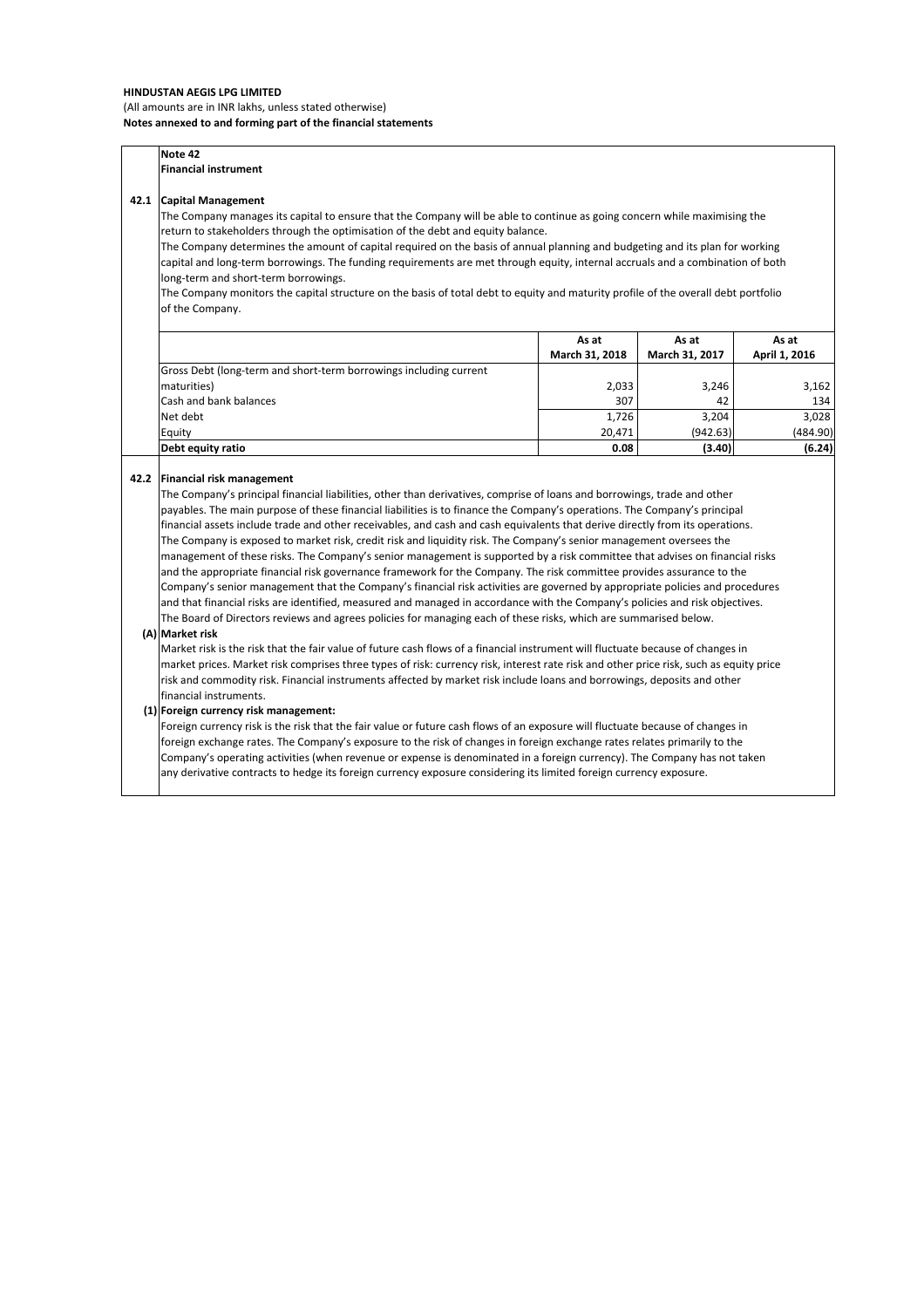(All amounts are in INR lakhs, unless stated otherwise)

**Notes annexed to and forming part of the financial statements**

The carrying amounts of the Company's foreign currency denominated monetary assets and monetary liabilities at the end of the reporting period are as follows:

| As on 31st March, 2018             |                                        | Liabilities                                                                                                                                       |          |                | Assets                                                                                                                                                                                                                                                                                                                                                                                           |                          | Net                 |
|------------------------------------|----------------------------------------|---------------------------------------------------------------------------------------------------------------------------------------------------|----------|----------------|--------------------------------------------------------------------------------------------------------------------------------------------------------------------------------------------------------------------------------------------------------------------------------------------------------------------------------------------------------------------------------------------------|--------------------------|---------------------|
| Currency                           | Gross                                  | Exposure                                                                                                                                          | Net      | Gross          | Exposure                                                                                                                                                                                                                                                                                                                                                                                         | Net                      | overall             |
|                                    | Exposure                               | Hedged using                                                                                                                                      | Exposure | Exposure       | Hedged using                                                                                                                                                                                                                                                                                                                                                                                     | Exposure                 | Exposure            |
|                                    |                                        | derivatives                                                                                                                                       |          |                | derivatives                                                                                                                                                                                                                                                                                                                                                                                      |                          |                     |
| <b>USD</b>                         | 94.12                                  |                                                                                                                                                   | 94.12    | $\blacksquare$ |                                                                                                                                                                                                                                                                                                                                                                                                  | $\overline{\phantom{a}}$ | $-94.12$            |
|                                    |                                        |                                                                                                                                                   |          |                |                                                                                                                                                                                                                                                                                                                                                                                                  |                          |                     |
| <b>As on 31st March, 2017</b>      |                                        | Liabilities                                                                                                                                       |          |                | Assets                                                                                                                                                                                                                                                                                                                                                                                           |                          | Net                 |
| Currency                           | Gross                                  | Exposure                                                                                                                                          | Net      | Gross          | Exposure                                                                                                                                                                                                                                                                                                                                                                                         | Net                      | overall             |
|                                    | Exposure                               | Hedged using                                                                                                                                      | Exposure | Exposure       | Hedged using                                                                                                                                                                                                                                                                                                                                                                                     | Exposure                 | Exposure            |
|                                    |                                        | derivatives                                                                                                                                       |          |                | derivatives                                                                                                                                                                                                                                                                                                                                                                                      |                          |                     |
| USD                                | 93.65                                  |                                                                                                                                                   | 93.65    |                |                                                                                                                                                                                                                                                                                                                                                                                                  |                          | $-93.65$            |
| As on 1st April, 2016              |                                        |                                                                                                                                                   |          |                |                                                                                                                                                                                                                                                                                                                                                                                                  |                          |                     |
|                                    |                                        | Liabilities                                                                                                                                       |          |                | Assets                                                                                                                                                                                                                                                                                                                                                                                           |                          | Net                 |
| Currency                           | Gross                                  | Exposure                                                                                                                                          | Net      | Gross          | Exposure                                                                                                                                                                                                                                                                                                                                                                                         | Net                      | overall             |
|                                    | Exposure                               | Hedged using                                                                                                                                      | Exposure | Exposure       | Hedged using                                                                                                                                                                                                                                                                                                                                                                                     | Exposure                 | Exposure            |
|                                    |                                        | derivatives                                                                                                                                       |          |                | derivatives                                                                                                                                                                                                                                                                                                                                                                                      |                          |                     |
| USD                                | 4,174.41                               | 335.28                                                                                                                                            | 3,839.13 |                |                                                                                                                                                                                                                                                                                                                                                                                                  |                          | $-3,839.13$         |
|                                    | Foreign currency sensitivity analysis: |                                                                                                                                                   |          |                | Movement in the foreign currency impacts its revenue. The foreign exchange rate sensitivity is calculated for each currency by<br>aggregation of the net foreign exchange rate exposure of a currency and a parallel foreign exchange rates shift in the foreign<br>exchange rates of each currency by 1%, which represents Management's assessment of the reasonably possible change in foreign |                          |                     |
| exchange rates.                    |                                        | The following table details the Company's sensitivity movement in the foreign currencies:<br>Impact on profit or loss (increase/ decrease by 10%) |          |                |                                                                                                                                                                                                                                                                                                                                                                                                  |                          |                     |
|                                    |                                        |                                                                                                                                                   |          |                | As at<br>31.03.2018                                                                                                                                                                                                                                                                                                                                                                              | As at<br>31.03.2017      | As at<br>01.04.2016 |
| Impact                             |                                        |                                                                                                                                                   |          |                |                                                                                                                                                                                                                                                                                                                                                                                                  |                          |                     |
| Increase                           |                                        |                                                                                                                                                   |          |                | (9.41)                                                                                                                                                                                                                                                                                                                                                                                           | (9.37)                   | (383.91)            |
|                                    |                                        |                                                                                                                                                   |          |                | 9.41                                                                                                                                                                                                                                                                                                                                                                                             | 9.37                     | 383.91              |
|                                    | (2) Interest rate risk management:     |                                                                                                                                                   |          |                |                                                                                                                                                                                                                                                                                                                                                                                                  |                          |                     |
|                                    |                                        |                                                                                                                                                   |          |                | The Company is exposed to interest rate risk pertaining to funds borrowed at both fixed and floating interest rates. Company                                                                                                                                                                                                                                                                     |                          |                     |
|                                    |                                        |                                                                                                                                                   |          |                | generally borrow its funds from ultimate holding company on interest free rate basis and therfore is not exposed to interes rate risk.                                                                                                                                                                                                                                                           |                          |                     |
|                                    |                                        |                                                                                                                                                   |          |                |                                                                                                                                                                                                                                                                                                                                                                                                  |                          |                     |
|                                    |                                        |                                                                                                                                                   |          |                | Credit risk is the risk of financial loss to the Company if a customer or counterparty to a financial instrument fails to meet its                                                                                                                                                                                                                                                               |                          |                     |
| Decrease                           |                                        |                                                                                                                                                   |          |                | contractual obligations, and arises principally from the Company's receivables from customers. Credit risk is managed by the                                                                                                                                                                                                                                                                     |                          |                     |
|                                    |                                        |                                                                                                                                                   |          |                | Company through monitoring the creditworthiness of customers to which the Company grants credit terms in the normal course of                                                                                                                                                                                                                                                                    |                          |                     |
|                                    |                                        |                                                                                                                                                   |          |                | business. The credit terms are generally based on the terms and conditions mentioned in the contract/agreement with the                                                                                                                                                                                                                                                                          |                          |                     |
| (B) Credit risk<br>counterparties. |                                        |                                                                                                                                                   |          |                |                                                                                                                                                                                                                                                                                                                                                                                                  |                          |                     |
|                                    |                                        | The major customers are generally the public sector undertakings.                                                                                 |          |                |                                                                                                                                                                                                                                                                                                                                                                                                  |                          |                     |
|                                    |                                        |                                                                                                                                                   |          |                | The average credit period is in the range of 7 days to 60 days. However, for selected cases, extended credit period is given.<br>Outstanding customer receivables are regularly monitored and allowance for doubtful debts on a case to case basis.                                                                                                                                              |                          |                     |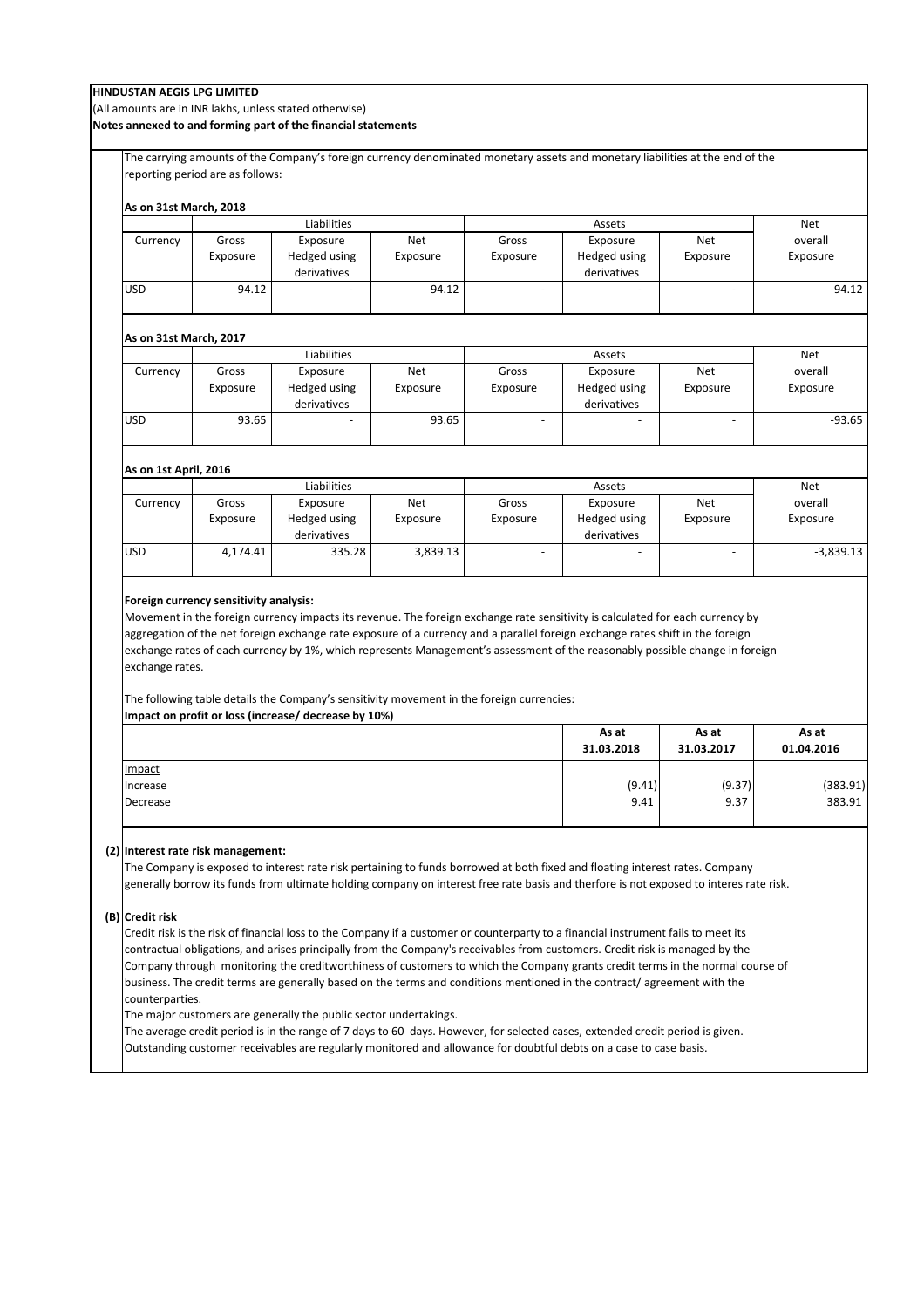(All amounts are in INR lakhs, unless stated otherwise)

**Notes annexed to and forming part of the financial statements**

## **(C) Liquidity risk**

Liquidity risk refers to the risk that the Company can not meet its financial obligations. The objective of liquidity risk management is to maintain sufficient liquidity and ensure that funds are available for use as per requirements. As a prudent liquidity risk management measure, the Company closely monitors its liquidity position for the Company's short term and long term funding and liquidity requirement.

The Company manages liquidity risk by maintaining adequate balances on hand, funding support from ultimate holding company and continuously monitoring actual cash flow and by matching the maturity profiles of financial assets and liabilities.

Based on past performance and current expectations, the Company believes that the cash and cash equivalents, cash generated from operations and funding spport from ultimate holding company will satisfy its working capital needs, capital expenditure, commitments and other liquidity requirements associated with its existing operations, through at least the next twelve months.

The table below summarises the maturity profile remaining contractual maturity period at the balance sheet date for its non-derivative financial liabilities based on the undiscounted cash flows.

|                                                            | Due in 1st                                                                                                                                                                                                                                                                                                                                                                                                                                                                 | Due in 2nd  | Due after                | Carrying |
|------------------------------------------------------------|----------------------------------------------------------------------------------------------------------------------------------------------------------------------------------------------------------------------------------------------------------------------------------------------------------------------------------------------------------------------------------------------------------------------------------------------------------------------------|-------------|--------------------------|----------|
|                                                            | year                                                                                                                                                                                                                                                                                                                                                                                                                                                                       | to 5th year | 5th year                 | amount   |
| As at 31st March, 2018                                     |                                                                                                                                                                                                                                                                                                                                                                                                                                                                            |             |                          |          |
| Trade payables                                             | 219                                                                                                                                                                                                                                                                                                                                                                                                                                                                        |             |                          | 219      |
| Other financial liabilities (Including Rs. 7, 317.66 lakhs | 11,099                                                                                                                                                                                                                                                                                                                                                                                                                                                                     |             |                          | 11,099   |
| payable to ultimate holding company)                       |                                                                                                                                                                                                                                                                                                                                                                                                                                                                            |             |                          |          |
| Borrowings (Payable to ultimate holding company)           | 2,033                                                                                                                                                                                                                                                                                                                                                                                                                                                                      |             |                          | 2,033    |
|                                                            |                                                                                                                                                                                                                                                                                                                                                                                                                                                                            |             |                          |          |
| As at 31st March, 2017                                     | $\frac{1}{2} \left( \frac{1}{2} \right) \left( \frac{1}{2} \right) \left( \frac{1}{2} \right) \left( \frac{1}{2} \right) \left( \frac{1}{2} \right) \left( \frac{1}{2} \right) \left( \frac{1}{2} \right) \left( \frac{1}{2} \right) \left( \frac{1}{2} \right) \left( \frac{1}{2} \right) \left( \frac{1}{2} \right) \left( \frac{1}{2} \right) \left( \frac{1}{2} \right) \left( \frac{1}{2} \right) \left( \frac{1}{2} \right) \left( \frac{1}{2} \right) \left( \frac$ |             |                          |          |
| Trade payables                                             | 101                                                                                                                                                                                                                                                                                                                                                                                                                                                                        |             |                          | 101      |
| Other financial liabilities (Including Rs.10,743.51 lakhs  | 10,991                                                                                                                                                                                                                                                                                                                                                                                                                                                                     |             |                          | 10,991   |
| payable to ultimate holding company)                       |                                                                                                                                                                                                                                                                                                                                                                                                                                                                            |             |                          |          |
| Borrowings (Payable to ultimate holding company)           | $\overline{\phantom{a}}$                                                                                                                                                                                                                                                                                                                                                                                                                                                   | 3,246       | $\overline{\phantom{m}}$ | 3,246    |
| As at 1st April, 2016                                      | $\overline{\phantom{0}}$                                                                                                                                                                                                                                                                                                                                                                                                                                                   |             |                          |          |
| Trade payables                                             | 4,183                                                                                                                                                                                                                                                                                                                                                                                                                                                                      |             |                          | 4,183    |
| Borrowings (Payable to ultimate holding company)           | ٠                                                                                                                                                                                                                                                                                                                                                                                                                                                                          | 3,162       | ٠                        | 3,162    |

#### **Note 43**

| Categories of Financial assets and liabilites: |  |                  |                  |            |  |
|------------------------------------------------|--|------------------|------------------|------------|--|
|                                                |  | As at 31.03.2018 | As at 31.03.2017 | As at      |  |
|                                                |  |                  |                  | 01.04.2016 |  |
| Measured at amortised cost:                    |  |                  |                  |            |  |
| <b>Financial assets</b>                        |  |                  |                  |            |  |
| Non Current Financial Assets                   |  |                  |                  |            |  |
| <b>Others</b>                                  |  | 32.87            | 0.63             | 5.38       |  |
| <b>Current Financial Assets</b>                |  |                  |                  |            |  |
| Trade receivables                              |  | 1,001.74         | 416.64           | 5,105.21   |  |
| Cash and cash equivalents                      |  | 167.07           | 9.50             | 12.32      |  |
| <b>Other bank balances</b>                     |  | 140.17           | 32.16            | 121.95     |  |
| <b>Other financial assets</b>                  |  | 228.51           | 0.06             | 259.42     |  |
| <b>Financial liabilities</b>                   |  |                  |                  |            |  |
| Non Current Financial Liabiltiies              |  |                  |                  |            |  |
| <b>Borrowings</b>                              |  |                  | 3,246.10         | 3,161.89   |  |
| Current Financial Liabiltiies                  |  |                  |                  |            |  |
| <b>Borrowings</b>                              |  | 2,032.81         |                  |            |  |
| Trade payables                                 |  | 219.27           | 101.43           | 4,182.67   |  |
| lother financial liabilities                   |  | 11,098.76        | 10,990.60        |            |  |
|                                                |  |                  |                  |            |  |

### **Note 44**

| Taxation:                                                            |            |            |
|----------------------------------------------------------------------|------------|------------|
| Income tax recognised in Statement of Profit and Loss                | Year ended | Year ended |
|                                                                      | 31.03.2018 | 31.03.2017 |
| <b>Current tax</b>                                                   | 288.65     |            |
| Deferred tax                                                         | (288.65)   |            |
| Total income tax expenses recognised in the current year             |            |            |
| Income tax expense for the year reconciled to the accounting profit: |            |            |
| Profit before tax                                                    | 1,164.73   | -294.08    |
| Income tax rate                                                      | 34.61%     |            |
| Income tax expense                                                   | 403.09     |            |
| Tax Effect of:                                                       |            |            |
| Income taxable at rate of minimum alternate tax                      | (154.54)   |            |
| Tax on transition provisions of MAT for IndAS opening adjustments    | 36.66      |            |
| <b>Others</b>                                                        | 3.42       |            |
| MAT credit entitlement                                               | (288.63)   |            |
| Income tax expense recognised in profit and loss                     |            |            |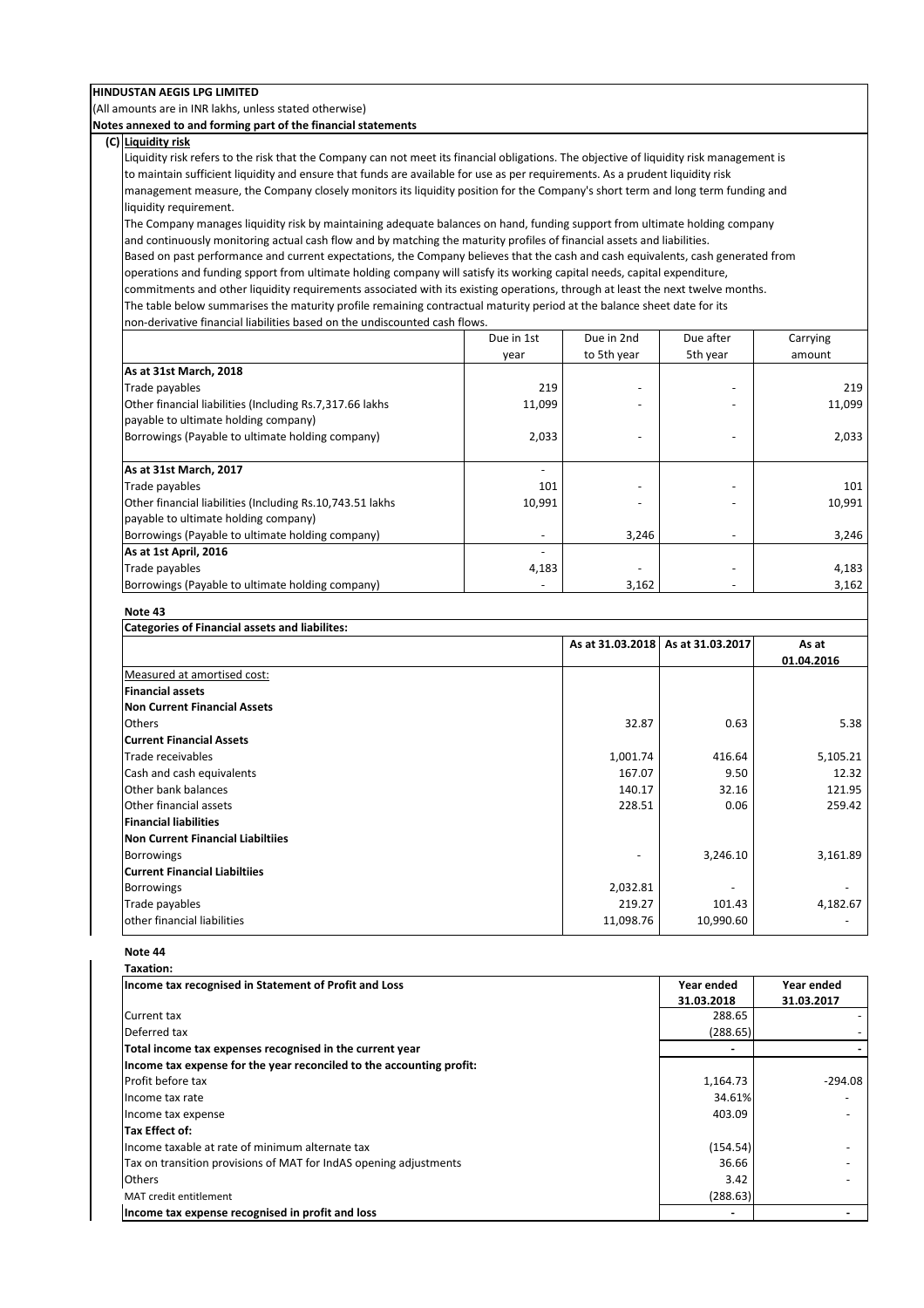(All amounts are in INR lakhs, unless stated otherwise)

**Notes annexed to and forming part of the financial statements**

| Note 45                                            |             |                 |                   |          |
|----------------------------------------------------|-------------|-----------------|-------------------|----------|
| <b>Ind AS Reconciliations</b>                      |             |                 |                   |          |
| a) Balance Sheet                                   |             |                 |                   |          |
| Balance sheet reconciliation as on 1st April, 2016 |             |                 |                   |          |
| <b>Particulars</b>                                 | <b>Note</b> | <b>Previous</b> | <b>Transition</b> | Ind AS   |
|                                                    |             | <b>GAAP</b>     | <b>Effect</b>     |          |
| <b>ASSETS</b>                                      |             |                 |                   |          |
| <b>Non-current Assets</b>                          |             |                 |                   |          |
| Property, plant and equipment                      |             | 0.13            |                   | 0.13     |
| Financial asset                                    |             |                 |                   |          |
| i) Other financial assets                          |             | 5.38            |                   | 5.38     |
| Deferred tax assets                                |             | 412.75          |                   | 412.75   |
| <b>Total non-current assets</b>                    |             | 418.26          |                   | 418.26   |
| <b>Current Assets</b>                              |             |                 |                   |          |
| Inventories                                        |             |                 |                   |          |
| Financial assets                                   |             |                 |                   |          |
| i) Trade receivable                                |             | 5,105.21        |                   | 5,105.21 |
| ii) Cash and cash equivalents                      |             | 12.32           |                   | 12.32    |
| iii) Bank balance other than (ii) above            |             | 121.95          |                   | 121.95   |
| iv) Other financial assets                         |             | 259.42          | $\overline{a}$    | 259.42   |
| Current tax assets (Net)                           |             |                 | $\overline{a}$    |          |
| <b>Total current assets</b>                        |             | 5,498.90        | $\overline{a}$    | 5,498.90 |
| <b>Total assets</b>                                |             | 5,917.16        | ÷.                | 5,917.16 |
|                                                    |             |                 |                   |          |
| <b>EQUITY AND LIABILITIES</b>                      |             |                 |                   |          |
| <b>Equity</b>                                      |             |                 |                   |          |
| <b>Equity Share Capital</b>                        |             | 97.80           |                   | 97.80    |
| Redeemable Pref. Shares                            | A           | 3,900.00        | (3,900.00)        |          |
| Other Equity                                       | A.B         | (4,846.40)      | 4,263.70          | (582.70) |
| <b>Total equity</b>                                |             | (848.60)        | 363.70            | (484.90) |
| <b>Liabilities</b>                                 |             |                 |                   |          |
| <b>Non-current liabilities</b>                     |             |                 |                   |          |
| <b>Financial liabilities</b>                       |             |                 |                   |          |
| i) Borrowings                                      | A, B        | 3,525.59        | (363.70)          | 3,161.89 |
| <b>Total non-current liabilities</b>               |             | 3,525.59        | (363.70)          | 3,161.89 |
| <b>Current liabilities</b>                         |             |                 |                   |          |
| <b>Financial liabilities</b>                       |             |                 |                   |          |
| i) Trade payables                                  |             | 4,182.67        |                   | 4,182.67 |
| Other current liabilities                          |             | 1.78            |                   | 1.78     |
| <b>Current tax liabilities</b>                     |             | 132.73          |                   | 132.73   |
| <b>Total current liabilities</b>                   |             | 4,317.18        | $\blacksquare$    | 4,317.18 |
|                                                    |             |                 |                   |          |
| <b>Total liabilities</b>                           |             | 7,842.77        | (363.70)          | 7,479.07 |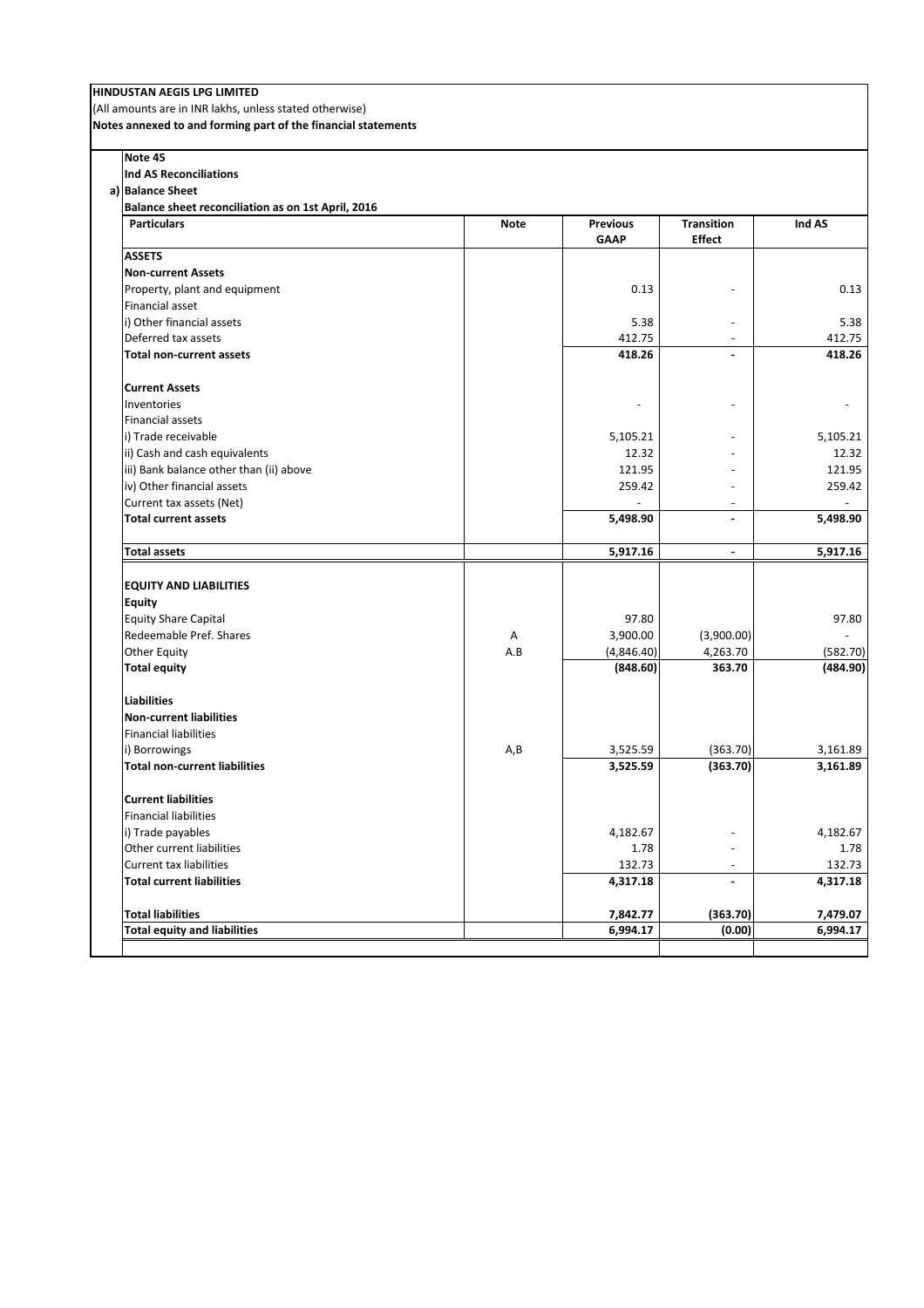(All amounts are in INR lakhs, unless stated otherwise)

**Notes annexed to and forming part of the financial statements**

| <b>Particulars</b>                      | <b>Note</b>  | <b>Previous</b> | <b>Transition</b>        | Ind AS     |
|-----------------------------------------|--------------|-----------------|--------------------------|------------|
|                                         | No.          | <b>GAAP</b>     | <b>Effect</b>            |            |
| <b>ASSETS</b>                           |              |                 |                          |            |
| <b>Non-current Assets</b>               |              |                 |                          |            |
| Property, plant and equipment           | C            | 658.81          | (658.68)                 | 0.13       |
| Capital work in progress                |              | 11,646.87       |                          | 11,646.87  |
| Financial asset                         |              |                 |                          |            |
| i) Other financial assets               |              | 0.63            | $\blacksquare$           | 0.63       |
| Deferred tax assets                     |              | 412.75          |                          | 412.75     |
| Other non-current assets                | C, F         | 227.40          | 632.47                   | 859.87     |
| <b>Total non-current assets</b>         |              | 12,946.46       | (26.21)                  | 12,920.25  |
| <b>Current Assets</b>                   |              |                 |                          |            |
| Inventories                             |              |                 |                          |            |
| <b>Financial assets</b>                 |              |                 |                          |            |
| i) Trade receivable                     |              | 416.64          |                          | 416.64     |
| ii) Cash and cash equivalents           |              | 9.50            |                          | 9.50       |
| iii) Bank balance other than (ii) above |              | 32.16           | $\sim$                   | 32.16      |
| Current tax assets (Net)                | F            | $\overline{a}$  | 0.25                     | 0.25       |
| Other current assets                    | $\mathsf{C}$ |                 | 25.96                    | 25.96      |
| <b>Total current assets</b>             |              | 458.30          | 26.21                    | 484.51     |
| <b>Total assets</b>                     |              | 13,404.76       | 0.00                     | 13,404.76  |
|                                         |              |                 |                          |            |
| <b>EQUITY AND LIABILITIES</b>           |              |                 |                          |            |
| <b>Equity</b>                           |              |                 |                          |            |
| <b>Equity Share Capital</b>             |              | 97.80           |                          | 97.80      |
| Redeemable Pref. Shares                 | A            | 3,900.00        | (3,900.00)               |            |
| <b>Other Equity</b>                     | A, B         | (4,892.71)      | 3,852.28                 | (1,040.43) |
| <b>Total equity</b>                     |              | (894.91)        | (47.72)                  | (942.63)   |
| <b>Liabilities</b>                      |              |                 |                          |            |
| <b>Non-current liabilities</b>          |              |                 |                          |            |
| <b>Financial liabilities</b>            |              |                 |                          |            |
| i) Borrowings                           | A, B         | 3,198.38        | 47.72                    | 3,246.10   |
| <b>Provisions</b>                       |              | 2.86            |                          | 2.86       |
| <b>Total non-current liabilities</b>    |              | 3,201.24        | 47.72                    | 3,248.96   |
| <b>Current liabilities</b>              |              |                 |                          |            |
| <b>Financial liabilities</b>            |              |                 |                          |            |
| i) Trade payables                       |              | 101.43          |                          | 101.43     |
| ii) Other financial liabilities         |              | 10,990.60       |                          | 10,990.60  |
| Provisions                              |              | 0.14            | $\sim$                   | 0.14       |
| Other current liabilities               |              | 6.32            | $\overline{\phantom{a}}$ | 6.32       |
| <b>Total current liabilities</b>        |              | 11,098.49       | $\blacksquare$           | 11,098.49  |
| <b>Total liabilities</b>                |              | 14,299.73       | 47.72                    | 14,347.45  |
| <b>Total equity and liabilities</b>     |              | 13,404.82       | 0.00                     | 13,404.82  |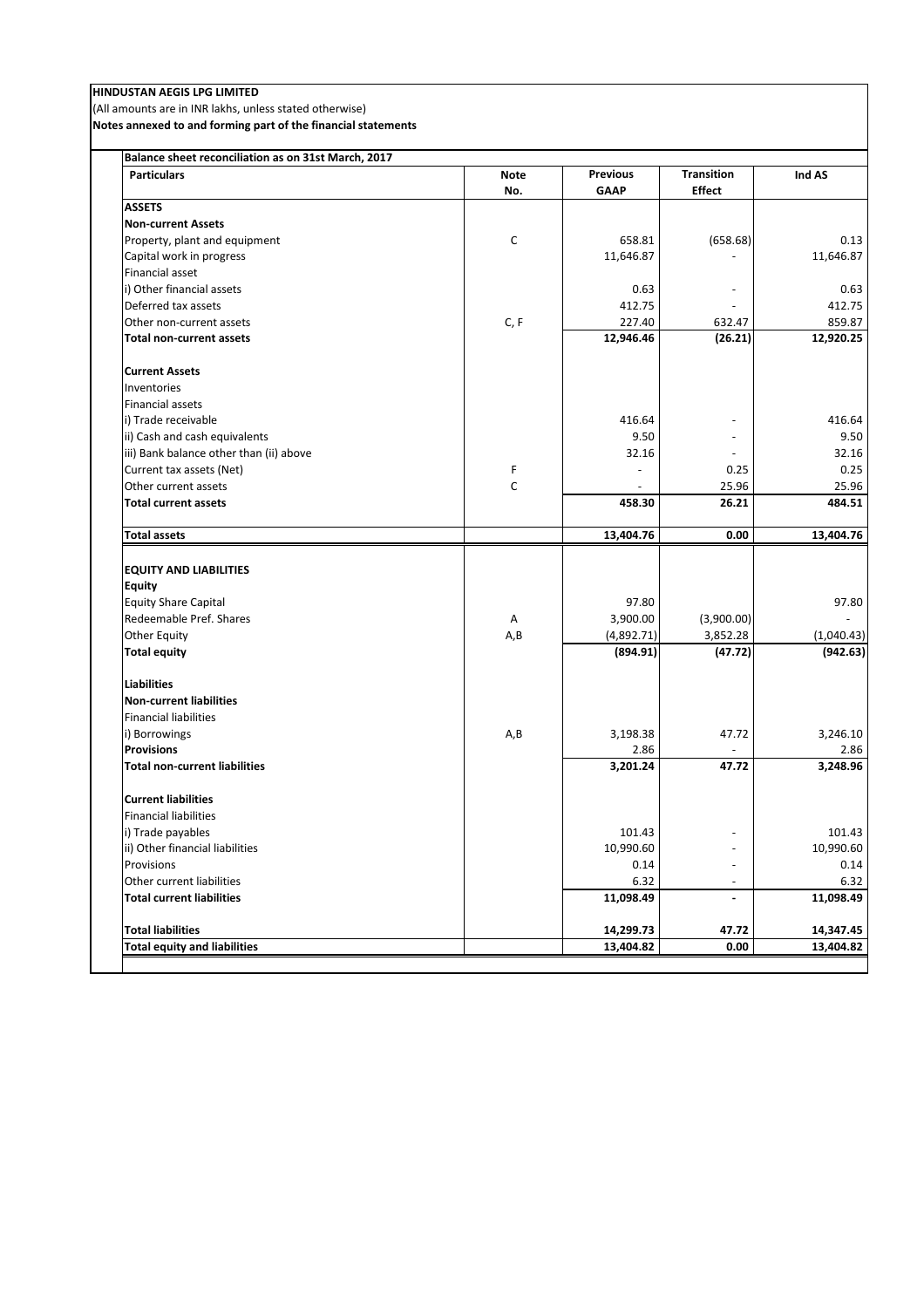(All amounts are in INR lakhs, unless stated otherwise)

**Notes annexed to and forming part of the financial statements**

**b) Statement of Profit and Loss**

**Reconciliation of statement of profit and loss for the year ended 31st March, 2017**

| <b>Particulars</b>                                    | <b>Note</b>  | <b>Previous</b>          | <b>Transition</b> | Ind AS   |
|-------------------------------------------------------|--------------|--------------------------|-------------------|----------|
|                                                       |              | <b>GAAP</b>              | <b>Effect</b>     |          |
| <b>REVENUE</b>                                        |              |                          |                   |          |
| Revenue from operations                               |              | 4,282.71                 |                   | 4,282.71 |
| Other income                                          |              | 8.27                     |                   | 8.27     |
| <b>TOTAL REVENUE</b>                                  |              | 4,290.98                 | $\blacksquare$    | 4,290.98 |
| <b>EXPENSES</b>                                       |              |                          |                   |          |
| Purchase of stock-in-trade                            |              | 4,264.12                 |                   | 4,264.12 |
| Employee benefits expenses                            | D            | 14.60                    | (1.30)            | 13.30    |
| Finance costs                                         | A,B,E        | 22.82                    | 230.70            | 253.52   |
| Depreciation                                          | C            | 2.21                     | (2.21)            |          |
| Other expenses                                        | $\mathsf{C}$ | 51.91                    | 2.21              | 54.12    |
| <b>TOTAL EXPENSES</b>                                 |              | 4,355.66                 | 229.40            | 4,585.06 |
| (Loss) before tax                                     |              | (64.68)                  | (229.40)          | (294.08) |
| <b>Tax Expenses</b>                                   |              |                          |                   |          |
| Current tax- For earlier year                         |              | (18.37)                  |                   | (18.37)  |
| (Loss) for the year                                   |              | (46.31)                  | (229.40)          | (275.71) |
| <b>Other Comprehensive Income</b>                     |              |                          |                   |          |
| Items that will not be reclassified to profit or loss |              |                          |                   |          |
| Remeasurement of defined benefit obligations          | D            | $\overline{\phantom{a}}$ | (1.30)            | 1.30     |
| <b>Total Other Comprehensive Income</b>               |              | ٠                        | (1.30)            | 1.30     |
| <b>Total Comprehensive income after tax</b>           |              | (46.31)                  | (230.70)          | (274.41) |

**c) Reconciliation of Net Profit and Equity as reported under previous GAAP and Ind AS is as under:**

|                                                                                                                         |             | Net profit            | <b>Equity Reconciliation</b> |               |
|-------------------------------------------------------------------------------------------------------------------------|-------------|-----------------------|------------------------------|---------------|
| <b>Particulars</b>                                                                                                      |             | <b>Reconciliation</b> |                              |               |
|                                                                                                                         | <b>Note</b> | Year ended            | As at                        | As at         |
|                                                                                                                         |             | March 31, 2017        | March 31, 2017               | April 1, 2016 |
| Net (Loss) / equity as per previous Indian GAAP                                                                         |             | (46.31)               | (4,892.71)                   | (4,846.40)    |
| <b>IndAS Adjustments:</b>                                                                                               |             |                       |                              |               |
| Measurement of financial liability at amortised cost in respect of<br>reedemable preference shares                      | A           | (86.92)               | 2,878.45                     | 2,965.37      |
| Measurement of financial liability at amortised cost in respect of<br>interest free loans from ultimate holding company | R           | (114.03)              | 973.83                       | 1,298.33      |
| Guarantees issued by ultimate holding company in respect of                                                             |             | (29.75)               |                              |               |
| working capital facility of the Company                                                                                 | E           |                       |                              |               |
| Acturial loss on defined benefit plans reclassified to Other                                                            |             |                       |                              |               |
| Comprehensive Income                                                                                                    | D.          | 1.30                  |                              |               |
| Net profit for the period as per Ind AS                                                                                 |             | (275.71)              | $-1,040$                     | -583          |
| Other comprehensive income (net of tax)                                                                                 | D           | (1.30)                |                              |               |
| Total Comprehensive income / Equity as per Ind AS                                                                       |             | (277.01)              | $-1,040$                     | -583          |

## **d) Effect of Ind AS adoption on the Statement of Cash Flows for the year ended March 31, 2017:**

| Note | For the year ended March 31, 2017 |                   |            |
|------|-----------------------------------|-------------------|------------|
|      | Previous GAAP                     | Effect of         | Ind AS     |
|      |                                   | Transition to Ind |            |
|      |                                   | AS                |            |
| c    | 1,777.21                          | 660.89            | 1,116.32   |
| C    |                                   | (660.89)          | (769.11)   |
|      |                                   |                   |            |
|      |                                   |                   | (1,430.00) |